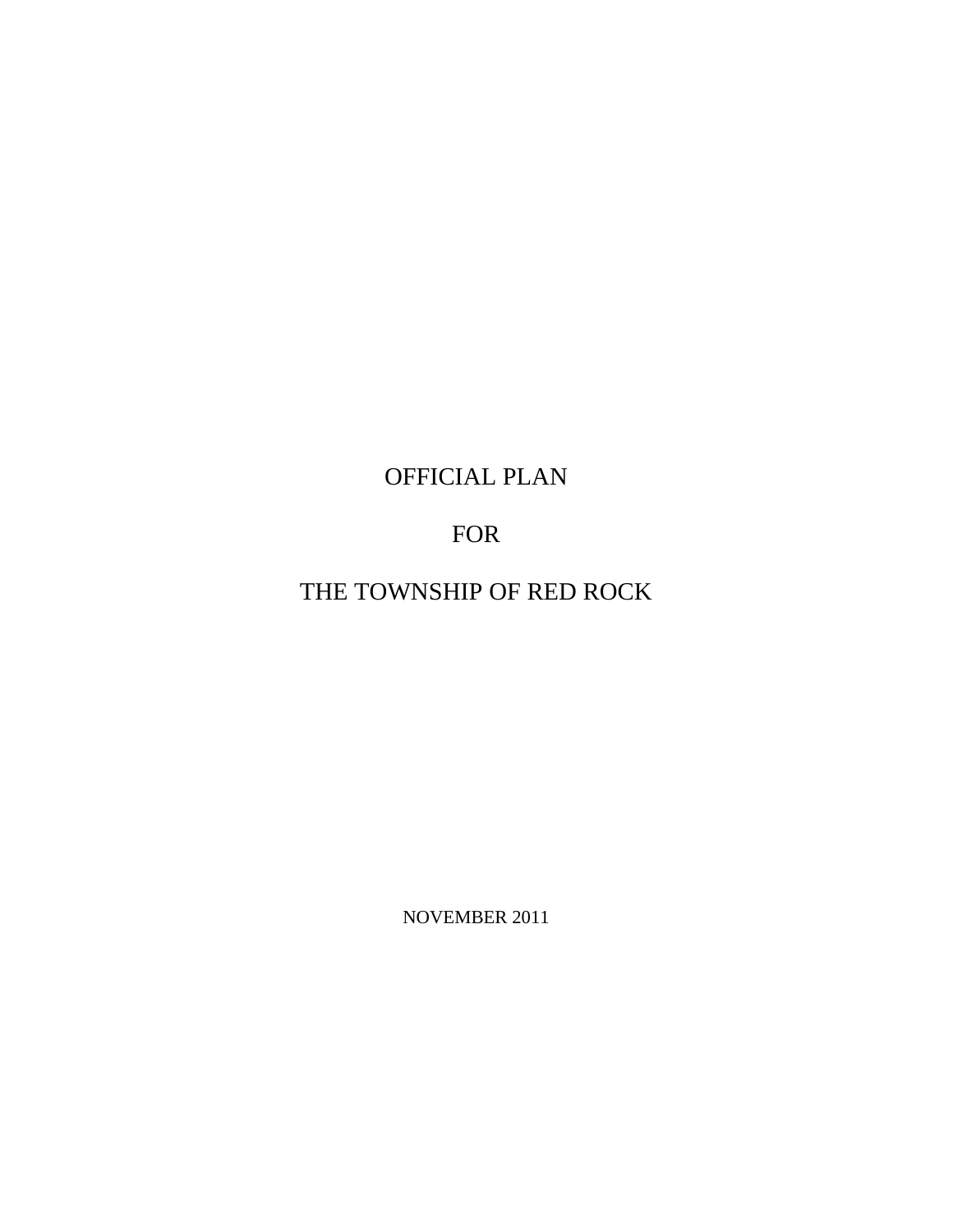# **INDEX**

| <b>PART I - BACKGROUND AND ADMINISTRATION</b> |                                                                          |              |
|-----------------------------------------------|--------------------------------------------------------------------------|--------------|
| 1.1.                                          | TITLE, APPLICATION AND LOCATION                                          | $\mathbf{1}$ |
|                                               | 1.2. HISTORY                                                             | $\mathbf{1}$ |
|                                               | 1.3. PURPOSE AND EFFECT                                                  | 3            |
| 1.4.                                          | <b>RESPONSIBILITIES</b>                                                  | 3            |
|                                               | 1.5. IMPLEMENTATION                                                      | 4            |
|                                               | 1.6. INTERPRETATION                                                      | 5            |
|                                               | <b>PART II - DIRECTION AND VISION</b>                                    |              |
|                                               | 2.1. VISION – FINANCIAL STABILITY AND COMMUNITY<br><b>SUSTAINABILITY</b> | 6            |
|                                               | 2.2. ARTS, CULTURE, AND SOCIAL                                           | 6            |
| 2.3.                                          | <b>ECONOMIC DEVELOPMENT</b>                                              | 7            |
| 2.4.                                          | NATURAL AND BUILT ENVIRONMENT                                            | 8            |
| 2.5.                                          | <b>ENERGY AND AIR QUALITY</b>                                            | 9            |
| 2.6.                                          | SERVICES AND INFRASTRUCTURE                                              | 9            |
|                                               | 2.7. SENSE OF COMMUNITY                                                  | 10           |
|                                               | 2.8. MUNICIPAL LEADERSHIP AND GOVERNANCE                                 | 10           |
|                                               | <b>PART III - GOALS AND OBJECTIVES</b>                                   |              |
|                                               | 3.1. OFFICIAL PLAN'S GOALS AND OBJECTIVES                                | 11           |
|                                               | <b>PART IV - GENERAL PROVISIONS</b>                                      |              |
| 4.1.                                          | <b>INTENT</b>                                                            | 12           |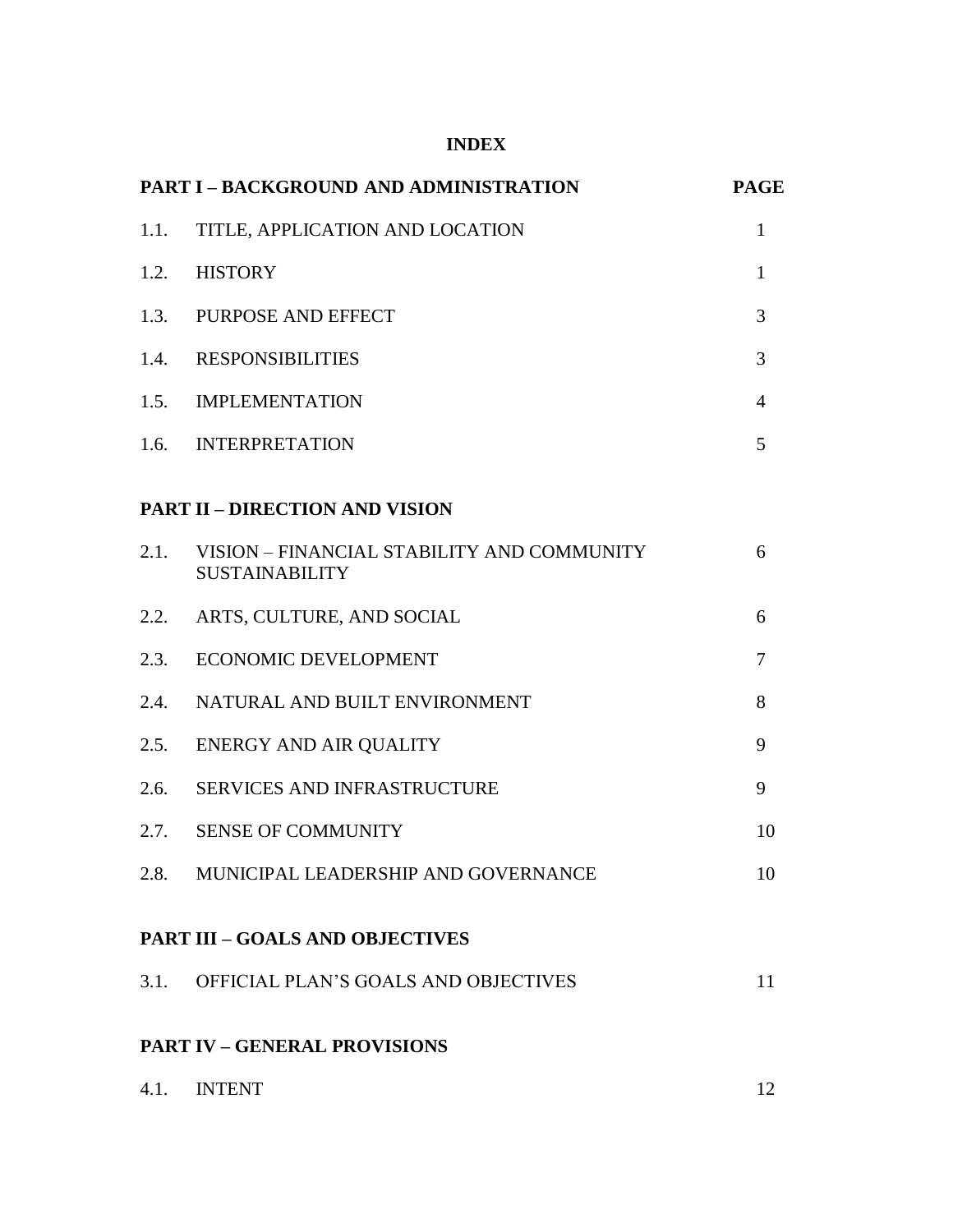| 4.2.                     | <b>LAND USE COMPATIBILITY</b>                                         | 12 |  |  |  |
|--------------------------|-----------------------------------------------------------------------|----|--|--|--|
| 4.3.                     | <b>ACCESSORY USES</b>                                                 | 12 |  |  |  |
| 4.4.                     | NATURAL HERITAGE                                                      | 13 |  |  |  |
| 4.5.                     | CULTURAL, ARCHAEOLOGICAL HERITAGE                                     | 16 |  |  |  |
| 4.6.                     | MINERAL, AGGREGATE RESOURCES                                          | 19 |  |  |  |
| 4.7.                     | WAYSIDE PITS/QUARRIES AND PORTABLE ASPHALT/<br><b>CONCRETE PLANTS</b> | 22 |  |  |  |
| 4.8.                     | DEVELOPMENT NEAR RAILWAYS                                             | 22 |  |  |  |
| 4.9.                     | PROVINCIAL HIGHWAYS                                                   | 25 |  |  |  |
| 4.10.                    | POTENTIAL CONTAMINATED SITES                                          | 26 |  |  |  |
|                          | 4.11. PUBLIC INFRASTRUCTURE                                           | 27 |  |  |  |
|                          | 4.12. WATER RESOURCES                                                 | 27 |  |  |  |
|                          | 4.13. GAS TRANSMISSION FACILITIES                                     | 28 |  |  |  |
|                          | 4.14. HAZARD LANDS                                                    | 29 |  |  |  |
|                          | 4.15. ENERGY AND AIR QUALITY                                          | 31 |  |  |  |
| 4.16.                    | BED AND BREAKFAST, HOME OCCUPATIONS,<br><b>HOME INDUSTRIES</b>        | 32 |  |  |  |
| <b>PART V - LAND USE</b> |                                                                       |    |  |  |  |
| 5.1.                     | <b>INTRODUCTION</b>                                                   | 35 |  |  |  |
| 5.2.                     | <b>SETTLEMENT AREA DEFINED</b>                                        | 36 |  |  |  |
| 5.3.                     | TOWNSITE COMMERCIAL AND INSTITUTIONAL DESIGNATION                     | 36 |  |  |  |
| 5.4.                     | TOWNSITE RESIDENTIAL LAND USE DESIGNATION                             | 37 |  |  |  |
| 5.5.                     | MARINA LAND USE DESIGNATION                                           | 39 |  |  |  |
| 5.6.                     | INDUSTRIAL LAND USE DESIGNATION                                       | 40 |  |  |  |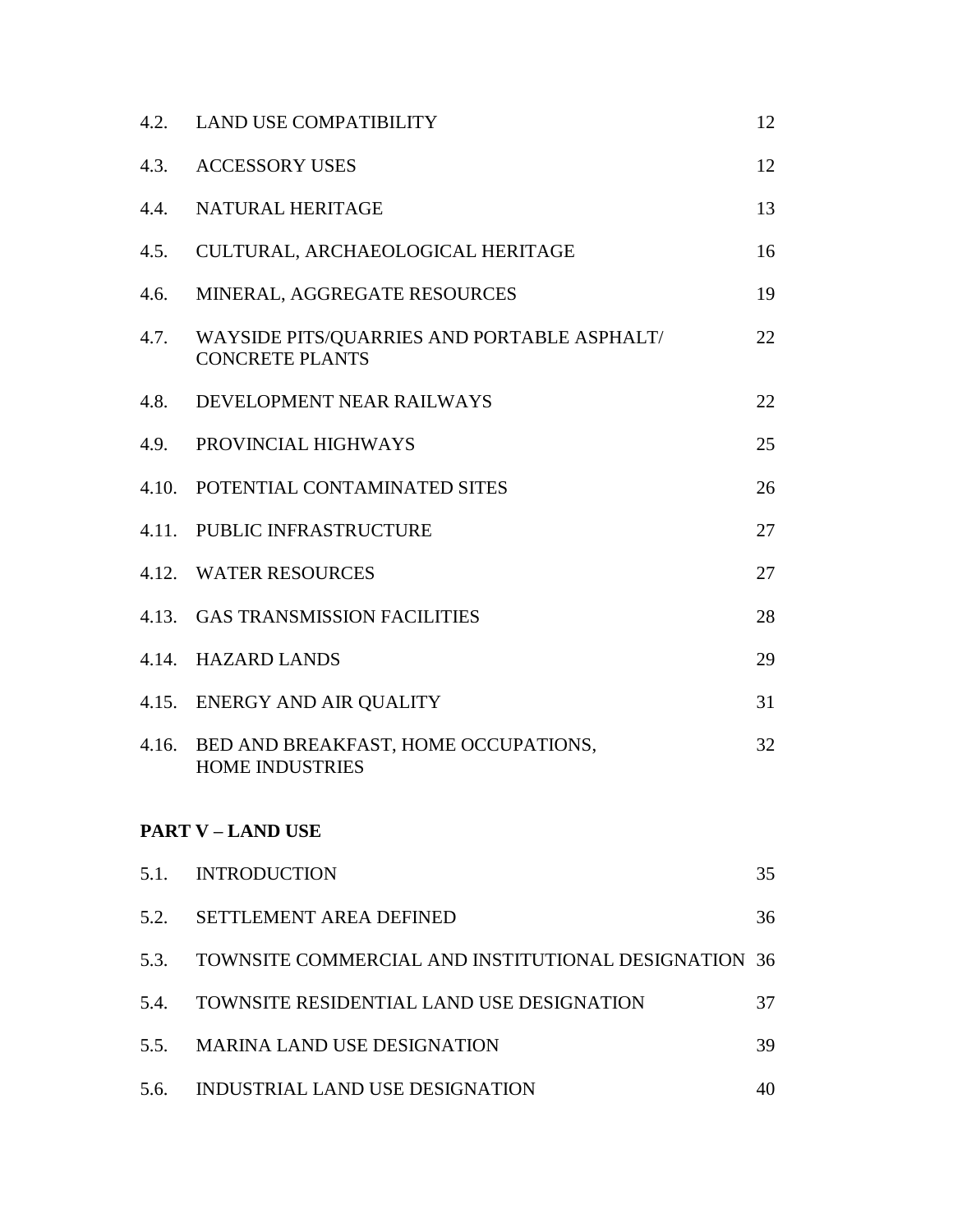| 5.7. | RURAL LAND USE DESIGNATION                                         | 41 |
|------|--------------------------------------------------------------------|----|
| 5.8. | HIGHWAY COMMERCIAL LAND USE DESIGNATION                            | 42 |
| 5.9. | OPEN SPACE/ENVIRONMENTAL PROTECTION LAND USE<br><b>DESIGNATION</b> | 42 |
|      | 5.10. WASTE DISPOSAL LAND USE DESIGNATION                          | 43 |
|      | PART VI - IMPLEMENTATION                                           |    |
| 6.1. | <b>INTENT</b>                                                      | 45 |
| 6.2. | <b>LOT CREATION</b>                                                | 45 |
| 6.3. | NON-CONFORMING USES                                                | 46 |
| 6.4. | <b>COMPLETE APPLICATION</b>                                        | 47 |
| 6.5. | <b>CONDOMUNIUM TENURE</b>                                          | 47 |
| 6.6. | PARKLAND DEDICATION                                                | 47 |
| 6.7. | <b>ZONING BY-LAW</b>                                               | 48 |
| 6.8. | <b>HOLDING ZONE</b>                                                | 48 |
| 6.9. | TEMPORARY USE BY-LAW                                               | 49 |
|      | 6.10. SITE PLAN CONTROL                                            | 50 |
|      | 6.11. COMMUNITY IMPROVEMENT                                        | 51 |
|      | 6.12. PROPERTY STANDARDS BY-LAW                                    | 52 |
|      | 6.13. GENERAL IMPLEMENTATION                                       | 53 |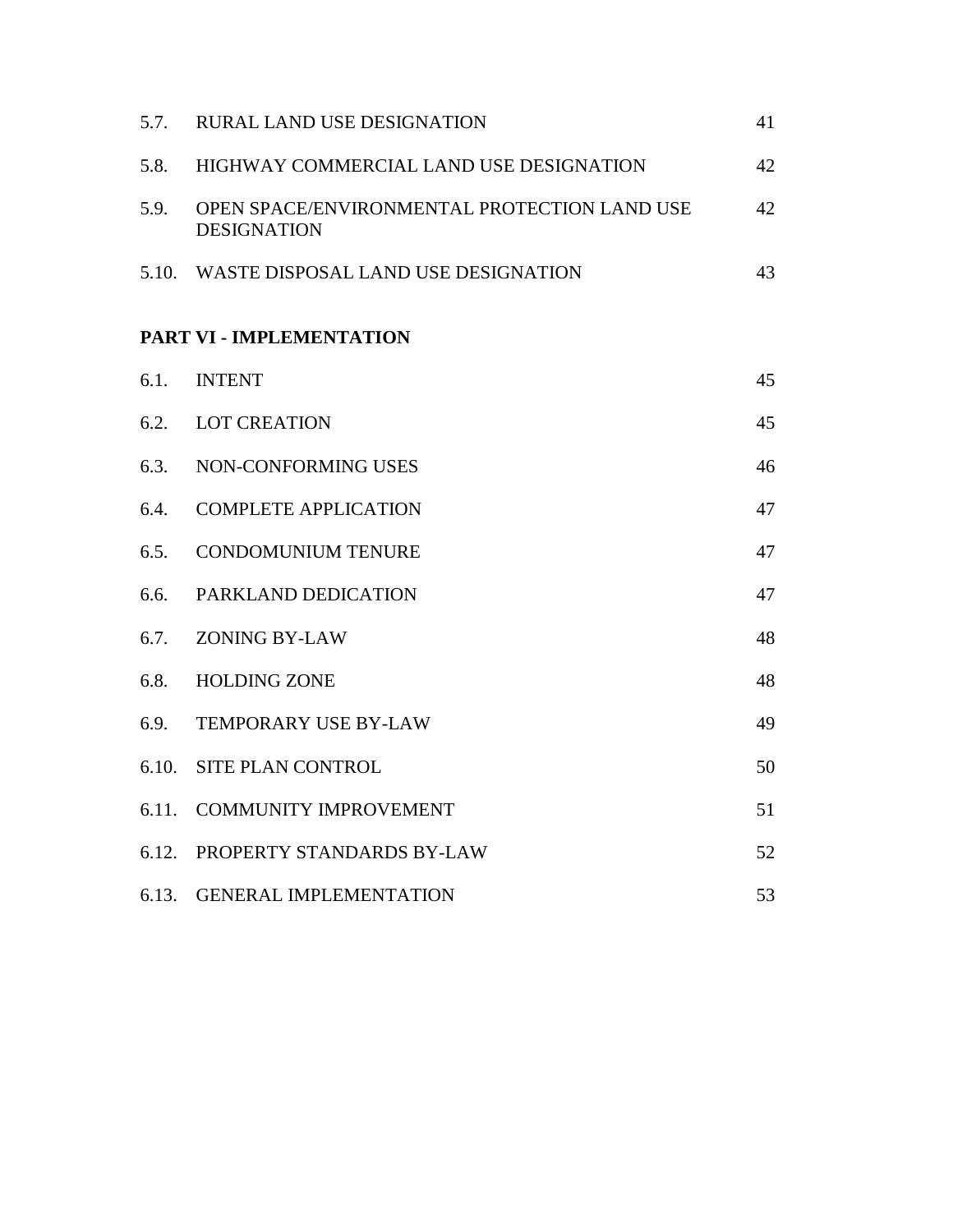#### PREAMBLE TO THE RED ROCK OFFICIAL PLAN

Background information supporting the updating of the Red Rock Official Plan includes;

- Adjusting our Sails Final Report and Recommendations of the Red Rock Community Adjustment Committee -- August 2007
- Red Rock, Ontario 2006 Community Profile including Census Data (2001), notes from an Impact of the Aging Workforce in NW Ontario; corporate profile of Norampac; Chamber of Commerce notes; Tomorrow Starts Here description of the Rock and Blues and Folk Festival; and similar information for nearby Nipigon
- 2001 and 2006 Census Community Profiles
- The Municipal web page

Based upon census data from 1996 to 2006, population trends were prepared and used to estimate population into the future planning period. The significant downturn in forestry that claimed Norampac has resulted in a substantial number of current dwellings in the community being vacant. Population and housing projections reflect this, and a have resulted in a determination to fill vacant houses as a planning target rather than the standard municipal target of new development.

A local application of the Provincial Policy objectives for housing reflects the same need to occupy existing housing rather than target new lots. Provincial policies relating to infill are implemented by this approach; however infill, intensification; three and ten year supply of buildable lots and designated lands; and variety in building form and density will more likely be replaced with a more realistic target of re-occupying vacant dwelling units.

New lots may still be created in the rural area, particularly as families allocate lands to children. There is no way to assign specific targets to this and thus rural severances are continued as a development option. It is anticipated that the number of rural severances that are possible will exceed the actual number that are used by family transfers. Notwithstanding, costs associated with creating a severance (i.e. proven water supply) and the overall lack of market demand will result in rural severances not being created on speculation. This assumption can be retested at five year review intervals, as lot creation on a speculative basis does begin to occur, future versions of the official plan might consider establishing a five year ceiling on rural severance based upon a comprehensive public participation program seeking input from rural property owners.

The lakeshore area is also known to have a working elevation that is being used for consideration of marina construction, and which establishes a benchmark concerning lake related flooding. This is thought to be specific to works at the Marina area and does not represent a community based engineered flood line or Conservation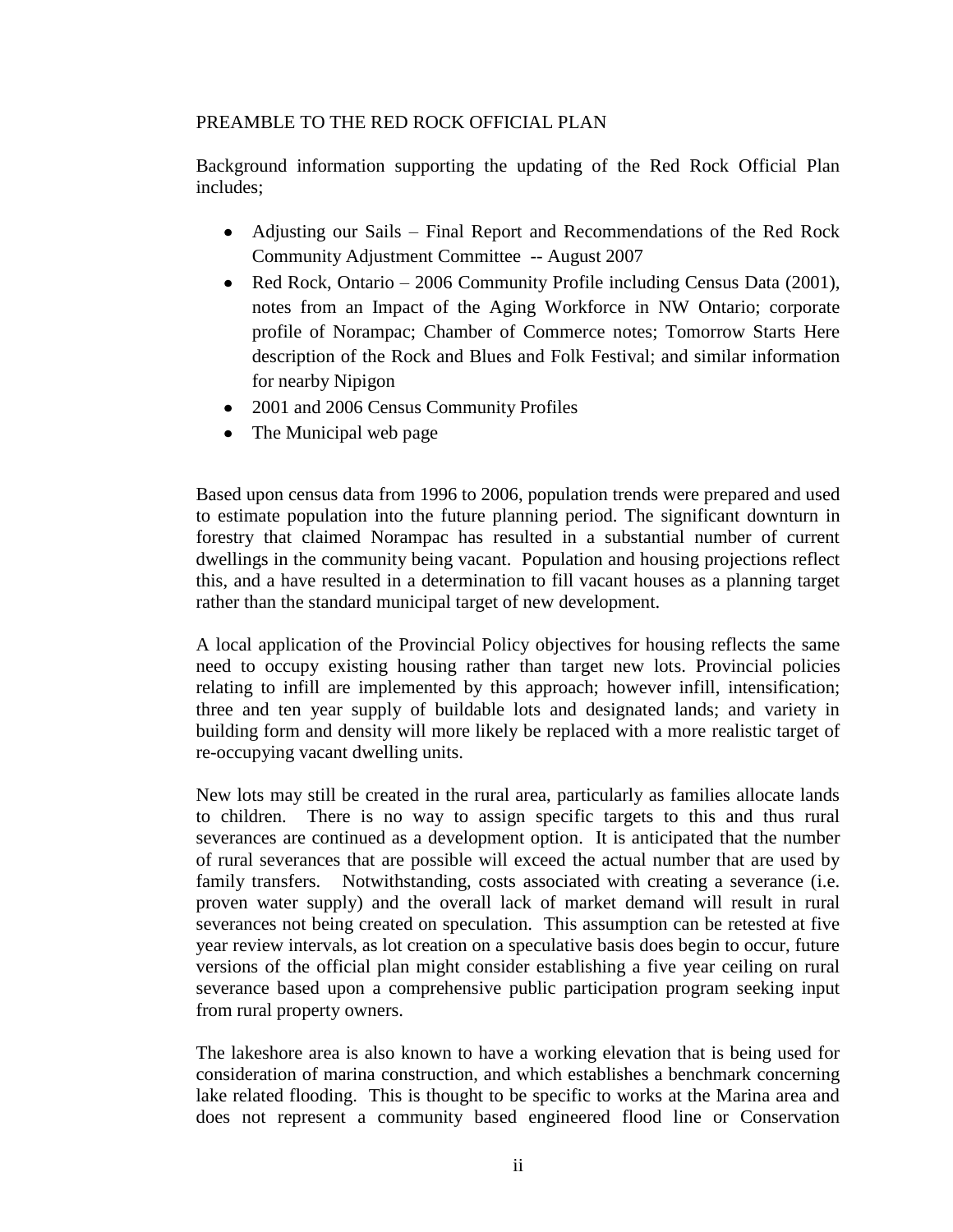Authority type flood control. It is assumed that this elevation will continue to be used in marina related works but has not been included in the official plan as a formal flood elevation and building restraint.

In parallel with the preparation of this official plan, the Municipality has also been involved in the preparation of a sustainability plan that is intended to serve as a basis for capital funding applications. Elements of this sustainability plan have been incorporated into this official plan.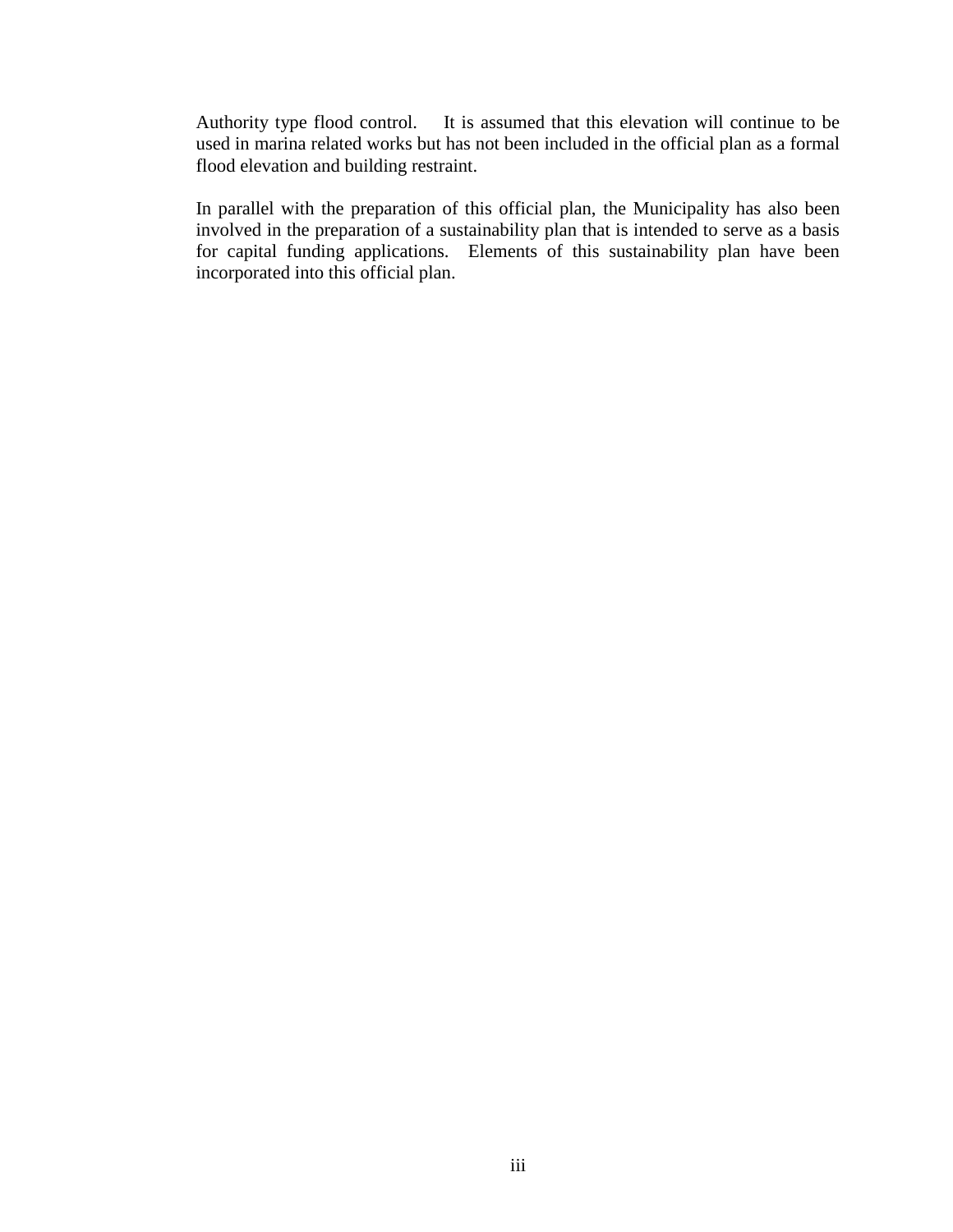## **PART ONE: BACKGROUND AND ADMINISTRATION**

## **1.1 Title, Application and Location**

This official plan shall be referred to as the "Official Plan for the Township of Red Rock" and shall apply to all of the lands that are located within the boundaries of the Township of Red Rock.

The Township of Red Rock is located on the north shore of Lake Superior immediately south of the Township of Nipigon and approximately 100 kilometres east of the City of Thunder Bay. The Township encompasses 62.9 square kilometres of land, and includes shoreline of the Nipigon River and of Lake Superior. The Township includes a Settlement Area situated at the east end of Highway 628 and abutting the shores of Lake Superior; and a semi-rural/Rural Area focused upon Highway 11/17, Highway 628, and several municipal roads. The Settlement Area contains 370 households, 11 businesses, 3 schools, a variety of institutional organizations, and industrial lands primarily associated with a former container board plant, and a 50 slip marina and waterfront park, and a large area of industrial property. The semi-rural/Rural Area contains 116 households, mostly on large parcels of land; a former accommodation and meeting centre for senior executives of the container board plant; municipal waste disposal site; and several properties containing aggregate resource. The Township is traversed by CNR and CPR railway lines, hydro and gas transmission lines and by Highway 11/17. Highway 628 intersects with Highway 11/17 and extends easterly into, and terminating at the community of Red Rock. A wilderness hiking trail along the shoreline of Lake Superior links Red Rock and nearby Nipigon.

## **1.2 History**



# 1.2.1 FIGURE 1: Population Table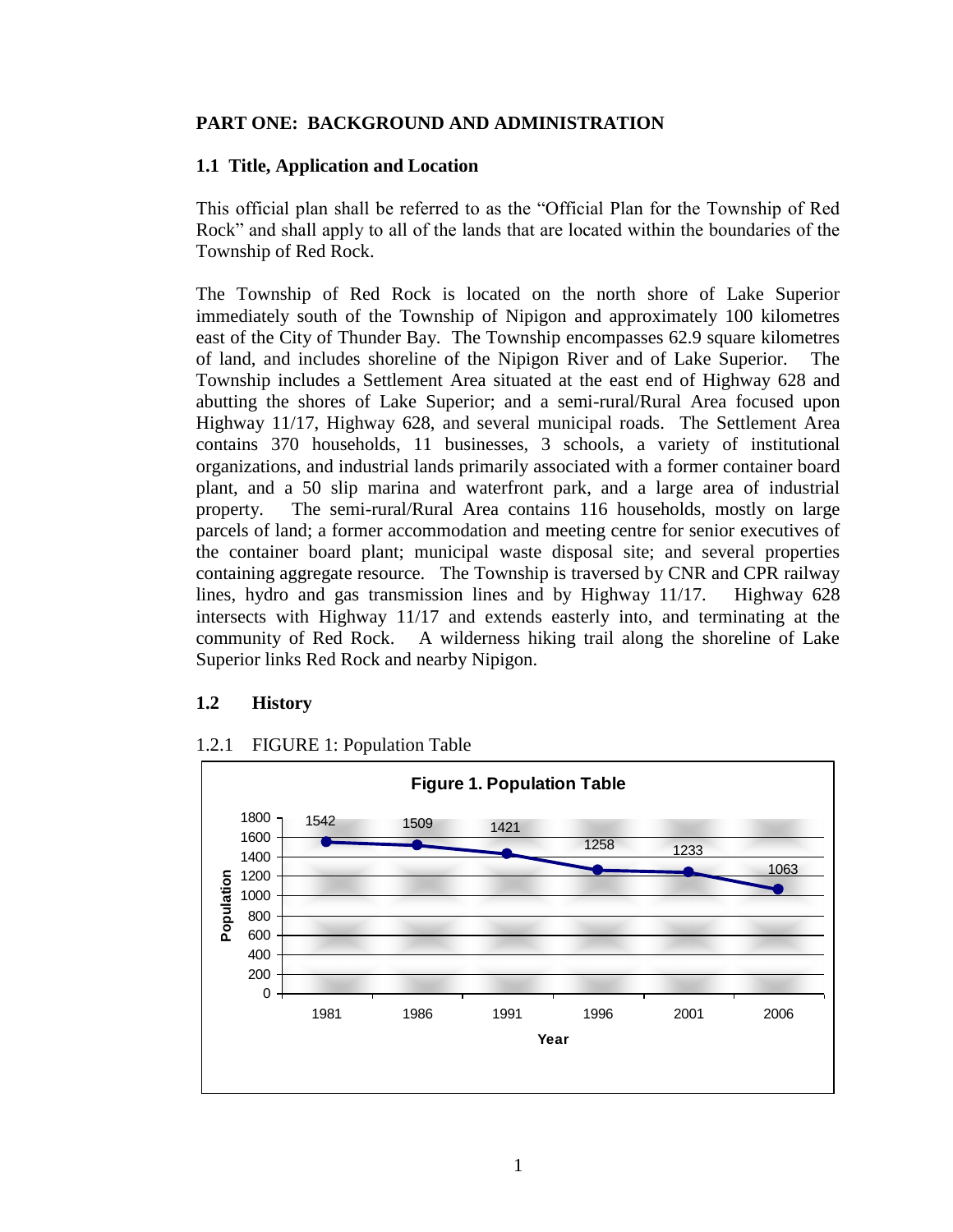- 1.2.2 The Township originated in the 1930's as a support location for area hunting and logging operations, and evolved into one of several paper mill communities along the north shore of Lake Superior with the start of construction by Lake Superior Sulphide Pulp and Paper Company in 1936, and subsequent completion of construction and production by Brompton Pulp and Paper Company in 1945. The mill has traditionally been the major employer and a significant participant in the community.
- 1.2.3 Figure 1 above describes a multi-year pattern of population decline, reflecting the continuing economic strain experienced by the forest industry. The pattern shows a significant decline in the period from 2001 to 2006, wherein the then owner Domtar sold the mill to Norampac, and Norampac ultimately terminated operations.
- 1.2.4 The main mill has recently been acquired by Red Rock Mills Inc. and no current development initiative exists for the property. Norampac sold the Quebec Lodge (former corporate management meeting and accommodation facility) and it is being operated as an eco-tourism lodge.
- 1.2.5 In 2000, the Province established the Great Lakes Heritage Coast within Ontario's Living Legacy strategy. The Township of Red Rock is contained within the limits of this designated area.
- 1.2.6 More recently the Federal Government created the Lake Superior National Marine Conservation Area along the northerly shoreline of Lake Superior. Again the Township of Red Rock is contained within the limits of the defined area.
- 1.2.7 It is also noted that mineral exploration in the larger Northwestern Ontario region presents opportunities for communities along the north shore of Lake Superior to offer future residential services and possibly to be part of actual transportation related functions such as transportation of partially processed ore to refining locations. Red Rock is aware of these opportunities and will participate in future discussions and review of alternatives relating to them.
- 1.2.8 It is the intent of Council to focus upon tourist travel along the Trans-Canada Highway and the inclusion of Lake Superior-based recreation activity and experiences for that group. It is intended that access to Lake Superior will be channeled primarily through existing communities, and that programs and/or related development may be distributed to such area communities from time to time.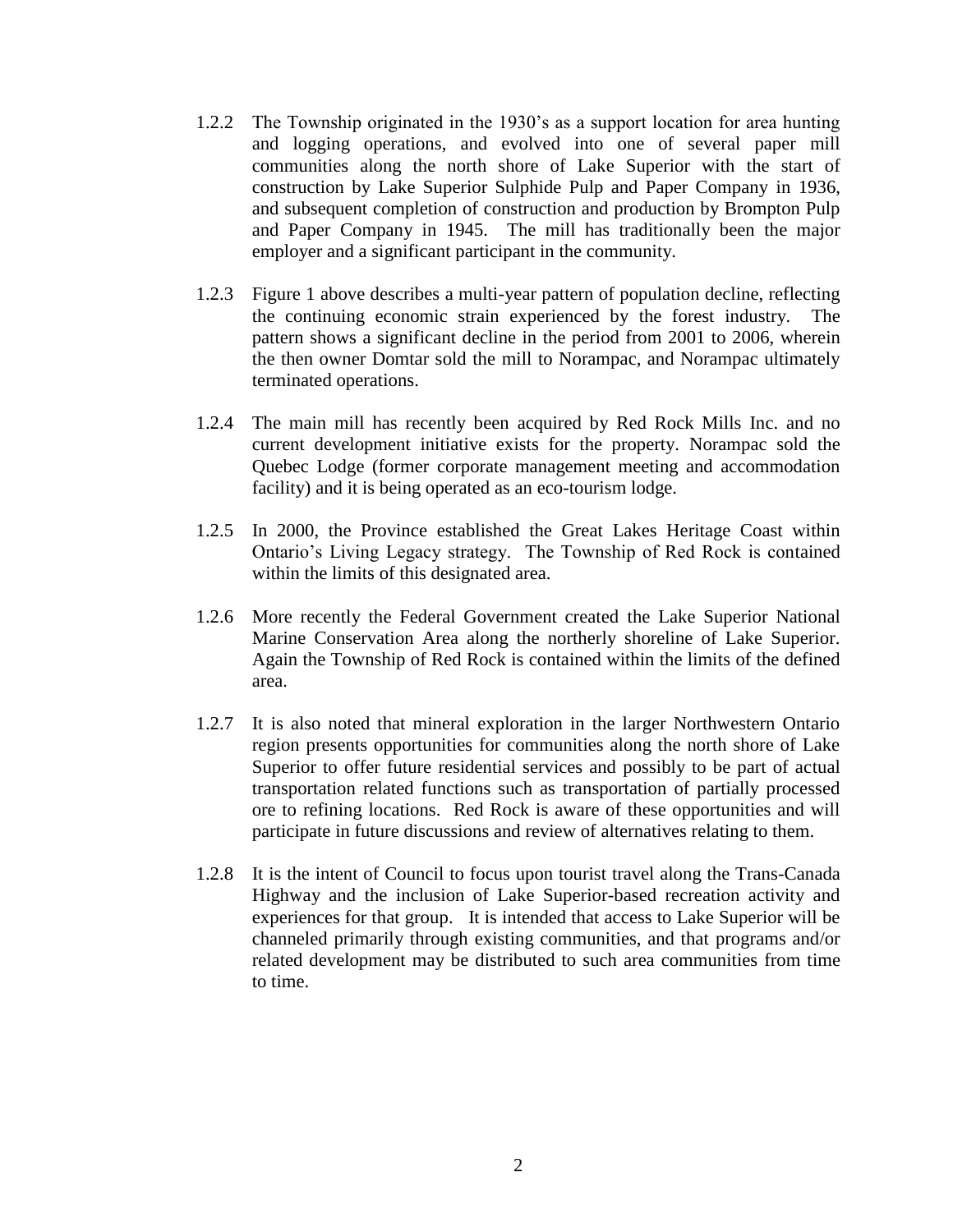## **1.3 Purpose and Effect**

- 1.3.1 This official plan is intended to be a policy document enacted under the provisions of Ontario's Planning Act to be a framework for community decision making respecting physical change in the Township of Red Rock over a twenty year planning perspective.
- 1.3.2 In accordance with Section 24 of the Planning Act, no public work shall be undertaken; no by-law shall be enacted; and no planning approval shall be issued unless in accordance with this official plan. Notwithstanding, Council may;
	- a) Investigate and consider public works or other actions that are not in conformity with this plan, and including applications for review and/or approvals incidental and necessary for such works or actions, but not undertake the actual works until brought into conformity with this plan.
	- b) Adopt an amendment to this plan and thereafter enact a zoning or other by-law that is not in conformity with this plan, but that will be in conformity when the relevant amendment is finished and comes into force and effect.
- 1.3.3 It is Council's hope that the policies and guidance that are set out in this official plan will help to abate the historic pattern of population decline and achieve economic stability.

## **1.4 Responsibilities**

- 1.4.1 Municipal planning in Ontario is conducted through the enabling legislation of the Planning Act, and under an umbrella of stated Provincial areas of interest and land use policy, most notably the Provincial Policy Statement. Municipal plans must have regard for and be consistent with these matters. The Township shall, in considering applications for Official Plan amendments, zoning by-law amendments, subdivisions, consents, and variances, have regard for matters of Provincial Interest as expressed in the Planning Act. As required by the Planning Act, all planning decisions made by or on behalf of Council shall be consistent with the Provincial Policy Statement.
- 14.2 In this context, Council of the Township of Red Rock shall have responsibilities for this plan including;
	- a) To prepare this official plan;
	- b) To manage and administer this official plan and to adhere to and implement the guidance and policies contained herein;
	- c) To review and update this plan at intervals of not more than five years, in accordance with the requirements and provisions of Section 26 of the Planning Act, for regular and systematic review, including the conduct of legislated public meeting(s);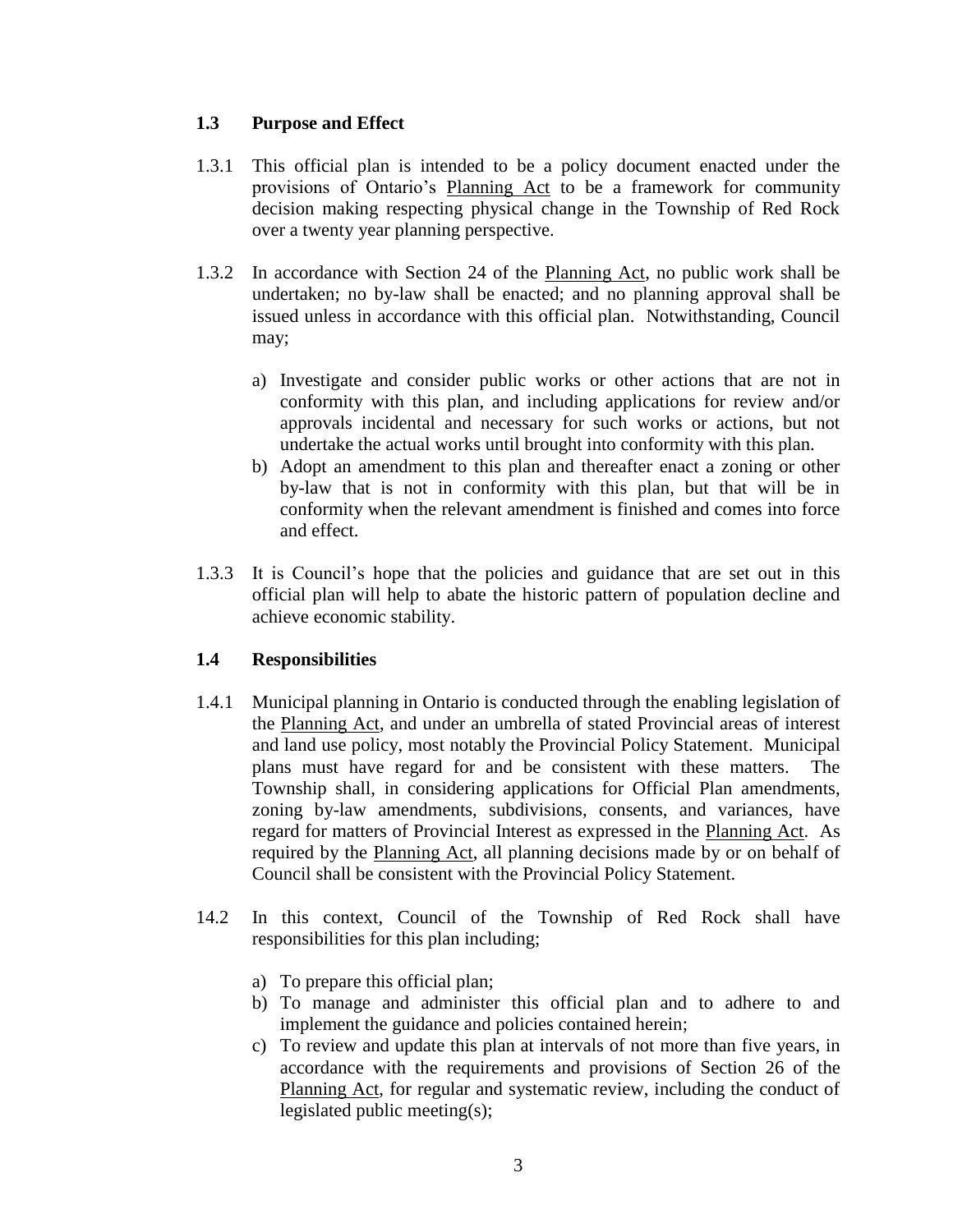- d) To receive and review and/or to initiate amendments to the official plan from time to time as found to be necessary, and to process such amendments;
- e) To consult with appropriate agencies and offices in the preparation of this plan and/or amendments to it, and in the day to day administration and application of this plan;
- f) To be the final authority for day-to-day interpretation of this plan.
- 1.4.2 Private interests are generally made to adhere to this plan through implementation and application of the Township's Comprehensive Zoning By-law, and through the exercise of a variety of planning approvals that rely upon and implement compliance with this plan. It is the desire of Council that private interests will also adopt and integrate into their day-to-day activities the sustainability objectives of this plan.
- 1.4.3 Senior levels of government are acknowledged to be exempt from this plan; however they are expected, as much as possible, to have regard for the plan in the conduct of their activities that would have impact within the Township.
- 1.4.4 With respect to provincial Crown lands (lands for which patent has not been issued), such lands are under the jurisdiction of Ontario, and normally administered by the Ministry of Natural Resources. Activity on Crown lands is part of the daily land use reality that exists in the Township (i.e., wayside pits, recreational land uses) and future patents and/or approvals for use of Crown lands have the potential to impact the Township's development concept.

Accordingly, Crown lands are included in this official plan, although it is clearly understood that Council has no jurisdiction over such lands. The various policies within the official plan that relate to Crown lands are included in order to clarify and define the municipal component of relationships involving Crown lands only. It is Council's wish and desire that senior government involvement in the administration of Crown land would take into consideration aspects of this plan that might be impacted where future patent or use of Crown lands are involved.

In addition, Crown land regulations will be utilized in harmony with municipal land use controls. However, the provisions of the Aggregate Resources Act will apply to all property of the Crown, to private lands designated under this Act and to all land under water.

## **1.5 Implementation**

1.5.1 The objectives, policies, figures, and schedules in this document, and amendments to this document, as may be made from time-to-time, shall be implemented through the powers conferred upon the Township by the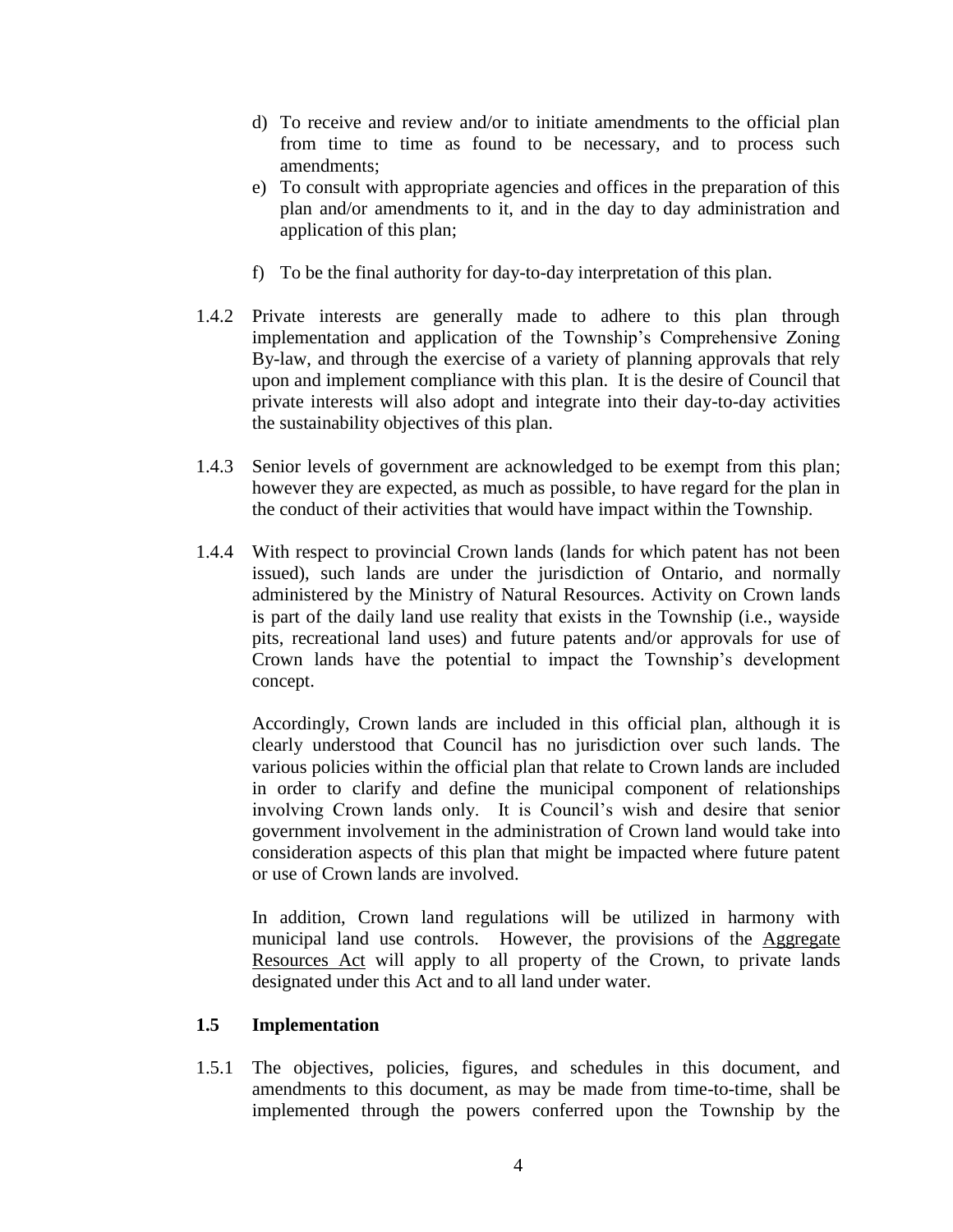Planning Act, the Municipal Act, and other applicable provincial statutes, and through the capital budget and capital expenditures of the Township.

1.5.2 Notwithstanding the designations on the land use schedules, it is recognized that some areas of land use may not require zoning for these long term designations for some time to come. In such areas, the Township's Comprehensive Zoning By-law may recognize existing land uses until such time as services are installed and developments consistent with the long term designations are appropriate.

## **1.6 Interpretation**

- 1.6.1 The Council of the Township of Red Rock, with the advice of staff, shall be responsible for interpretation of the text, figures and schedules contained within this Plan. The Township may consult with the Ministry of Municipal Affairs and Housing and other Provincial government offices with respect to the interpretation of this plan.
- 1.6.2 This document is intended to be flexible in nature. The text represents broad concepts and the land use designations shown on the schedules to this Plan represent relationships rather than strict and absolute conditions. Accordingly, unless specifically provided for in the text of the Plan, and so long as the overall intent is maintained, the plan shall be flexible and interpretive in nature and not represent or construe absolute conditions, situations or measurements.
- 1.6.3 Land use designations shall be considered as representing predominant land uses, and shall not preclude small pockets of other land uses consistent with the pertinent policies of this Plan. Uses mentioned under definitions in each of the land use categories should not be considered all inclusive, but rather representing general intent. However, specific land uses within each land use designation shall be defined in the Township's Comprehensive Zoning Bylaw or amendments thereto.
- 1.6.4 Boundary lines, unless coinciding with specific major facilities, such as roads, rivers or railways, shall be construed as representing relationships between land uses rather than exact geographic locations.
- 1.6.5 Indication of municipal services or facilities in this Plan shall not be construed as a commitment by the Township to construct or provide such services within a certain time frame. Rather, such commitments shall be subject to the decisions of Council in its annual Capital Budget deliberations.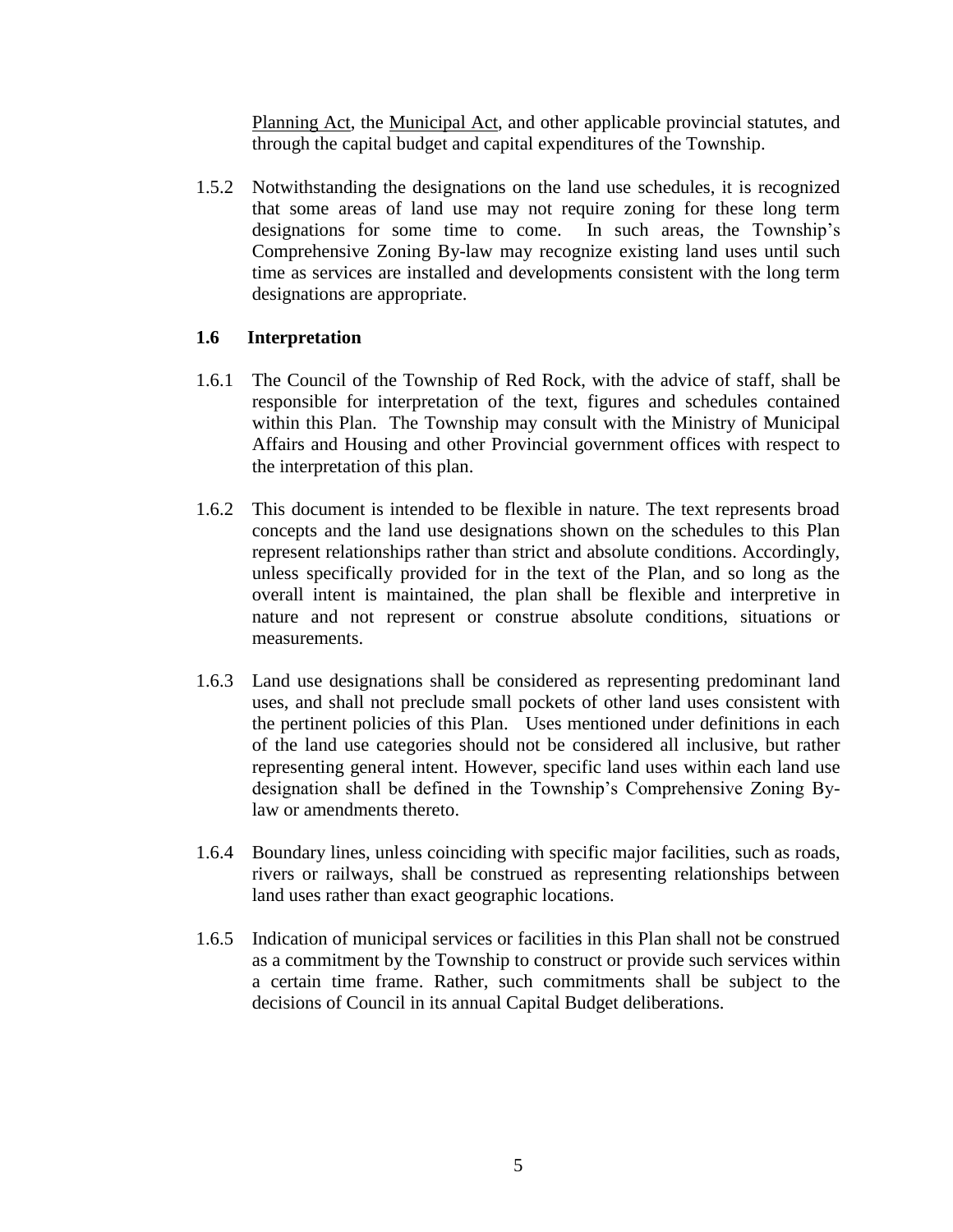## **PART TWO: DIRECTION AND VISION**

## **2.1 Vision – Financial Stability and Community Sustainability**

- 2.1.1 The Township of Red Rock wishes to achieve economic stability.
- 2.1.2 The Township wishes to create and to enjoy a clean, friendly, healthy, safe, and viable living and working environment for all current and future inhabitants, grounded in the concept of a sustainable community.
- 2.1.3 To achieve these goals the Township will channel and direct the cultural, economic, environmental and social fabric of the community, and focus local governance so as to achieve a sustainable community committed to a lifestyle wherein the use of resources to meet the day to day needs and requirements of living occurs in a manner that ensures that future generations will have the opportunity to do the same.

## **2.2 Arts, Cultural and Social**

- 2.2.1 The Township wishes to encourage a flourishing arts and cultural component to the community, supporting all existing community artistic, social and cultural organizations and contribute to their ongoing viability. In return, these organizations and groups will contribute to the identity, social, cultural and economic viability of the Township.
- 2.2.2 Significant cultural heritage resources shall be conserved and protected, and development will only be permitted on lands containing such resources or on lands adjacent to such resources where the particular resource has been removed or studies have found resources to be protected on site. Mitigation measures may be required to address and protect the heritage resource.
- 2.2.3 The Township wishes to;
	- a) Promote tolerance, respect and co-operation among its residents and to facilitate the operation of a broad range of entertainment, leisure, recreational and social organizations and activities;
	- b) Promote and facilitate active and positive social responsibility and participation;
	- c) Achieve a safe, healthy, and enjoyable community environment.
- 2.2.4 The Township will focus its efforts towards;
	- a) Promoting stability and thereafter modest population increase as a means of maintaining and supporting existing community groups and organizations and ensuring their ongoing viability;
	- b) Becoming involved in partnerships, promotions and direct participation in local and area wide promotion of the organizations and their activities;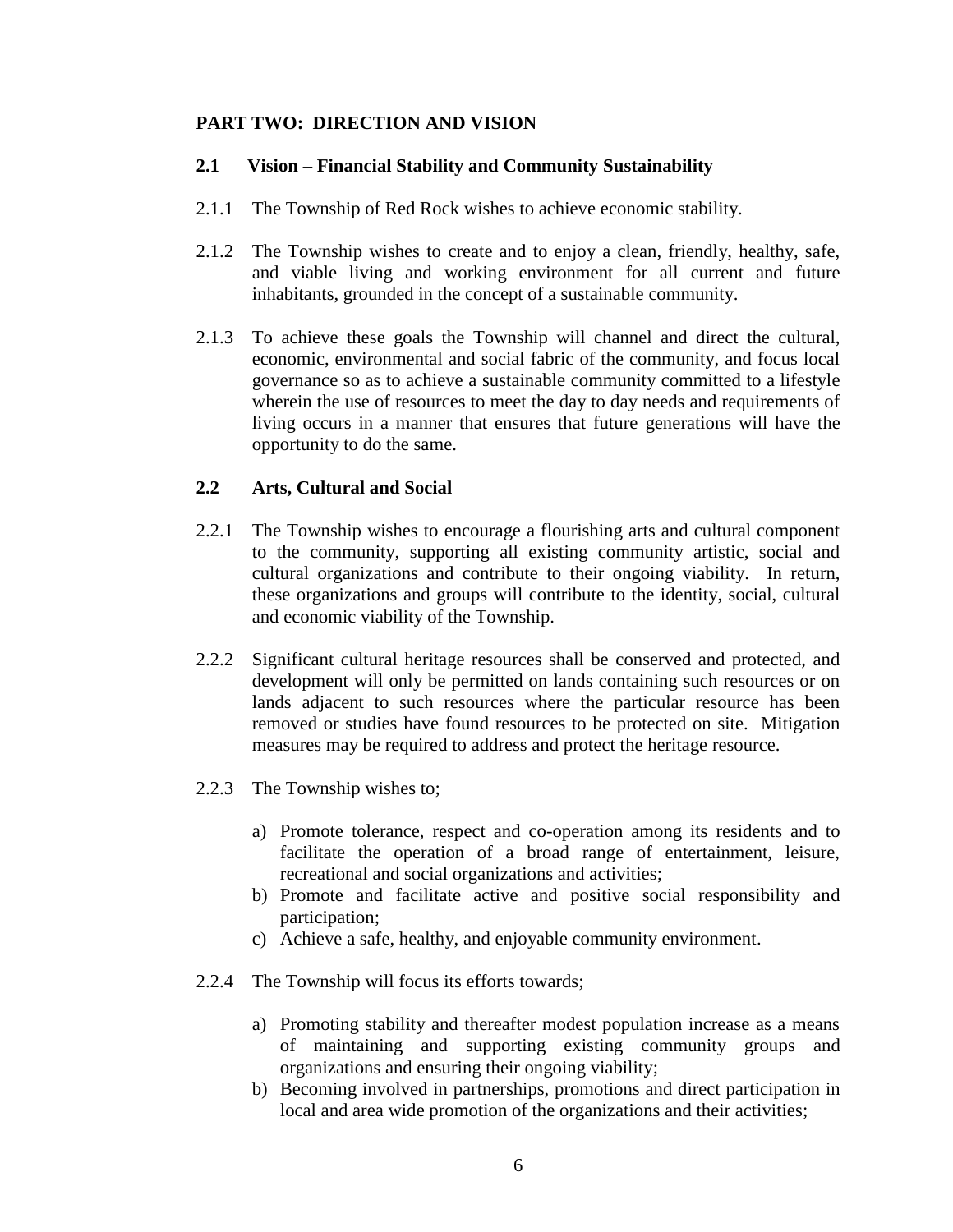- c) Identifying, preserving and enhancing cultural resources within the Township;
- d) Encouraging local arts and cultural events, festivals and other such activities;
- e) Encouraging arts and cultural organizations to participate in local decision making and facilitating the development of structure and resources that would enable them to do so;
- f) Integrating the artistic and cultural component into the Township's economic development strategy.

## **2.3 Economic Development**

- 2.3.1 The Township recognizes that employment lands are important to the community's long term viability and prosperity.
- 2.3.2 Employment areas are considered to be locations within the Township that are designated in this official plan for clusters of businesses and economic activities, including but not limited to manufacturing, warehousing, offices and associated retail and ancillary facilities.
- 2.3.3 Employment lands may only be extracted from the official plan during a comprehensive official plan review where it has been demonstrated that the lands will not be required for employment purposes over the long term, and there is a justifiable need for the lands to be removed.
- 2.3.4 The Township's economic development initiatives will focus upon;
	- a) Maintain existing employment.
	- b) Broadening forestry and recreation-related economic activity supportive of the current economic drivers for the community; into areas that might include building stone and aggregate materials and the possibility of participating in some part of future mining transportation for area resource development.
	- c) Diversifying economic activity to generate new industrial, commercial, and/or institutional opportunity for employment;
	- d) Encouraging integration of arts and culture events and activities into the community's core economic activity and strategy;
	- e) Encouraging entrepreneurship, small business, and self employment;
	- f) Participation in future planning and potential economic initiatives arising out of the Lake Superior National Marine Conservation Area and potential resource-based development.
- 2.3.5 Quality of place is seen by the Township as being a primary factor in retaining and attracting new population and economic activity. Accordingly, the Township will integrate the stated sustainable community vision into its economic development strategy and will promote the community's sustainable community identity as an economic asset and advantage.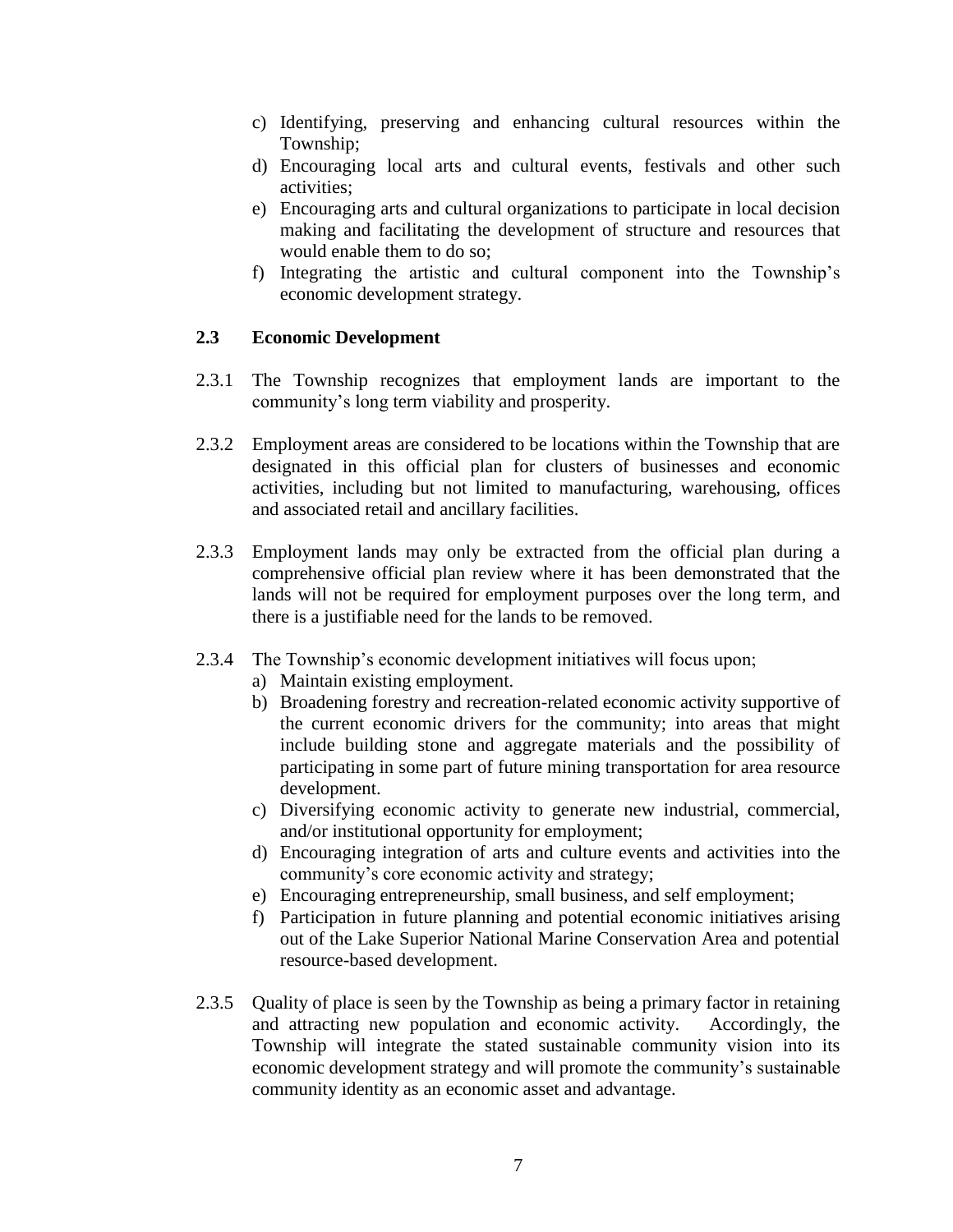- 2.3.6 The Township also acknowledges that the community must be investment ready in order to attract and to secure new employment opportunities. Red Rock will seek to achieve such a condition by;
	- a) Identifying and designating in the official plan adequate lands to support expected future development;
	- b) Maintaining an active and aggressive economic development organization intent upon promoting the community; facilitating economic interest; and searching out potential economic opportunity;
	- c) Partnering with and participating in area and/or regional economic initiatives.

## **2.4 Natural and Built Environment**

- 2.4.1 The Township will protect natural features and functions for the long term, and will seek to restore and improve such resources, as required in Section 2.1 of the Provincial Policy Statement. (See also Policy 4.4)
- 2.4.2 Development and site alteration shall not be permitted in;
	- a) Significant habitat of endangered and/or threatened species;
	- b) Significant wildlife habitat;
	- c) Significant fish habitat or spawning areas except in accordance with provincial and federal requirements;
	- d) Significant areas of natural and scientific interest (ANSI).
- 2.4.3 Development and site alterations shall not be permitted on lands adjacent to natural heritage features unless the ecological function of the adjacent lands has been evaluated and it has been demonstrated that there will be no negative impacts on the natural features or on their ecological functions.
- 2.4.4 The Township also includes a substantial built environment and it is the intent of Council to;
	- a) Create and maintain a built environment that complements and supports a variety of land uses and balances human activities and natural features and functions; and that addresses the needs of persons with disabilities and the elderly and removes barriers that may impede such access and participation.
	- b) Encourage development to locate in the defined Settlement Area on full urban services;
	- c) Continue development of the municipal waterfront park and marina;
	- d) Facilitate use of land adjacent to the Nipigon River and Lake Superior for conservation, recreation and open space purposes;
	- e) Protect development from lands demonstrating natural or man-made development restraints, risks, or hazards that could endanger life or property;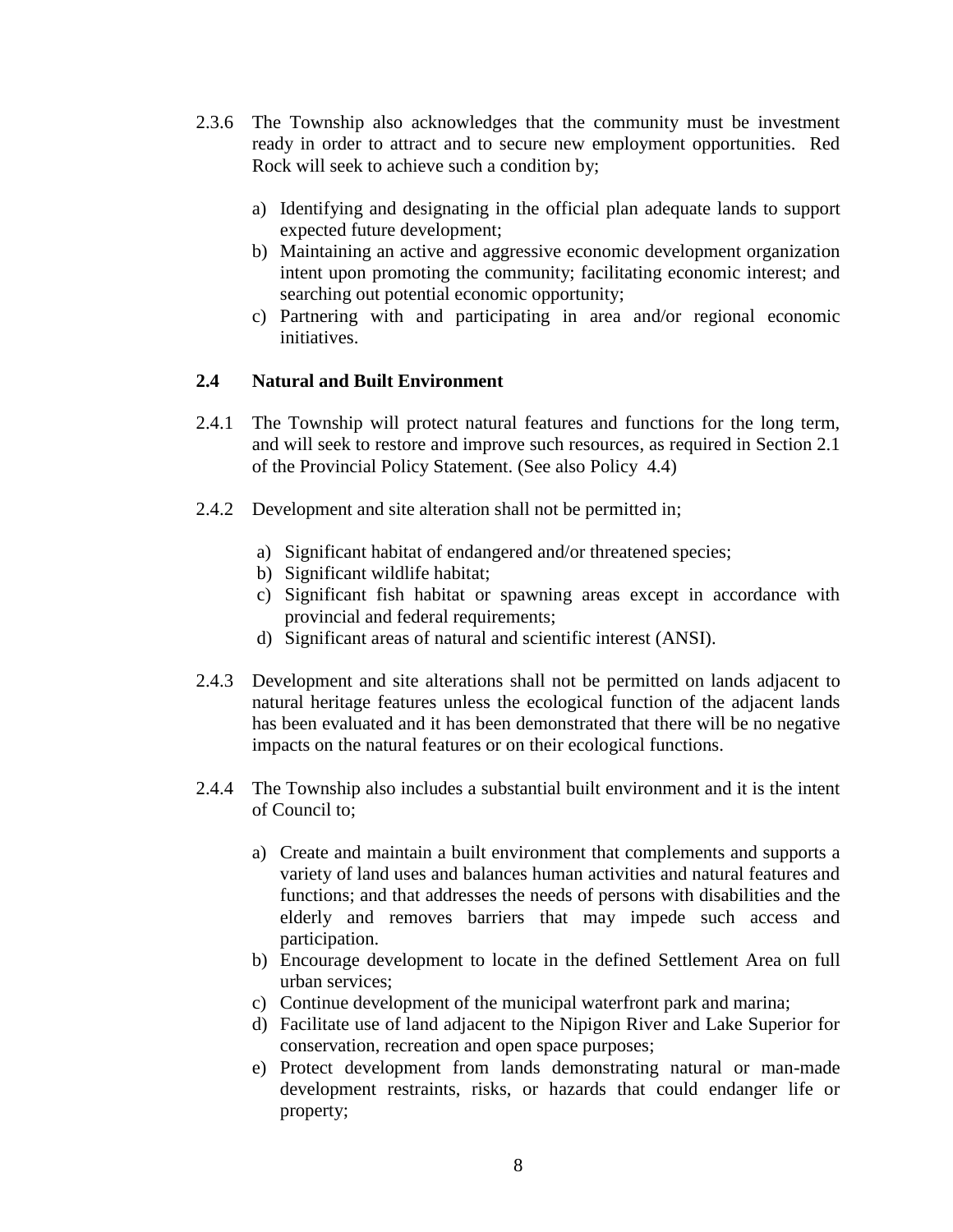- f) Satisfy basic human requirements for clean air and water and for a living and working environment free of noise, dust, excessive light, vibration and/or emissions;
- g) Explore public practices relating to water conservation, recycling, and management of storm water.

## **2.5 Energy and air quality**

- 2.5.1 The Township wishes to promote, achieve and implement;
	- a) Upgrading, retrofit, weather stripping, increased insulation and other such initiatives and renovations to public and private buildings and their operating infrastructure (energy, heat and water) so as to implement cost efficiencies, cost effectiveness, and reduced usage;
	- b) Promote alternative energy generation including renewable energy systems as reflected in Section 4.15 of this Plan, as a potential economic development and sustainable community consideration;
	- c) Reduce energy consumption within both the public and private domain, and to explore, and if appropriate, to implement alternative energy initiatives.

## **2.6 Services and Infrastructure**

- 2.6.1 The Township acknowledges that coordinated, efficient and cost effective capital investment and operation of the community's infrastructure and services promotes an overall positive sense of community and enjoyable living environment.
- 2.6.2 The Township wishes to;
	- a) Designate an appropriate, full urban serviced Settlement Area that will be the focus of development;
	- b) Infill and intensify the Settlement Area;
	- c) Explore means of delivering services with less negative impact upon resource use and the environment;
	- d) Promote alternative means of travel including walking and bicycling;
	- e) Explore alternative energy sources to operate public infrastructure.
- 2.6.3 The Township will continue to supply piped water and to operate a sewage collection and treatment system, and targets all portions of the Settlement Area for such services over the duration of the planning period.
- 2.6.4 The Township will also continue to deliver storm water collection, and landfill operations, and maintain the current municipal road network. The Township will also work with outside agencies to deliver gas, hydro and telephone service (regular and cell). Within the Settlement Area, sidewalks will be maintained and, where needed, will be constructed.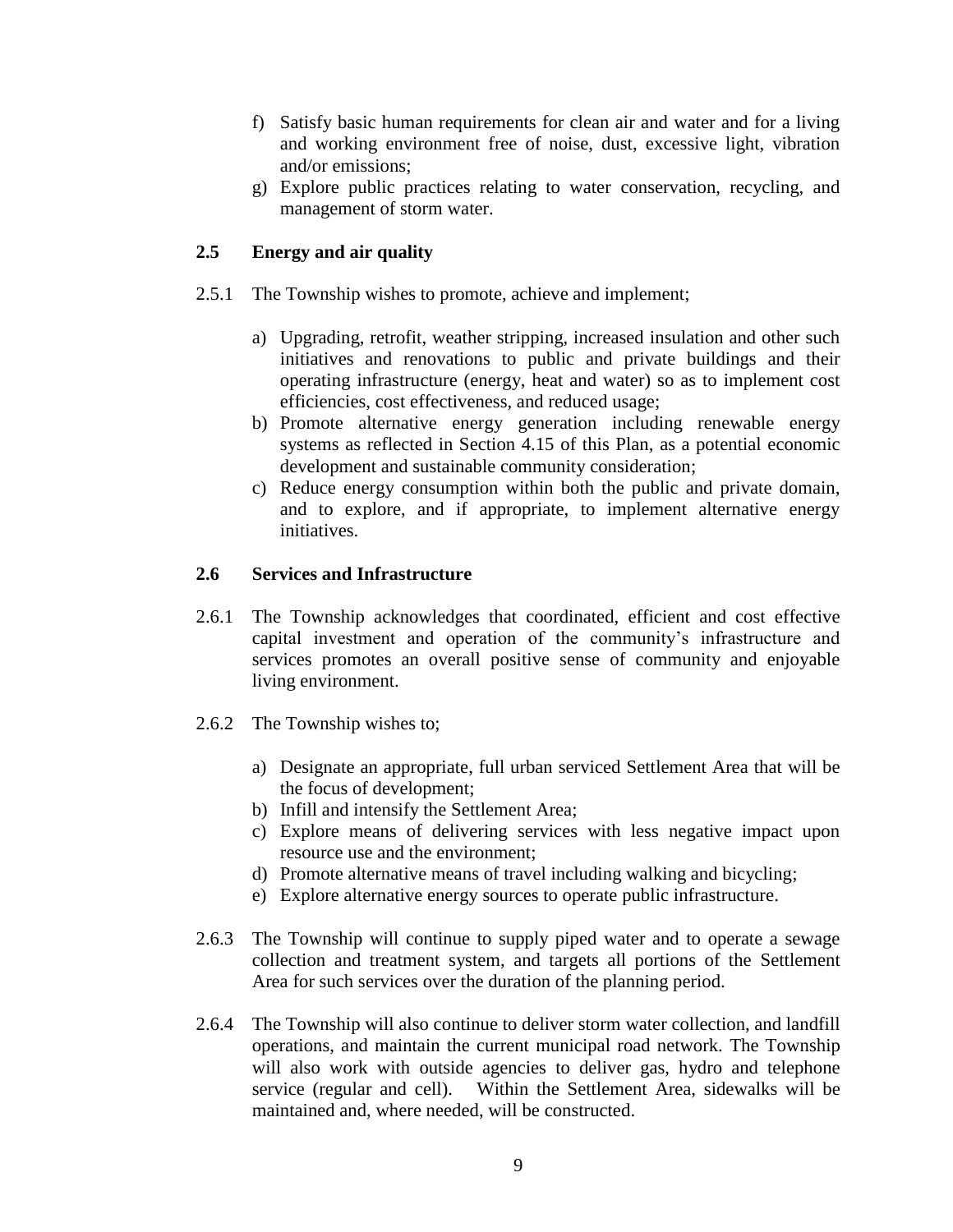2.6.5 Police and ambulance services are contracted; health and medical services will likely continue to focus on the nearby hospital in Nipigon.

#### **2.7 Sense of Community**

- 2.7.1 The Township understands that an enjoyable and safe living environment and a strong sense of community are important to the future of Red Rock.
- 2.7.2 The Township wishes to;
	- a) Facilitate a safe, healthy community based upon respect, tolerance and cooperation among its residents;
	- b) Promote a community lifestyle rooted in sustainability;
	- c) Deliver a full range of infrastructure and services within its means.

## **2.8 Municipal Leadership and Governance**

- 2.8.1 The Township acknowledges that effective and encompassing community leadership which enables and makes use of public input and participation are important to residents and can contribute to an appealing and pleasant place to live, work, and play.
- 2.8.2 The Township wishes to implement;
	- a) Ongoing, consistent avenues through which to inform the public and to gather public input and promote public participation;
	- b) Develop external contacts and relationships with and participate in regional organizations that influence the Township and the area;
	- c) Promote and emphasize sustainability.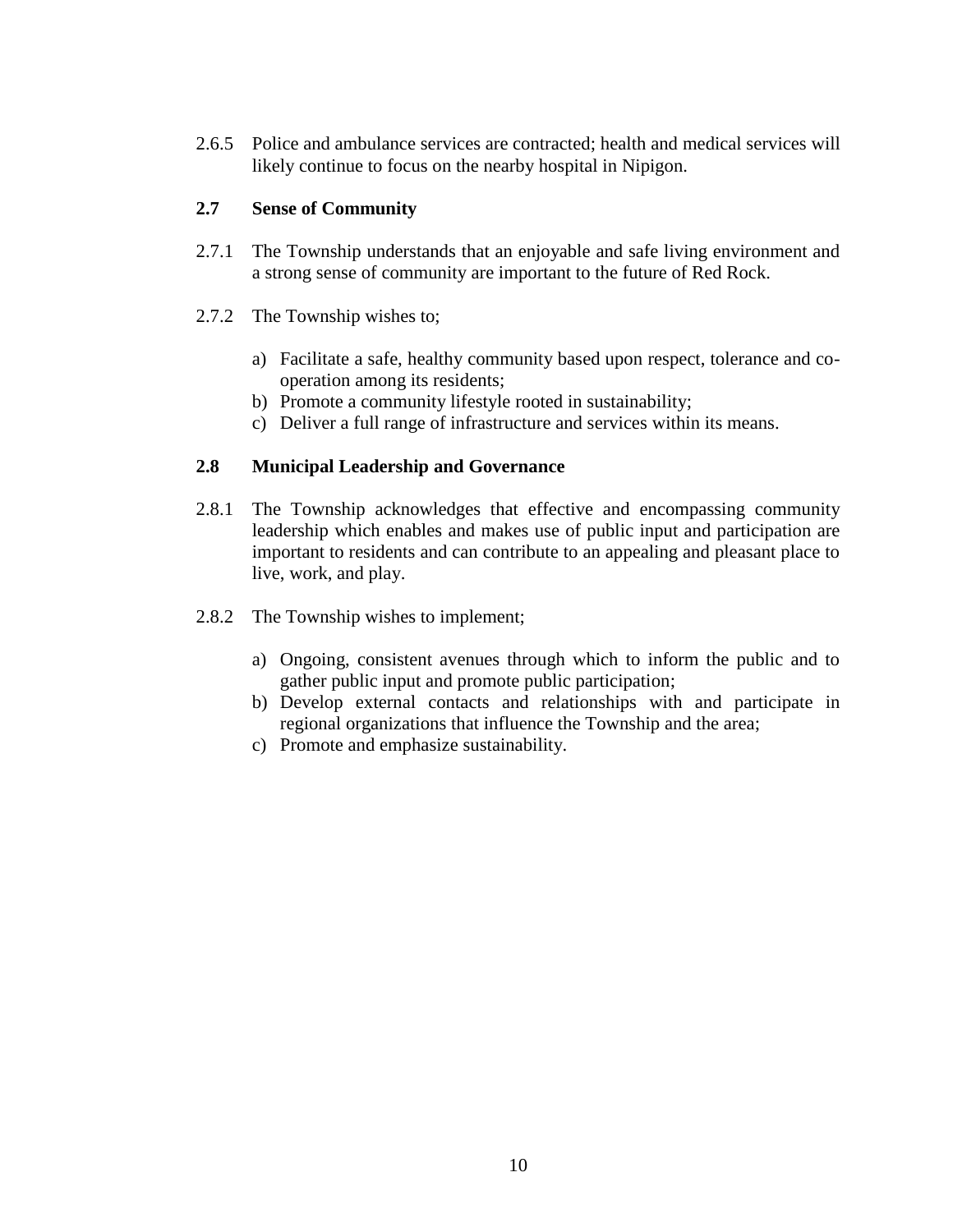## **PART THREE: GOALS AND OBJECTIVES**

#### **3.1 Official Plan Goals and Objectives**

- 3.1.1 The goals and objectives of this plan are:
	- a) To guide the Township's response to closure of its primary industry and employer, and to re-establish and maintain ongoing economic stability;
	- b) To frame the Township's land use planning program and land use decision making within a concept of sustainability;
	- c) To promote and guide land use change within the Township so as to achieve an orderly, economic and attractive land use pattern, with an emphasis upon a clearly defined and distinct Rural Area and Settlement Area;
	- d) To optimize delivery of infrastructure and services;
	- e) To encourage local economic initiatives, entrepreneurship and small business;
	- f) To build upon the community's waterfront resources;
	- g) To promote and facilitate public awareness and participation in decision making relating to planning matters;
	- h) To promote, enhance, and guide the use of natural heritage, cultural, aggregate, highway, and groundwater resources within the Township;
	- i) To minimize land use conflict and the adverse effects and/or negative impacts that might arise from land use changes;
	- j) To provide opportunities for increased energy generation, supply and conservation, including alternative energy systems and renewable energy systems.
	- k) To seek to ensure that access and participation is available for the disabled and the elderly and remove barriers that may impede such access and participation.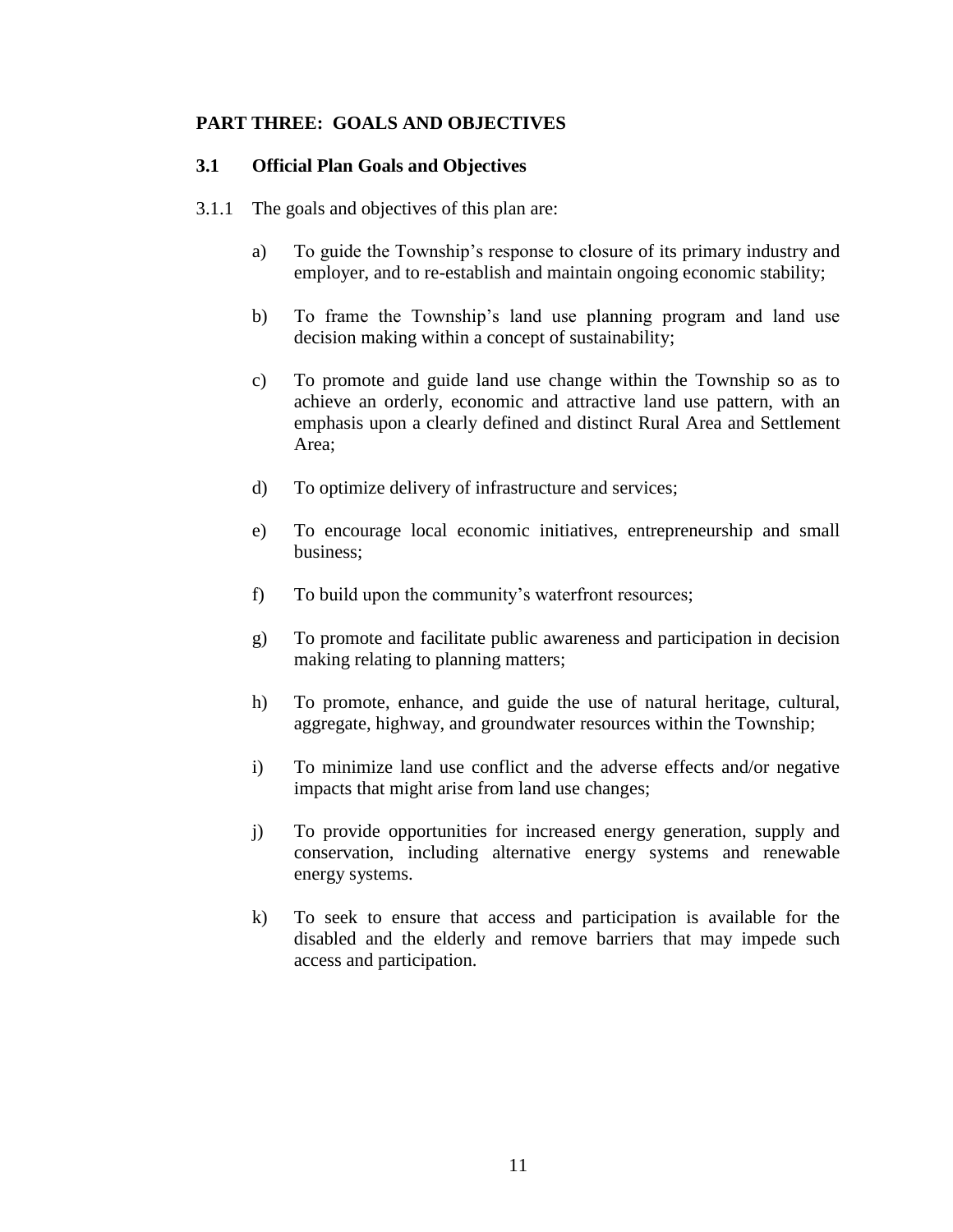## **PART FOUR: GENERAL PROVISIONS**

## **4.1 Intent**

4.1.1 This portion of the official plan is intended to address general planning matters and to set out provisions and policies that will apply over the entire Township. Where conflict exists between a general provision or policy and a specific provision or policy that has been set out within a particular land use designation, the specific provision or policy will normally take precedence and apply.

## **4.2 Land Use Compatibility**

- 4.2.1 The Township will avoid land use conflicts as much as possible. The encroachment of sensitive land uses (including but not limited to residential developments, educational and health facilities and day care centres) and major facilities (including but not limited to industries, transportation corridors, airports, intermodal facilities, sewage treatment facilities, operating and former waste disposal sites, and resource extraction activities) on one another is discouraged. Whenever a change in land use is proposed, appropriate studies will be completed to determine the effect of the proposed use on existing land uses.
- 4.2.2 Planning approvals are required to accommodate major facilities or sensitive land uses. Ministry of the Environment (MOE) recommends the use of separation distances, buffering, and other control measures. MOE Guideline D-1 "Land Use Compatibility" shall be used to identify recommended separation distances and other control measures for land use planning to prevent or minimize adverse effects (such as noise, dust, odour or vibration). In some cases, proponents may be required to provide the Township with technical studies, prepared by qualified professionals, to assist in the evaluation of a development proposal and, where applicable, to identify appropriate separation distances, buffering techniques, or other mitigation measures to prevent potential adverse effects.
- 4.2.3 Consideration shall also be given to the extent to which increased site plan requirements can reduce the potential impacts. If the impacts cannot be minimized to acceptable levels, the proposed development should not proceed.

## **4.3 Accessory Uses**

4.3.1 In all land use designations, accessory uses (buildings, structures, etc.) as defined in the Township's Comprehensive Zoning By-law, that are compatible with, incidental, and secondary to the main uses, shall be permitted provided that their impact upon abutting or nearby lands is minimal, and that such uses are capable of providing a full array of appropriate on-site vehicular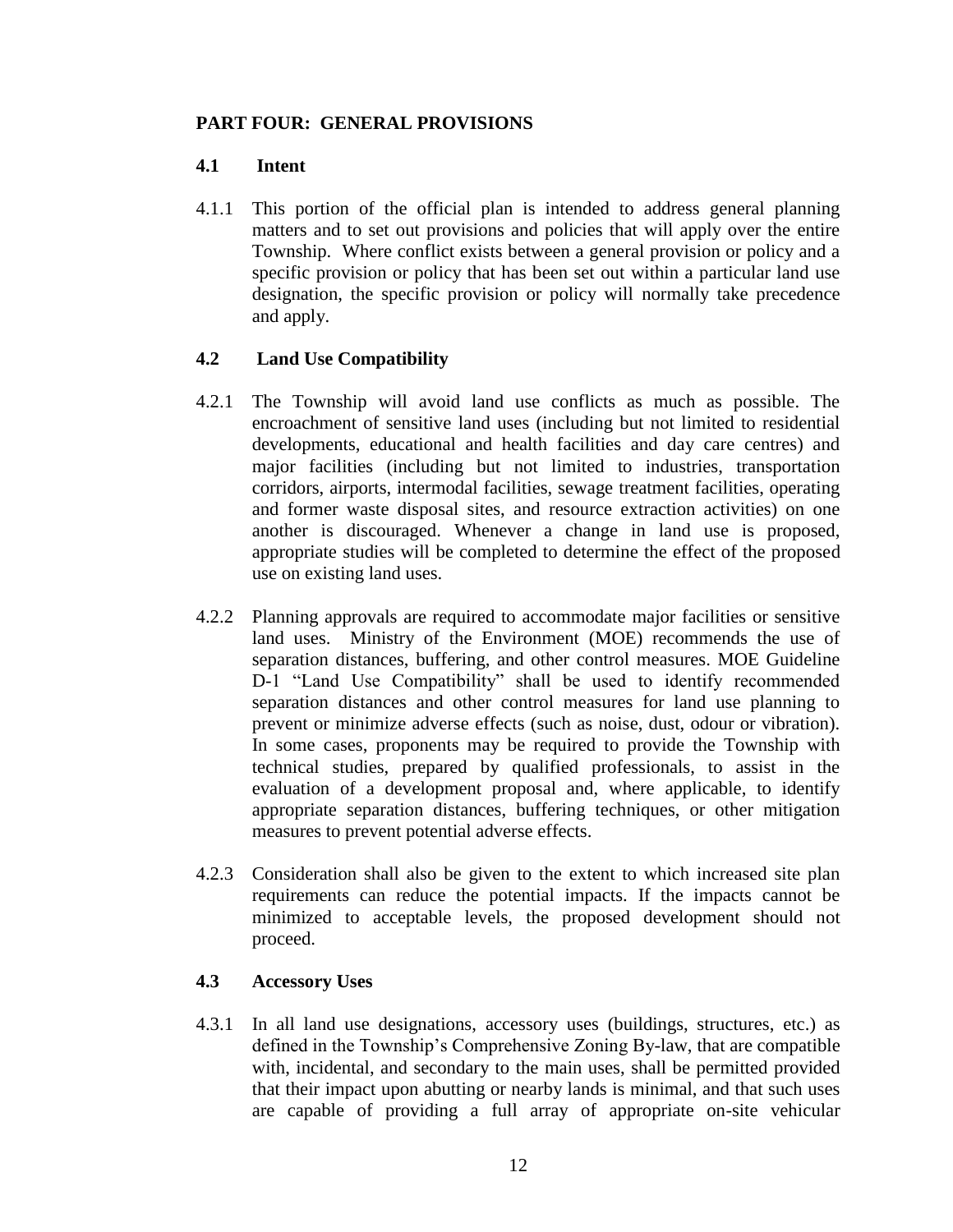movement, loading and parking, amenity area, private services, landscaping/fencing and similar features.

## **4.4 Natural Heritage**

- 4.4.1 Natural features and areas shall be protected for the long term.
- 4.4.2 Significant Wildlife habitat
	- a) Development and site alteration shall not be permitted in or adjacent to significant wildlife habitat unless it has been demonstrated that there will be no negative impacts on the natural features or their ecological functions.
	- b) Adjacent lands to significant wildlife habitat is defined as 120 metres from the boundary of the feature.
	- c) Preliminary ecological assessments will be conducted when development and/or site alteration is proposed to determine if the proposed development is within or adjacent to significant wildlife habitat. Preliminary assessments will be based on existing mapping and reference information, existing local knowledge, and preliminary field visits.
	- d) Significant wildlife habitat can include but is not limited to: areas of relatively high animal density, areas of seasonal concentration, areas with locally/regionally/provincially rare vegetative communities, areas with features that are limited across the landscape, and areas that provide corridors for animal movement.
	- e) Where preliminary assessments indicate the likely presence of significant wildlife habitat, the local MNR office will be contacted for review of the information. An environmental impact study will be required where development may impact significant wildlife habitat.
- 4.4.3 Significant Wetlands and Significant Areas of Natural and Scientific Interest
	- a) Development and site alteration shall not be permitted in or adjacent to significant wetlands or significant areas of natural and scientific interest unless it has been demonstrated that there will be no negative impacts on the natural features or their ecological functions.
	- b) Adjacent lands are defined as 120 metres from the boundary of the feature.
	- c) No Significant Areas of Natural and Scientific Interest have been documented within the municipality at the time of writing.
	- d) Wetlands occurring within the municipality have not been evaluated using the Ontario Wetland Evaluation System to determine significance. A preliminary assessment will be required for development and/or site alteration proposed within or adjacent to wetland features as mapped on Schedule B to determine if a full wetland evaluation is required.
	- e) Wetland features are limited within the Town of Red Rock and are recognized as important environmental values regardless of whether they are designated as provincially significant. The municipality will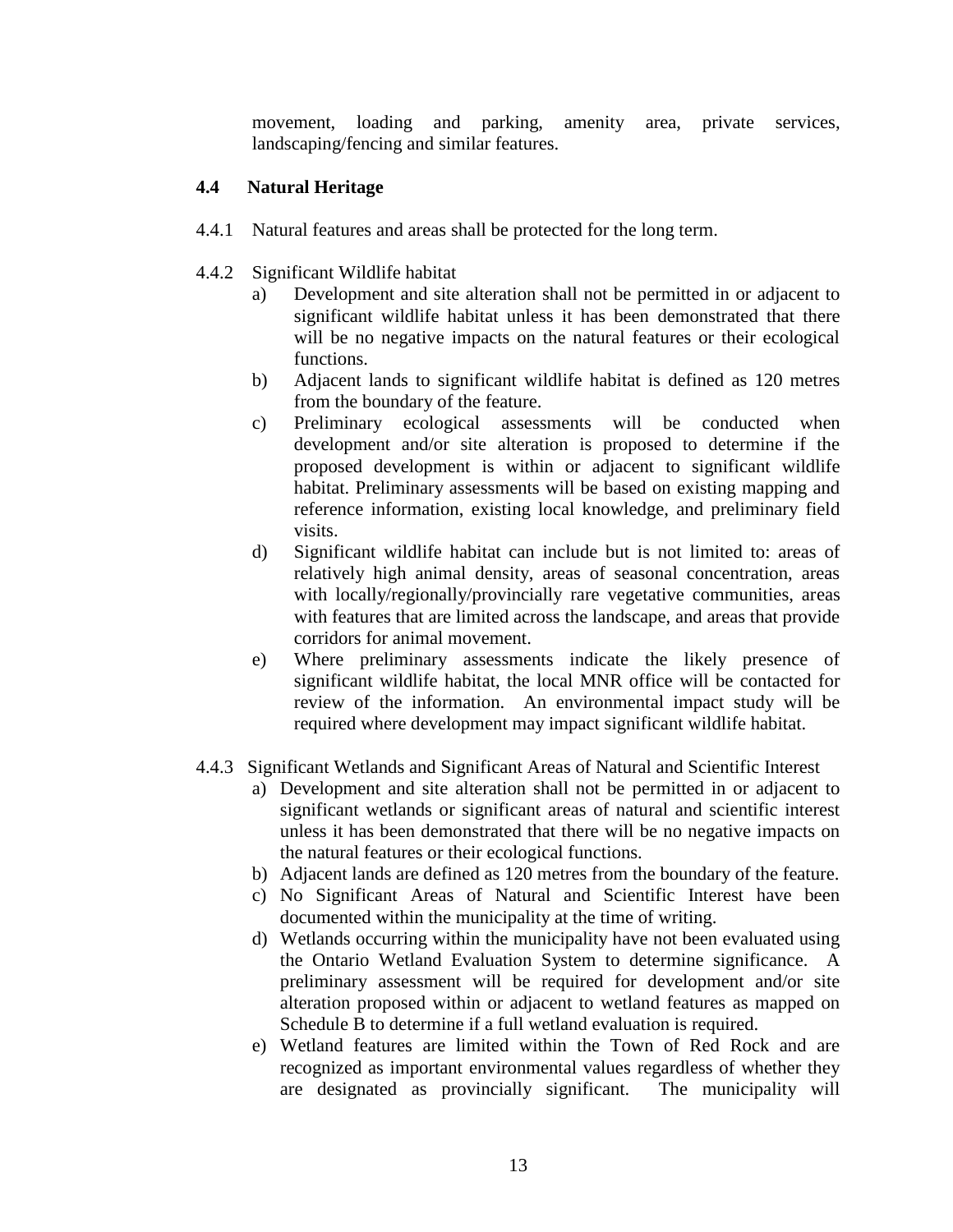discourage development within or adjacent to wetland features. Wetland features are identified on Schedule B.

- 4.4.4 Fish Habitat
	- a) Development and site alteration shall not be permitted in fish habitat except in accordance with provincial and federal requirements.
	- b) Big Trout and Little Trout Creeks are coldwater creeks containing brook trout and their associated habitat. Coldwater fisheries are sensitive to development. Potential impacts to this sensitive fish habitat will be carefully considered when development and site alteration is proposed in proximity. Riparian vegetation in important in moderating stream temperatures. A minimum 30m vegetated buffer along Big and Little Trout Creeks will be maintained.
	- c) Two ground water re-charge areas and a natural spring are identified on Schedule B and are natural heritage features essential to the maintenance of the coldwater fish habitat. Development and site alteration in these areas will be discouraged.
	- d) The Marina break wall is used by lake trout for spawning.
- 4.4.5 Threatened and Endangered Species
	- a) Development and site alteration shall not be permitted in significant habitat of species listed on the Species at Risk in Ontario List as endangered or threatened.
	- b) Where a habitat regulation under the Endangered Species Act (2007) is in place for a species, the regulated habitat is considered to be significant threatened or endangered species habitat for the purposes of the PPS.
	- c) Development and site alteration shall not be permitted on adjacent lands to the significant habitat of threatened and endangered species unless the ecological function of the adjacent lands has been evaluated and it has been demonstrated that there will be no negative impacts on the habitat or its ecological functions.
	- d) Adjacent lands for threatened and endangered species habitat is deemed to be 120 metres at a minimum unless there are other site specific considerations such as species habits, type of development, and/or landscape characteristics that may warrant extending (or in some cases retracting) the adjacent land boundary for the purposes of meeting the preceding policy.
	- e) Preliminary ecological assessments will be conducted when development and/or site alteration is proposed to determine if the proposed development is within or adjacent to significant habitat of threatened and endangered species. Preliminary assessments will be based on existing mapping and reference information, existing local knowledge, and preliminary field visits.
	- f) Where preliminary assessments indicate the potential presence of significant habitat of threatened and endangered species, the local MNR office will be contacted for review of the information. An environmental impact assessment will be required in instances where the Ministry of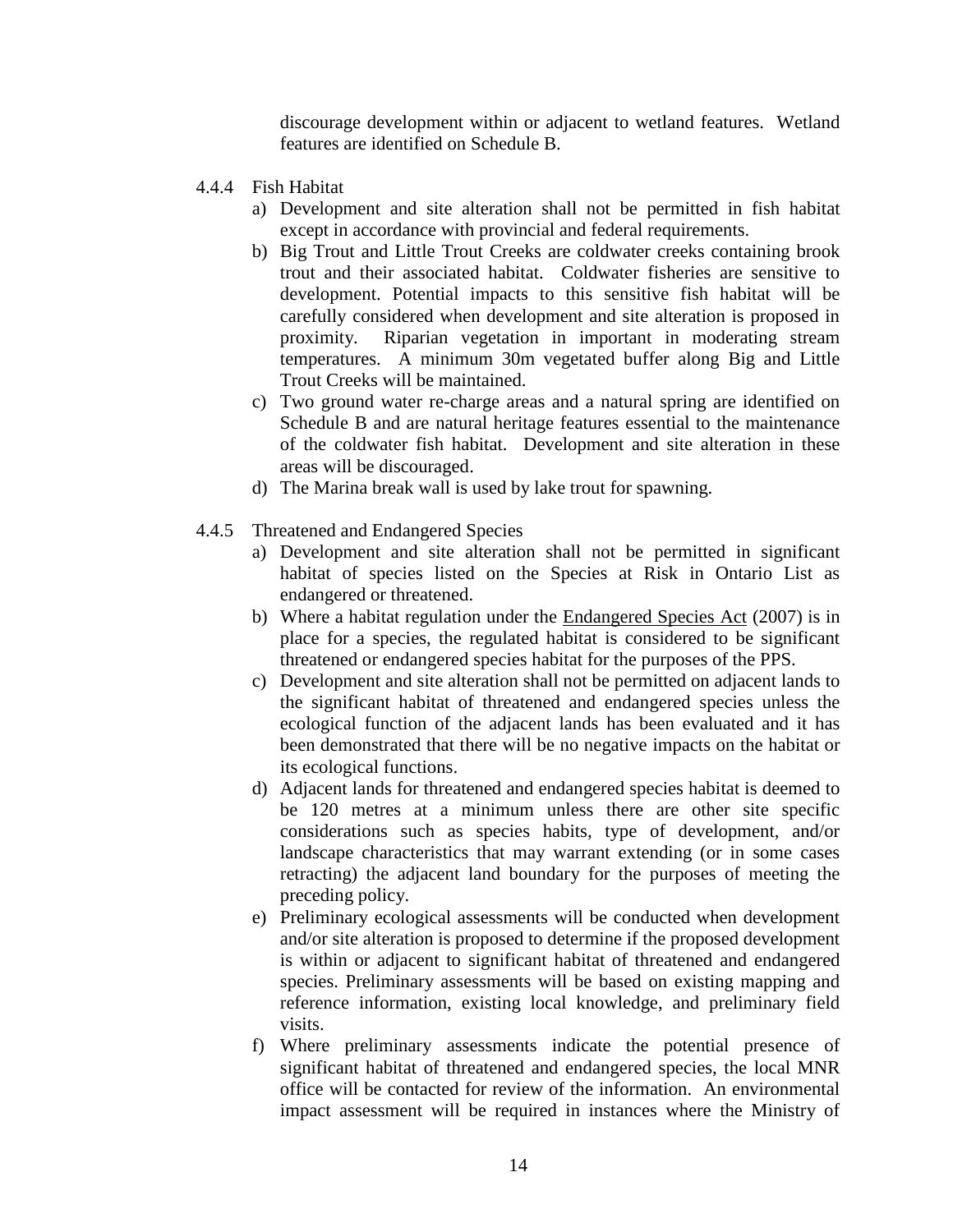Natural Resources indicates that the habitat may be impacted by the proposed activity.

- g) Species at risk that are known to occur in and around the municipality at the time of plan preparation include: American white pelican (threatened), peregrine falcon (threatened), lake sturgeon (threatened) and woodland caribou (threatened).
- h) Those undertaking development and site alteration should be aware that the Endangered Species Act (ESA) prohibits the killing, harming or harassing of threatened and endangered species and, subject to transition provisions of the Act, prohibits the damage or destruction of the habitat of threatened and endangered species.
- 4.4.6 Peregrine Falcon:
	- a) Peregrine Falcon is listed as a threatened species under the Endangered Species Act.
	- b) Regulated habitat for peregrine falcon under the Endangered species Act (O. Reg. 436/09, s.1 ) includes:
		- 1. A natural cliff face on which a peregrine falcon is nesting or has nested at any time during the previous 15 years, excluding any part of the cliff where the top of the cliff is less than 15 metres above the base of the cliff face.
		- 2. The area within one kilometer of an area described in paragraph 1.
		- 3. An artificially created cliff face, such as a vertical or very steep rock cut in an open pit mine, on which a peregrine falcon is nesting.
		- 4. A nesting site on a building or other structure that is being used by a peregrine falcon or was used by a peregrine falcon at any time during the previous two years, and the area on the outside surface of the building or structure that is within 10 metres of the nesting site.
		- 5. An area that,
			- Is on or within 200 metres of a building or structure described in paragraph 4, and
			- Is habitually used by peregrine falcon
- 4.4.7 Development Adjacent to fish habitat Where permitted by all other applicable policies of this Plan, development and site alteration may be permitted on adjacent lands to fish habitat, provided that the ecological function of adjacent lands has been evaluated and it has been demonstrated that there will be no negative impacts on the fish habitat or its ecological functions.
- 4.4.8 For the purposes of this policy, "adjacent lands" shall be defined as all lands within 120 metres of the normal high water mark of any watercourse or waterbody. All water features, including permanent or intermittent streams, headwaters, seasonally flooded areas, wetlands, municipal or agricultural surface drains, lakes and ponds are considered fish habitat unless it can be demonstrated in a report from a qualified professional that the feature does not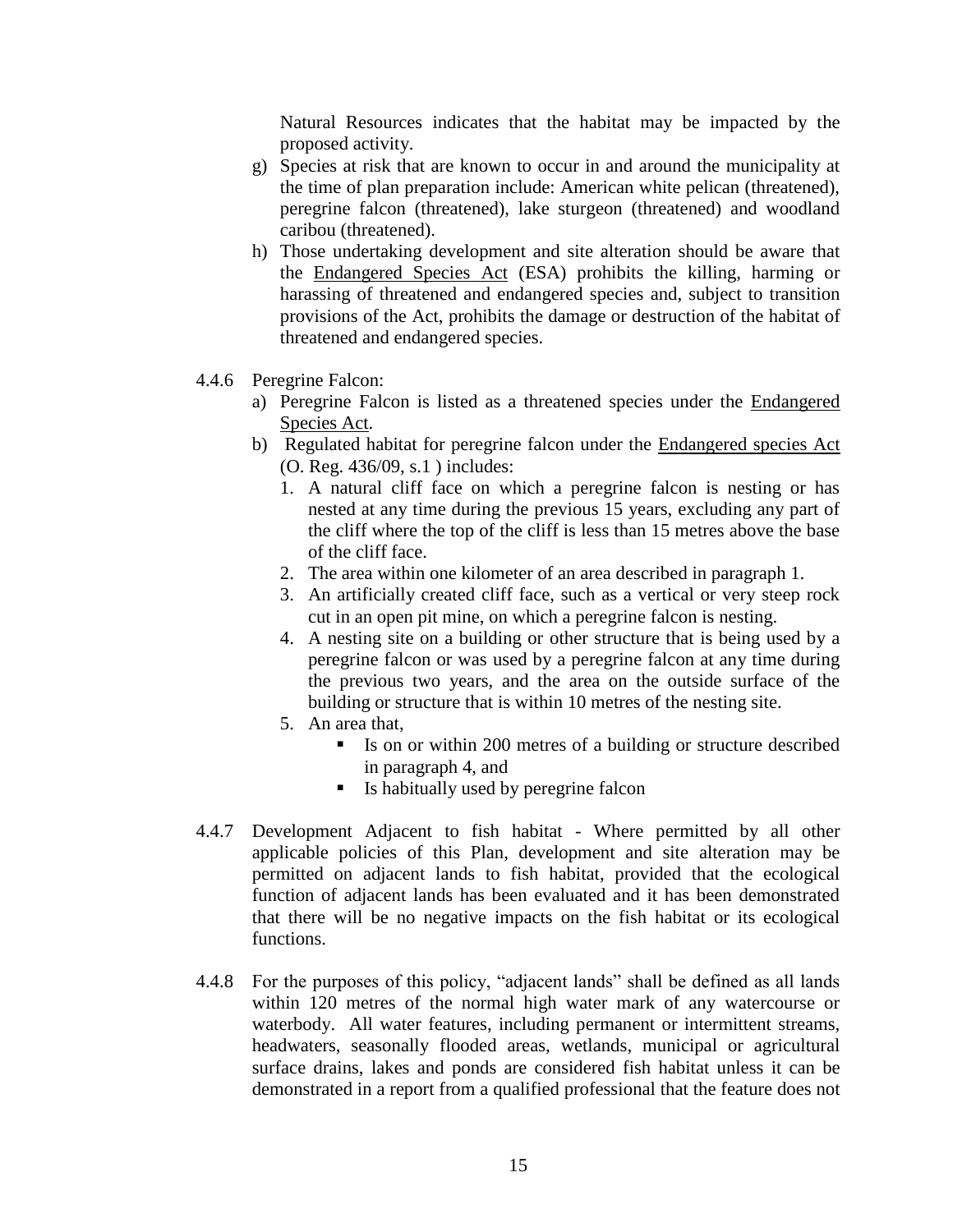constitute fish habitat as defined by the Fisheries Act; in which case this policy would not apply.

- 4.4.9 Where planning approvals are required to facilitate development or site alteration adjacent to fish habitat, proposals will be evaluated for their potential impacts on the fish habitat and/or its ecological functions. Development proposals within 120m of fish habitat shall be accompanied by an Environmental Impact Study.
- 4.4.10 Wherever possible, natural vegetation should be retained adjacent to watercourses and water bodies to protect fish habitat. The maintenance of a natural vegetated buffer of a minimum of 30 metres is encouraged.
- 4.4.11 Alteration, Disruption, or Destruction of Fish Habitat Where development or site alteration will result in the harmful alteration, disruption, or destruction of fish habitat, prior authorization from the Fisheries and Oceans Canada is required under the federal Fisheries Act.
- 4.4.12 Environmental Impact Study (EIS) Where required by this plan or where determined by Council to be necessary , an EIS shall be prepared by a qualified environmental specialist in accordance with current MNR Guidelines, and shall include but will not be limited to:
	- a) A description of the existing natural environment, including natural features and ecological functions that may be affected by the proposed development or site alteration;
	- b) A description of the potential impacts of the proposed development on the natural environment;
	- c) Suggested development alternatives that would avoid these impacts, or, if impacts cannot be avoided, recommended mitigation measures, including proposed implementation measures; and
	- d) Recommended monitoring activities.

Where required, no planning approval will be granted until an EIS has been completed to the satisfaction of Council. Where necessary, other agencies or individuals with environmental expertise may be consulted to assist in the review of EIS. Where a peer review is necessary, the cost of this review may be the responsibility of the proponent.

#### **4.5 Cultural, Archaeological Heritage**

4.5.1 All new development permitted by the land-use policies and designations of this Plan shall have regard for cultural heritage resources and shall, wherever possible, incorporate these resources into any new development plans. addition, all new development will be planned in a manner that preserves and enhances the context in which cultural heritage resources are situated.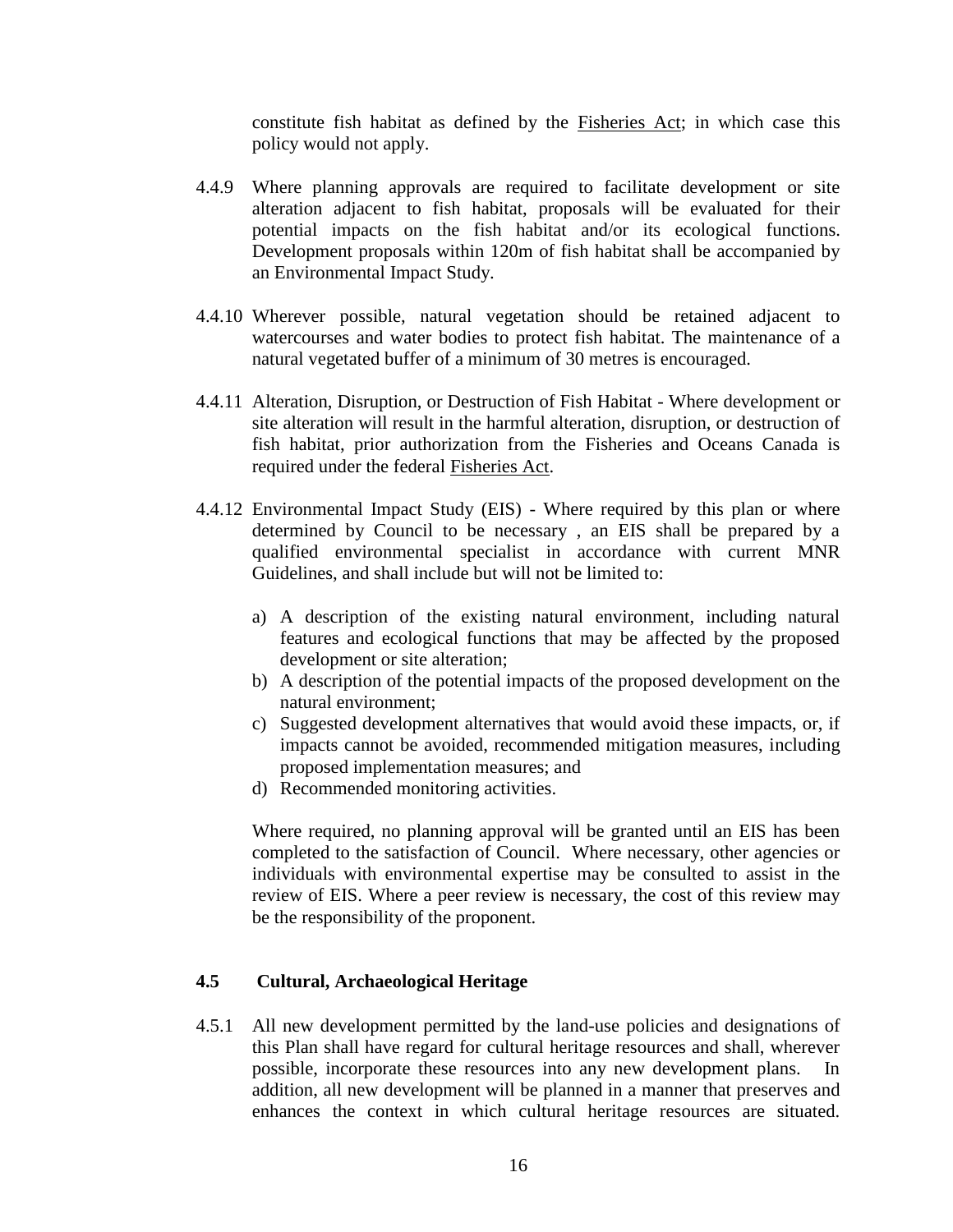Cultural heritage resources include, but are not restricted to, archaeological sites, cemeteries and burials, buildings and structural remains of historical and architectural value, and human-made rural, village, and districts or cultural landscapes of historic interest.

- 4.5.2 The Ontario Heritage Act and its provisions will be utilized to conserve, protect and enhance the heritage of the Township through the designation by by-law of individual properties, conservation districts and\or landscapes, and archaeological sites.
- 4.5.3 A Municipal Heritage Committee may also be established pursuant to the Ontario Heritage Act to advise and assist Council on conservation matters related to heritage resources. The functions of this Committee should include, but are not limited to: identify cultural heritage resources of local and/regional interest; advise the municipal council on matters associated with the identification, conservation, preservation and adaptive re-use of cultural heritage resources; advise to designate properties to be of cultural heritage value or interest; and advise to designate the municipality, or any area or areas within the municipality, as a heritage conservation district.
- 4.5.4 Council shall enter into a municipal/provincial data sharing agreement in order to obtain data and maps of registered/known archaeological sites located within the Township. In addition, data and maps of any designated or locally significant heritage buildings or structures, mapped areas of archaeological potential and/or cultural landscapes located within the Township shall be maintained as it becomes available for use in planning review. Council may, where financial resources permit regularly update municipal archaeological resource mapping under the provisions of the municipal/provincial data sharing agreement.
- 4.5.5 Council will regularly update municipal archaeological resource mapping under the provisions of a municipal-provincial data sharing agreement, as new archaeological sites are identified from land development and on the Provincial archaeological sites database.
- 4.5.6 Council, with the advice of the Ministry of Tourism and Culture (MTC) may undertake the preparation of an Archaeological Management Plan. The Plan will identify and map known archaeological sites registered with the Provincial Archaeological Sites Database, as well as areas within the Township having archaeological potential. The Management Plan may also outline policies, programs and strategies to protect significant archaeological sites.
- 4.5.7 The Township shall require archaeological assessment by archaeologists licensed under the Ontario Heritage Act, in areas where there are known archaeological heritage resources and/or areas exhibiting archaeological potential within the municipal boundaries of the Township of Red Rock.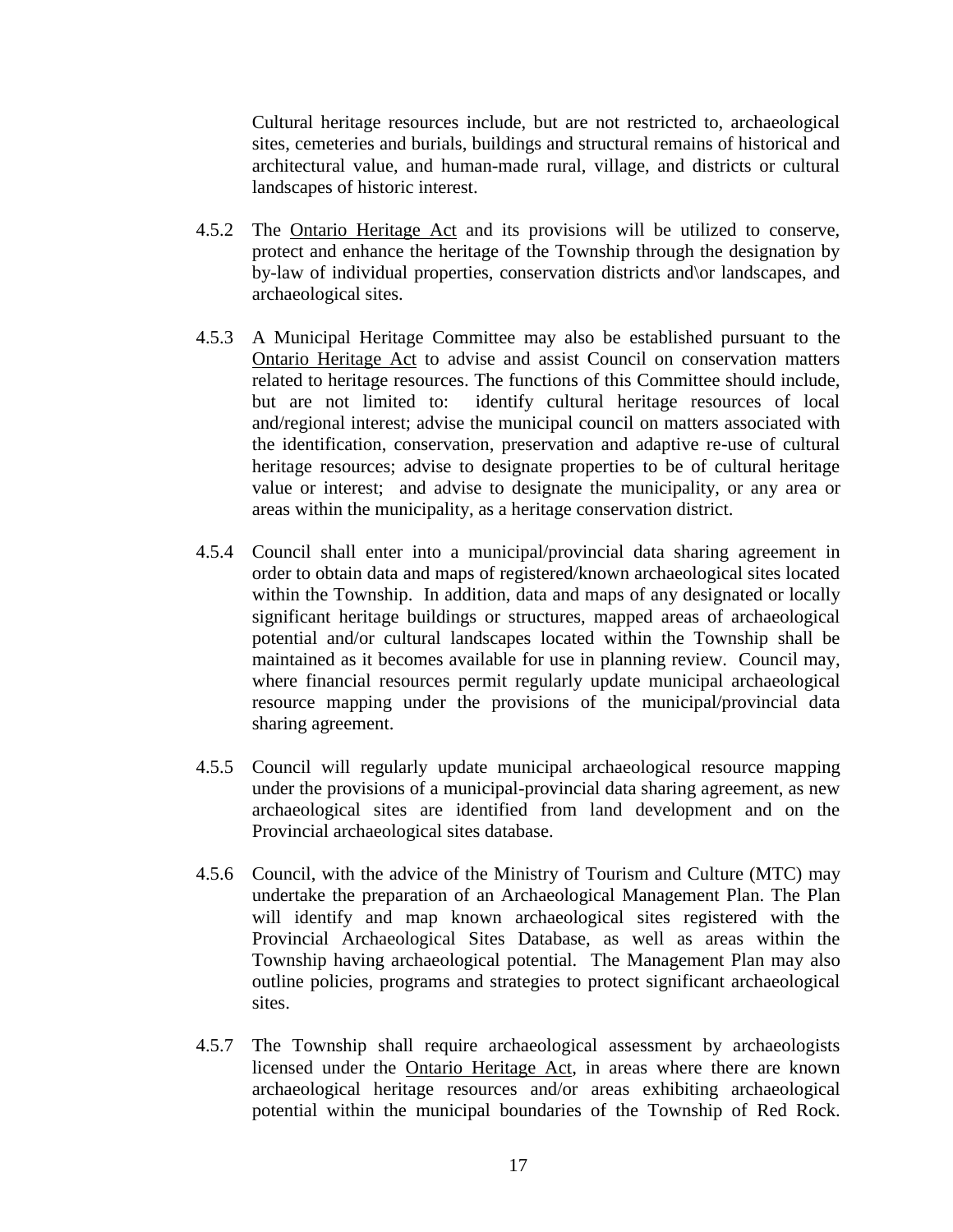Alterations to known archaeological sites must only be performed by licensed archaeologists, as per provisions under the Ontario Heritage Act. Any significant archaeological resource or site identified may be preserved in-situ, to ensure that the integrity of the resource is maintained, and/or may it be systematically removed through excavation by a licensed archaeologist .The integrity of archaeological resources can be maintained by adopting archaeological zoning by-laws under Section 34 of the Planning Act or other similar provisions, to prohibit any land use activities or the erection of buildings or structures on land which is a site of a significant archaeological resource.

- 4.5.8 The Township shall ensure adequate archaeological assessment and consult appropriate government agencies, including the Ministry of Tourism and Culture and the Ministry of Consumer and Business Services (MCBS), when an identified historic human cemetery, marked or unmarked human burial is affected by land use development. The provisions under the Ontario Heritage Act and the Cemeteries Act shall apply.
- 4.5.9 The Township shall have regard for the conservation of all significant cultural heritage resources during the undertaking of municipal public works or environmental assessment projects. When necessary, satisfactory measures and/or heritage impact assessments will be required to mitigate any adverse impact to significant resources as outlined by the heritage conservation policies contained within this plan. Council shall have regard for cultural heritage resources in the undertaking of municipal public works. When necessary, Council will require satisfactory measures to mitigate any negative impacts on significant heritage resources.
- 4.5.10 Council shall encourage local utility companies to place equipment and devices in locations which do not detract from the visual character of cultural heritage resources and which do not have a negative impact on the architectural integrity of those resources. Council shall seek the acquisition of easements on properties with heritage significance in order to assure the preservation of these properties in perpetuity.
- 4.5.11 Council shall ensure that each municipally-owned heritage resource which is sold, leased or transferred to another owner or lessee is subject to a heritage easement agreement which will guarantee its preservation, maintenance, and use in a manner which respects its heritage significance and, when appropriate, is subject to a heritage restoration agreement, which shall require that certain restoration works be carried out by the new owner or lessee to a standard acceptable to the Municipal Heritage Committee or other accepted heritage property standard. Council shall ensure that secondary planning studies identify cultural heritage resources, which may exist in the area under study and propose means to protect and enhance any significant heritage resources.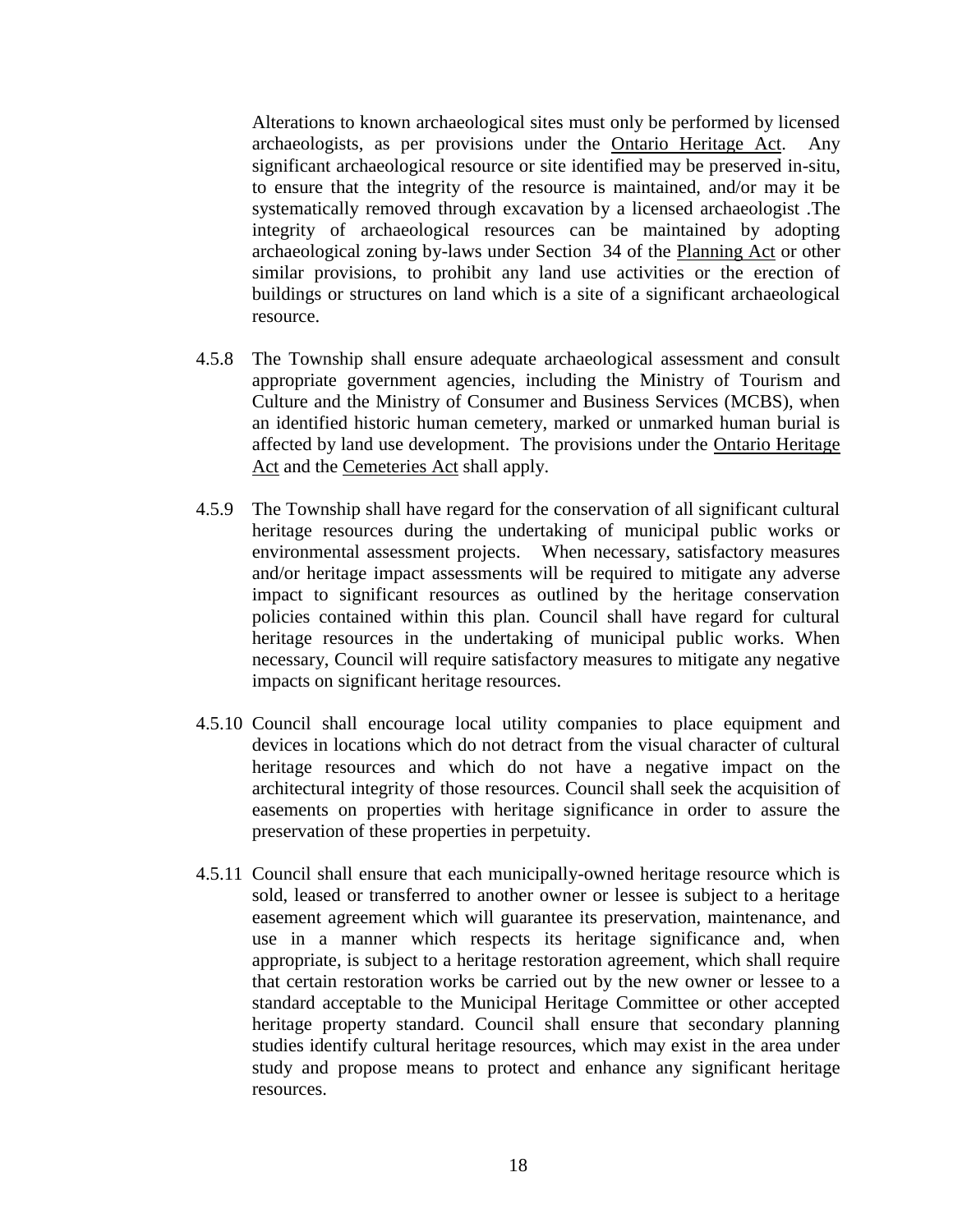4.5.12 Council recognizes that there may be marine archaeological remains from the pre-contact period through to the modern era up to the last 50 years. These marine archaeological resources may include the remains of ships, boats, vessels, artifacts from the contents of boats and belongings of crew or passengers, weaponry, parts of ship construction, old piers, docks, wharfs, fords, fishing traps, dwellings, aircraft, and other items of cultural heritage value. The remains may currently be, or at one time, submerged under water.

In considering applications for waterfront development Council shall ensure that cultural heritage resources both on shore and in the water are not adversely affected. When necessary, Council will require satisfactory measures to mitigate any negative impacts on significant cultural heritage resources.

4.5.13 Council shall ensure that new development in older established areas of historic, architectural, or landscape value shall be encouraged to develop in a manner consistent with the overall character of these areas and that infill in significant areas of historical, architectural or landscape merit is sensitive to the existing scale, massing, and pattern of those areas; is consistent with existing landscape and streetscape qualities; and does not result in the loss of any significant cultural heritage resources.

#### **4.6 Mineral Aggregate Resources**

- 4.6.1 The mineral resource potential for the Township of Red Rock is considered to be low average, with the possible exception of building stone; however there are significant areas of known mineral aggregate resources (Aggregate Potential) as shown on Official Plan Schedule "C."
- 4.6.2 The conservation of any mineral and mineral aggregate resources will be promoted by making provision for the recovery of these resources, wherever feasible.
- 4.6.3 In areas adjacent to or in known deposits of mineral aggregate resources, as shown on Official Plan Schedule "C," development and activities which would preclude or hinder the establishment of new operations or access to the resources shall only be permitted if:
	- a) Resource use would not be feasible; or
	- b) The proposed land use or development serves a greater long-term public interest; and
	- c) Issues of public health, public safety and environmental impact are addressed.
- 4.6.4 Existing pits and quarries are identified on Official Plan Schedule "C."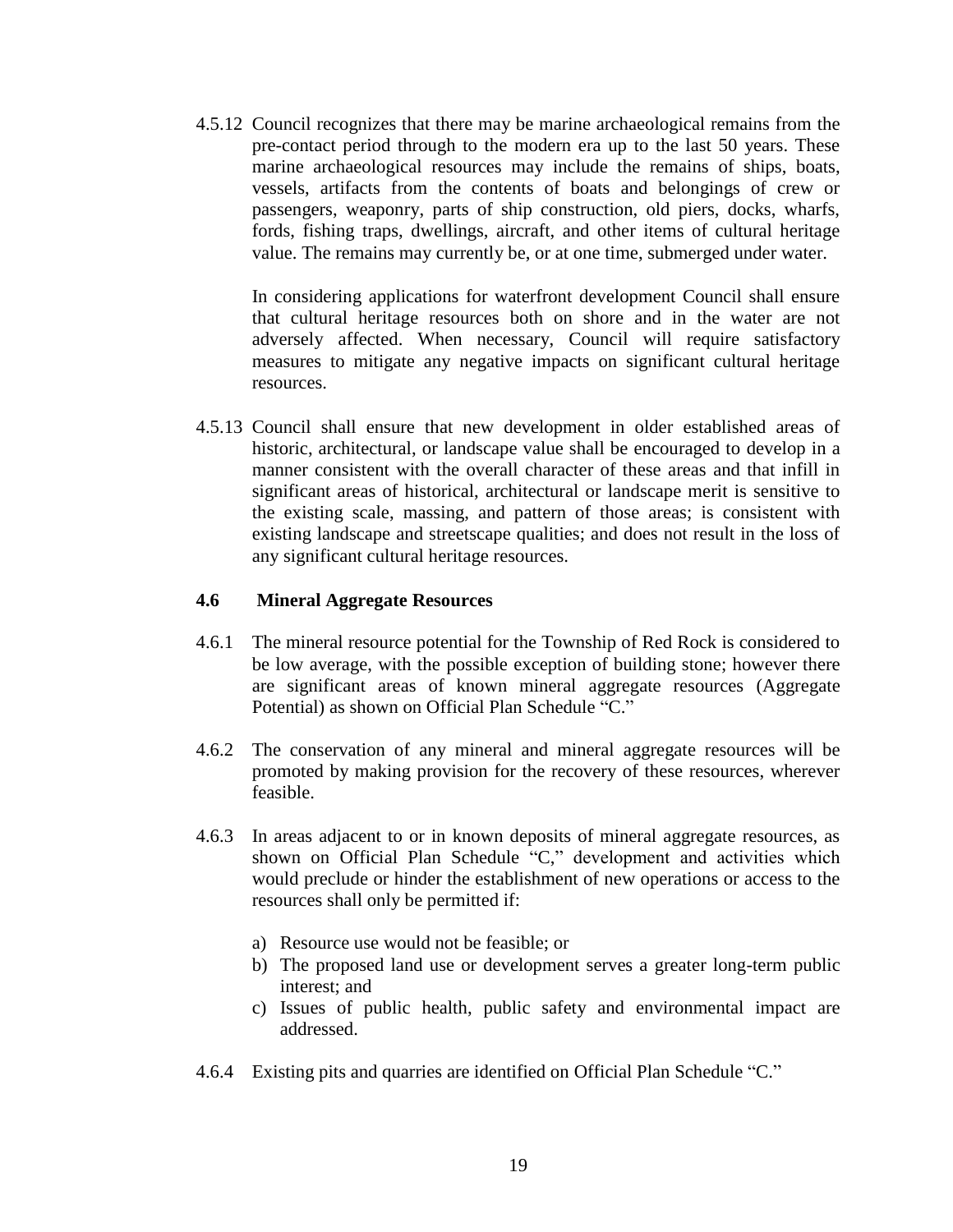- 4.6.5 Existing mineral aggregate operations shall be protected from development and activities that would preclude or hinder their expansion or continued use, or which would be incompatible for reasons of public health, public safety, or environmental impact.
- 4.6.6 Existing mineral aggregate operations shall be permitted to continue without the need for Official Plan amendment, rezoning, or development permit under the Planning Act. Where an existing pit or quarry ceases to operate, the area shall be considered as a known deposit of mineral aggregate resources as long as the resource has not yet been exhausted, and the policies herein shall apply.
- 4.6.7 In recognition of the interim nature of aggregate extraction, progressive rehabilitation where feasible and final rehabilitation shall be required to accommodate subsequent land uses, and to promote land use compatibility. Final rehabilitation shall take surrounding land uses, and approved land use designations into consideration. For extraction operations on private lands, rehabilitation standards that are compatible with those required under the Aggregate Resources Act will be promoted, wherever possible. Consultation with the Ministry of Natural Resources (MNR), and any other relevant provincial ministry or agency is encouraged
- 4.6.8 Aggregate extraction shall be permitted within the Rural land use designation and within the specific aggregate extraction zone. Crown Land application and approvals processes will be employed in order to regulate such aggregate activity on Crown Land.
- 4.6.9 Where evaluating proposals for the establishment of a new aggregate extractive zoning, or a Crown Land use approval for aggregate extraction use, Council may request that a brief development concept statement be submitted in support of the application. Such a statement should describe the intended operation, including scale, length of time that the operation is expected to continue, and area of the property where the pit will be located. Where residential or other sensitive land uses exist nearby, or land is zoned to permit such uses, the concept plan should address remedial measures to reduce negative impacts, such as noise, dust and vibration. Remedial measures, including required separation distances in accordance with MOE Guideline D-6 "Compatibility between Industrial Facilities and Sensitive Land Use" will be included within the zoning amendment being considered by Council.
- 4.6.10 Where aggregate extraction zones are being considered for new aggregate extraction within the vicinity of Big and Little Trout Creeks, Council will be mindful of the potential for groundwater and of the importance it plays in supporting coldwater fisheries habitat.
- 4.6.11 Council will, in the Township's Comprehensive Zoning By-law, establish separation distances in accordance with MOE Guideline D-6 "Compatibility between Industrial Facilities and Sensitive Land Use" to limit the location of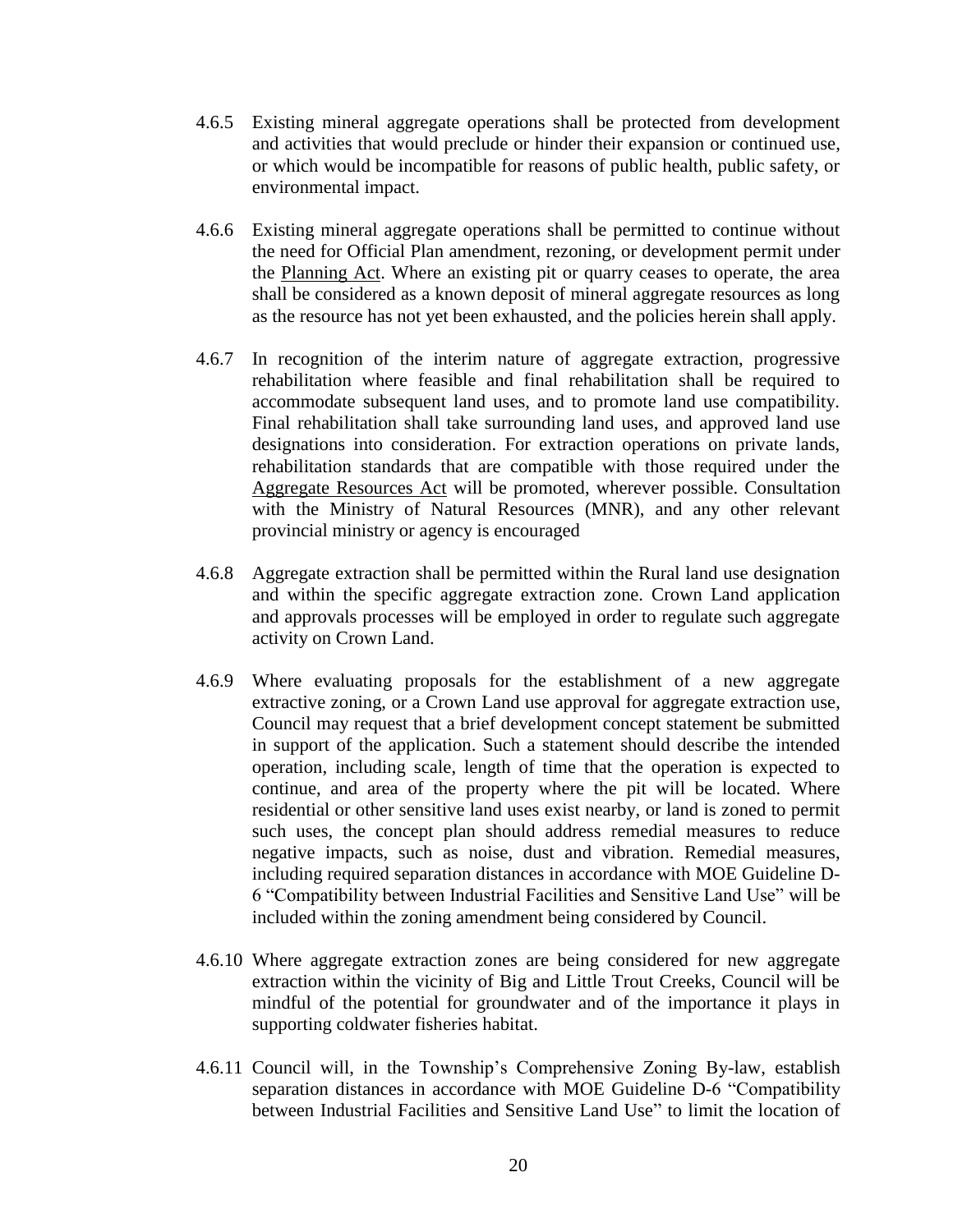residential or other sensitive land uses in the vicinity of known aggregate resources or existing mineral aggregate operations, as shown on Official Plan Schedule "C."

- 4.6.12 In the absence of technical studies, in accordance with MOE Guideline D-1-2 "Land Use Compatibility: Specific Applications" (footnote), pits and quarries will be treated as Class III Industrial Facilities. Excavation or extraction shall only be permitted beyond 1000 metres of a zone permitting residential or other sensitive land uses as defined MOE Guideline D-6 "Compatibility Between Industrial Facilities and Sensitive Land Uses". Where technical studies prepared in accordance with MOE Guideline D-6 to confirm an actual influence area of less than 1000 metres, a separation distance equal to or greater than the actual influence area shall be required between the proposed excavation or extraction area and any zone permitting residential or other sensitive land uses. For new pit and quarry operations, the influence area is to be determined by appropriate studies (e.g. noise, dust, vibration, hydrogeological) carried out in support of applications for licensing or land use approvals.
- 4.6.13 In the absence of technical studies, in accordance with MOE Guideline D-1-2 "Land Use Compatibility: Specific Applications" (footnote), pits and quarries will be treated as Class III Industries. Residential or other sensitive land uses shall not be permitted within 1000 metres of a zone permitting aggregate extraction. Where technical studies prepared in accordance with MOE Guideline D-6 to confirm an actual influence area of less than 1000 metres, a separation distance equal to or greater than the actual influence area shall be required between the proposed sensitive land use and any zone permitting extraction.
- 4.6.14 Council may enact by-laws under the Municipal Act licensing and/or otherwise regulating the activities of aggregate extraction operations.
- 4.6.15 The provisions of the Aggregate Resources Act apply to all property of the Crown, and to private lands designated under this Act, and to all land under water. Where required by the Environmental Protection Act, a Certificate of Approval must be obtained prior to the operation of aggregate processing equipment. A Permit To Take Water (PTTW) under the Ontario Water Resources Act (OWRA) may be required if any part of the extraction or excavation operation utilizes, ponds by flow restriction, or diverts ground and/or surface water on, or from the site and/or the water taking is in excess of 50,000 litres of water per day. Blasting noise and vibration levels should be regulated in accordance with the MOE Publication NPC-119 "Blasting".
- 4.6.16 Wayside pits and quarries, portable asphalt plants and portable concrete plants are addressed in Policy 4.7 of this Plan.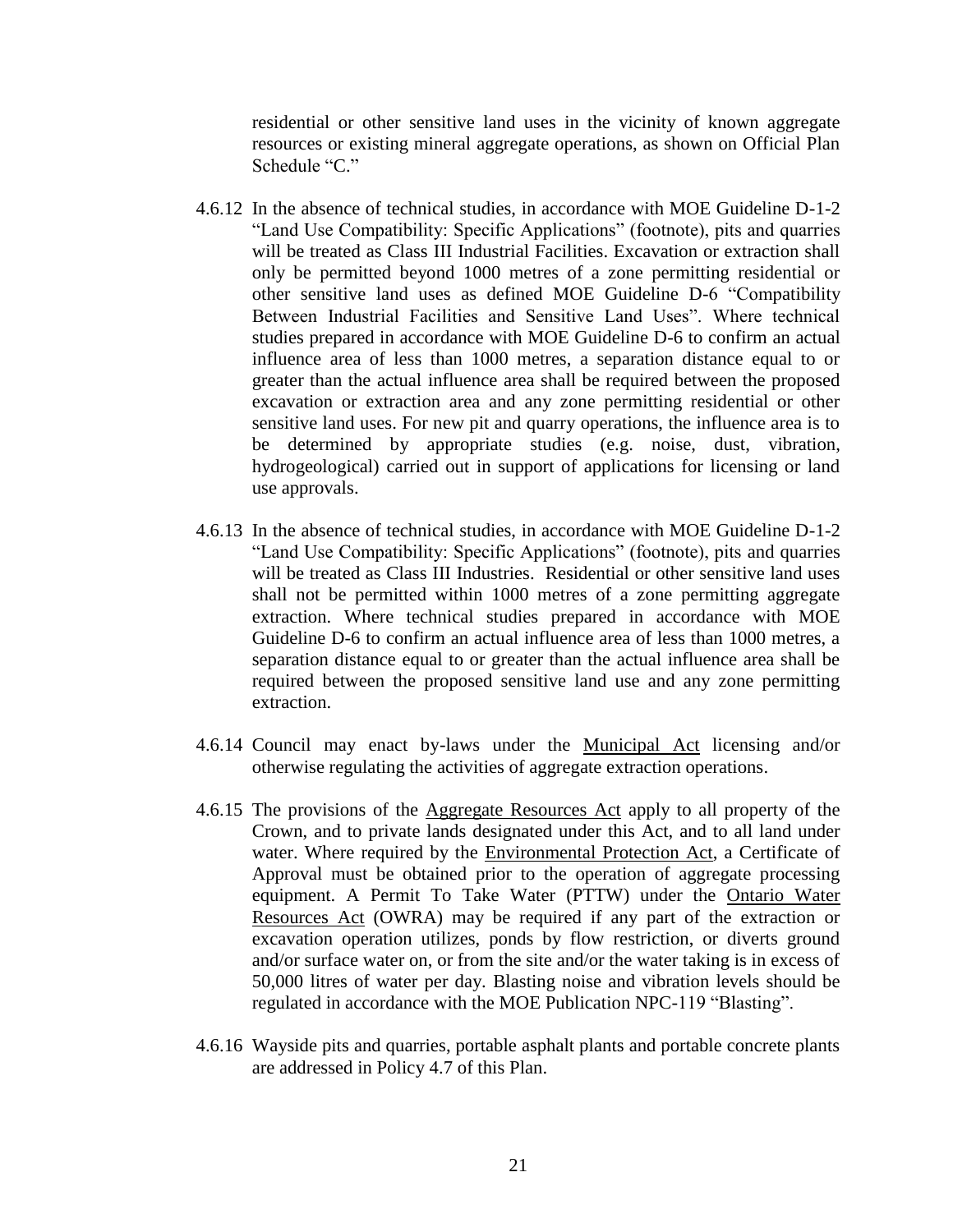4.6.17 Council shall conserve cultural heritage resources when considering the establishment of new areas for mineral extraction or when considering the establishment of new operations or the expansion of existing operations. When necessary, Council will require satisfactory measures to mitigate any negative impacts on significant cultural heritage resources.

## **4.7 Wayside Pits and Quarries, Portable Asphalt Plants and Concrete Plants**

- 4.7.1 Wayside pits and quarries, portable asphalt plants, and portable concrete plants, used on public authority contracts, shall be permitted without the need for an Official Plan amendment, rezoning, or development permit under the Planning Act in all areas, except those areas of existing development or particular environmental sensitivity which have been determined to be incompatible with extraction and associated activities.
- 4.7.2 Within the Rural Area, wayside pits and quarries, portable asphalt plants, and portable concrete plants will be permitted in the Rural land use designation. Within the Settlement Area, a Zoning By-law amendment will be required to permit portable asphalt plants within the Townsite Residential, Townsite Commercial/institutional, and Open Space land use designations.
- 4.7.3 Where required by the Environmental Protection Act (including Regulation 349 "Hot Mix Asphalt Plants"), a Certificate of Approval must be obtained prior to the operation of portable asphalt plants or portable concrete plants. Also, where required, a Permit to Take Water under the Ontario Water Resources Act must be obtained for operations where water takings are in excess of 50,000 litres per day.
- 4.7.4 The rehabilitation of wayside pits and quarries shall be encouraged upon completion of active use.

## **4.8 Development near Railways**

- 4.8.1 Noise is one of the most common negative impacts experienced within urban settings and, in the case of Red Rock, a major noise source includes railways. Residential and other sensitive land uses, institutional land uses, and some commercial land uses are most typically sensitive to such impacts. The requirements for the completion of a feasibility and/or detailed noise studies are described in the MOE document "Noise Assessment Criteria in Land Use Planning: Requirements, Procedures and Implementation.".
- 4.8.2 Council's planning program has been designed and has as objectives the following:
	- a) Separation of noise sources and other land uses, including residential and other sensitive land uses, institutional land uses, and commercial land uses; and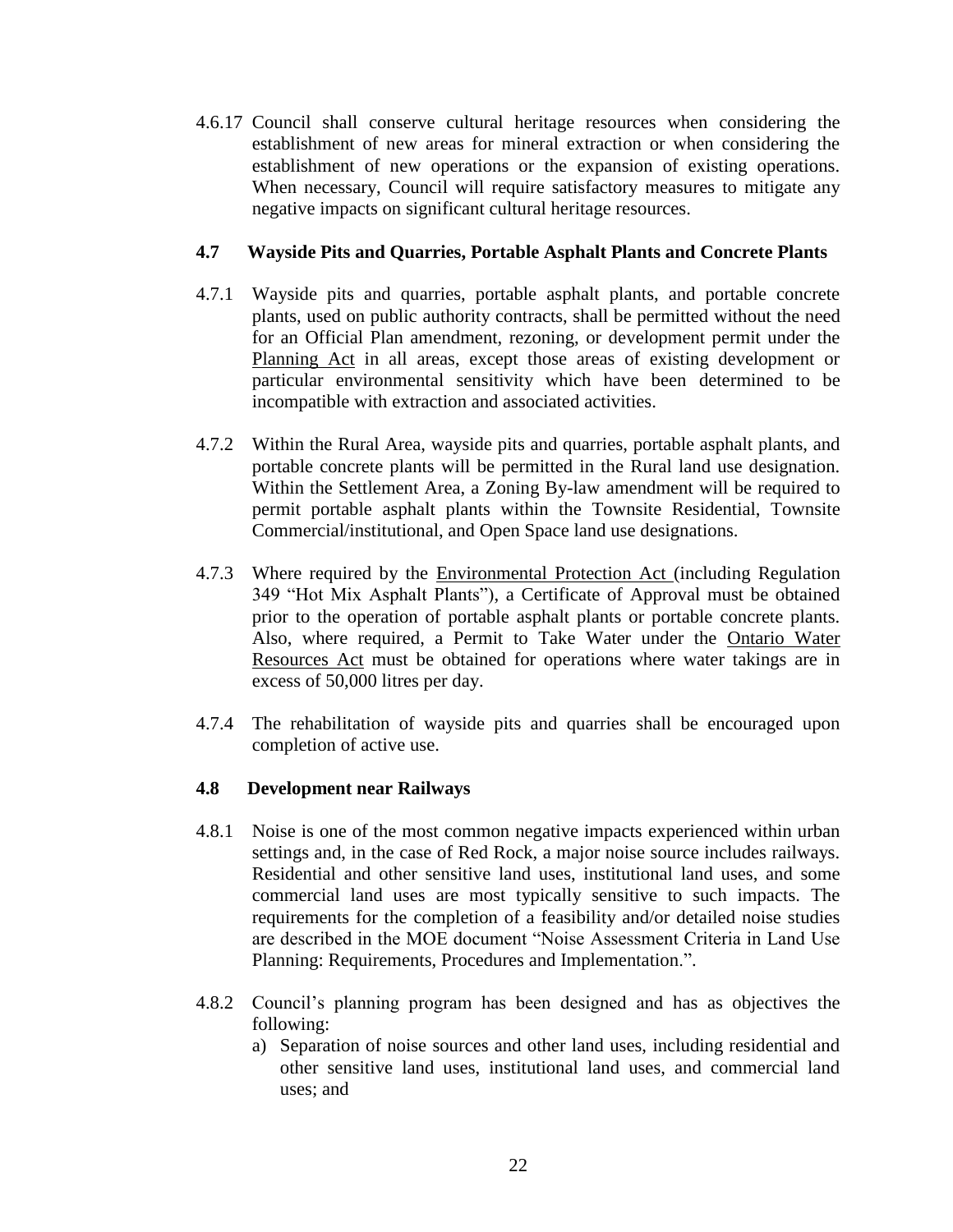- b) Abatement and mitigation considerations where development is contemplated nearby to noise sources.
- 4.8.3 The following policies shall apply where development is proposed in close proximity to railway corridors or rail yards and provincial highways:

#### 4.8.3.1 Railway Corridors/Rail Yards:

a) Proposals for Commercial, Institutional, Industrial Development Where planning approvals are required to allow any new commercial or institutional development that does not involve sensitive land uses, a minimum 30 metre setback shall be maintained from the limit of any railway right-of-way that is not a spur line or rail yard, in addition to a minimum 1.5 metre earth berm. Where a 1.5 metre earth berm cannot be provided, a minimum 120 metre setback shall be maintained from the limit of any railway right-of-way or rail yard for any new commercial or institutional development not involving sensitive land uses.

Where planning approvals are required to allow any new light industrial development adjacent to a rail corridor or rail yard, a minimum 15 metre setback shall be maintained from the limit of the railway right-of-way or rail yard, in addition to a minimum 1.5 metre earth berm. Where a 1.5 metre earth berm cannot be provided, a minimum 60 metre setback shall be maintained from the limit of the railway right-of-way.

Where planning approvals are required to allow for new heavy industrial development adjacent to a rail corridor or rail yard, a minimum 15 metre setback shall be maintained from the limit of the railway right-of-way or rail yard.

"New development" shall mean a new building or a building that will be enlarged more than 60% in size from what existed on the day of adoption of this Plan.

In all of the above noted noise-related situations, the completion of a noise study may be a requirement of any new development. In such instances, recommendations for remedial actions may be required to be included in proposed construction.

b) Proposals for Residential or Other Sensitive Land Uses except for limited infilling on existing lots of record, new residential development and other sensitive land uses shall not be permitted within 300 metres of a rail yard.

Notwithstanding the above, where a planning approval is required (except for a comprehensive Zoning By-law update or consolidation, or a minor variance) limited residential development of a restrictive infill nature may be permitted provided it has been demonstrated, by a site specific study to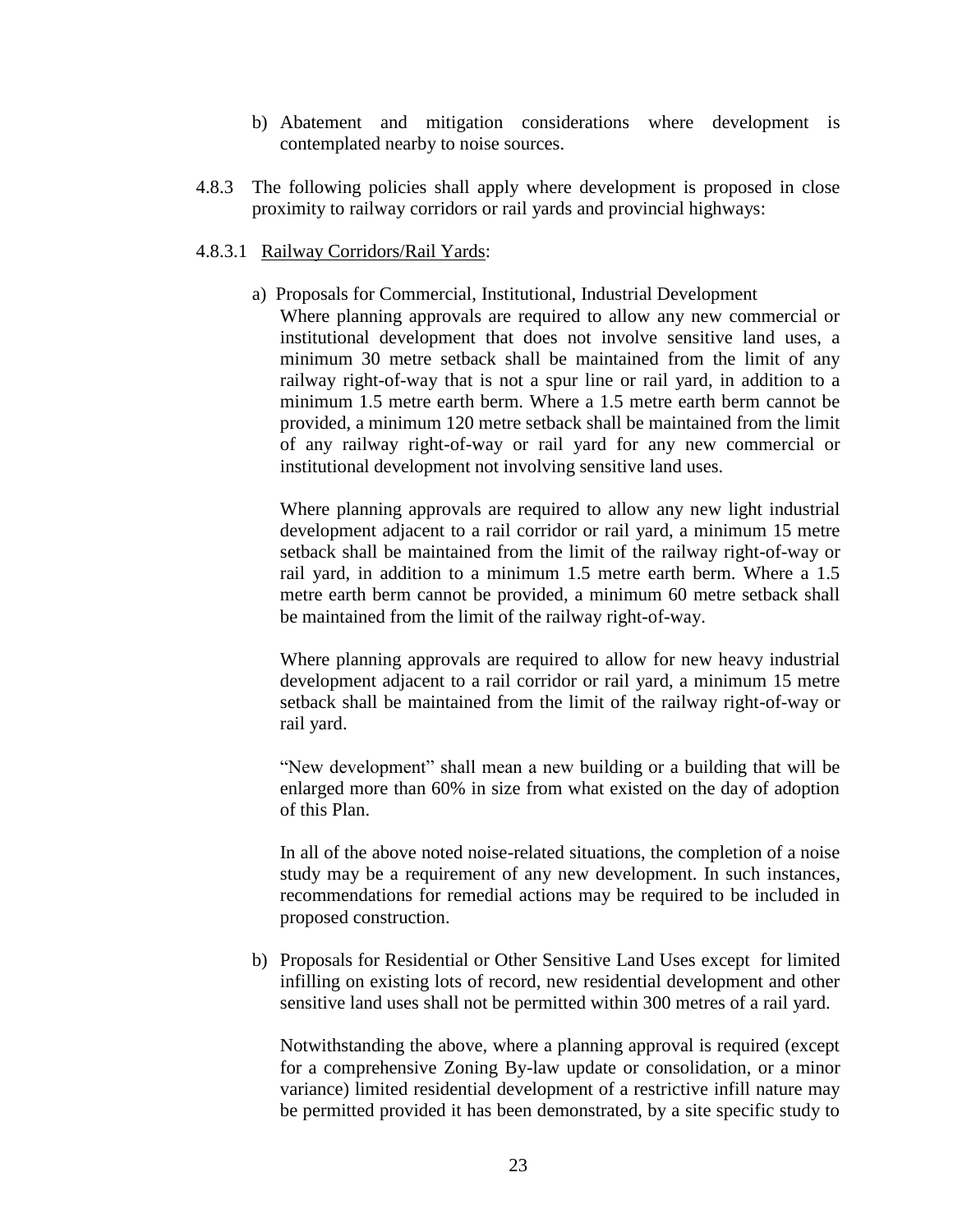the satisfaction of Council in consultation with the Railway, that there will be no negative impacts on the long term function of the rail yard, that the applicable policies and guidelines, including but not limited to MOE Guideline D-6 "Compatibility between Industrial Facilities and Sensitive Land Uses" and guideline LU-131 "Noise Assessment Criteria in Land Use Planning", have been addressed, and that Council is satisfied that appropriate noise mitigation measures will be undertaken.

Applications for planning approvals to allow for the development of sensitive land uses within 1000 metres of a rail yard shall be in accordance with Guideline D-6 "Compatibility between Industrial Facilities and Sensitive Land Uses" (in line with Class III industrial facilities) and LU 131 "Noise Assessment Criteria in Land Use Planning", accompanied by a noise study, completed to the satisfaction of Council in consultation with the Railway, demonstrating that provincial policies and guidelines have been addressed. Specific details on feasibility/detailed noise studies requirements are provided in MOE Guideline "Noise Assessment Criteria in Land Use Planning: Requirements, Procedures and Implementation". Such applications shall be permitted only where Council is satisfied that appropriate mitigation measures will be implemented at the time of development.

Specific details are provided in MOE Guideline "Noise Assessment Criteria in Land Use Planning: Requirements, Procedures and Implementation" on the conditions in which a feasibility and/or detail noise study should be completed for applications for planning approvals for the development of sensitive land uses in close proximity to railway corridors. MOE Guideline LU 131 "Noise Assessment Criteria in Land Use Planning" provides the noise criteria for planning sensitive land uses adjacent to major facilities including railway corridors. Such applications shall be permitted only where Council is satisfied that appropriate mitigation measures will be implemented at the time of development.

c) Vibration Studies

Where a sensitive land use development is proposed adjacent to a railway corridor, vibration studies, completed by a qualified consultant to assess the impact on the sensitive land use within the minimum distances identified in MOE guidelines including publication LU–131 "Noise Assessment Criteria in Land Use Planning", are required. Where a sensitive land use development is proposed within 1000 metres of a rail yard, vibration studies completed by a qualified consultant to assess the impact on proposed sensitive land uses is required. Where potential adverse impacts are identified, appropriate mitigation measures shall be implemented at the time of development.

d) Safety Measures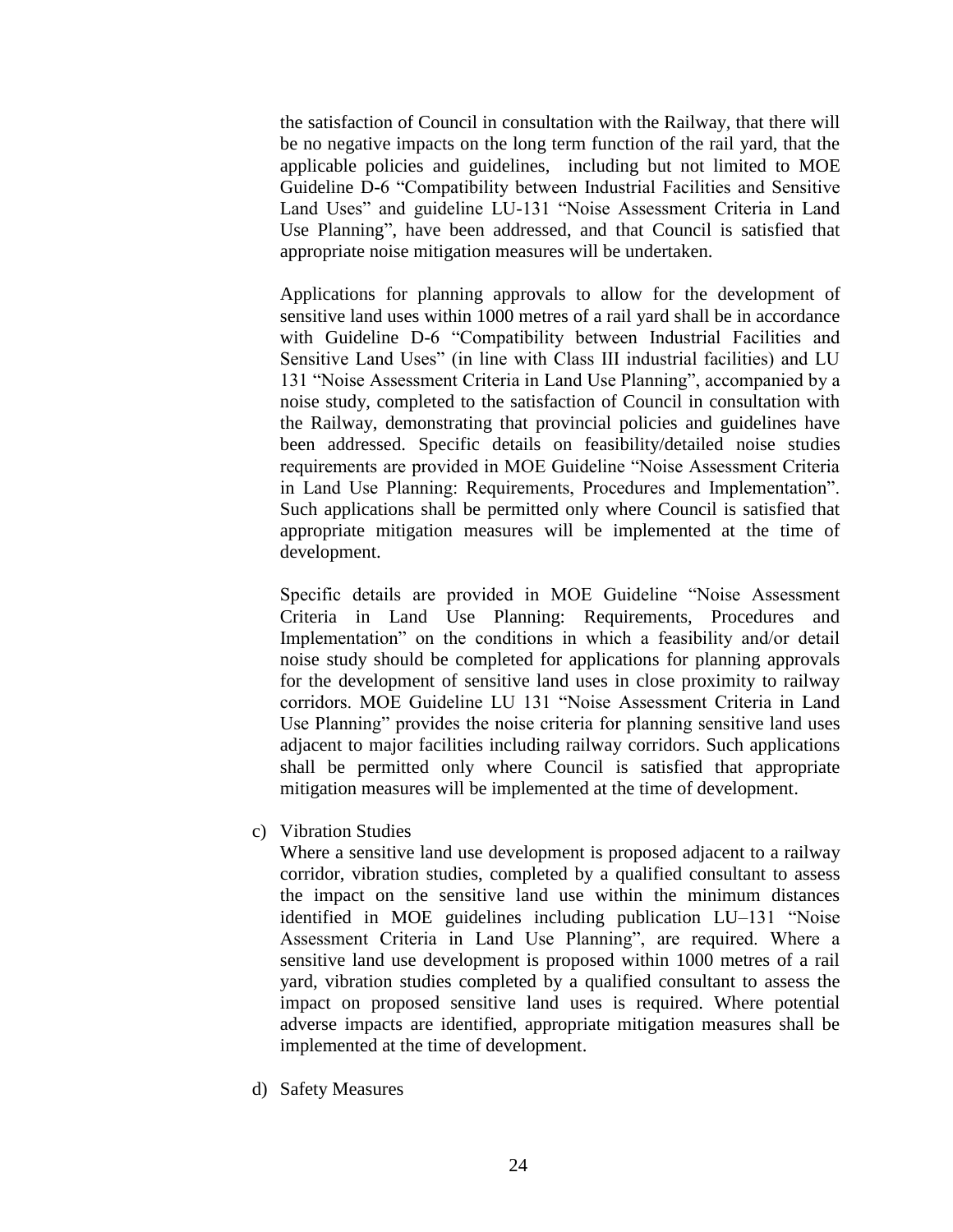Appropriate safety measures, such as setbacks, berms, and security fencing, shall be provided in association with all development proposals adjacent to rail yards or railway corridors, to the satisfaction of the Township in consultation with the Railway.

d) Comprehensive Noise Study

In lieu of the site specific studies required by Policy b) above, the Township, in consultation with the Railway, may undertake a comprehensive study to determine appropriate noise mitigation measures to be incorporated into new developments proposed in close proximity to rail yards or railway corridors. Any such study shall be updated on a regular basis to reflect current rail operating conditions.

e) Delineation of Rail Yards and Rail Corridors The extent of rail yards is shown on Official Plan Schedule "A" - Settlement Area. For the purposes of this Plan, all other rail lines shall be deemed to be railway corridors.

## **4.9 Provincial Highways**

- 4.9.1 Direct access onto a Provincial Highway will be restricted. Development shall be encouraged to utilize local roads and service roads wherever possible. Where access is a possibility, it will only be considered to those properties that meet the requirements of the Ministry of Transportation's access management practices and principles.
- 4.9.2 In addition to all the applicable municipal requirements, all proposed development located adjacent to, and in the vicinity of, a provincial highway within MTO's permit control area under the Public Transportation and Highway Improvement Act (PTHIA), will also be subject to MTO approval. Early consultation with the MTO is encouraged to ensure the integration of municipal planning initiatives with provincial transportation planning. Any new areas in the municipality identified for future development that are located adjacent to, or in the vicinity, of a provincial highway or interchange/intersection within MTO's permit control area will be subject to MTO's policies, standards and requirements.
- 4.9.3 Where a new sensitive land use development is proposed in close proximity to provincial highways, the submission of a detailed noise study or feasibility study, completed by a qualified professional, to the satisfaction of Council, to identify appropriate noise mitigation measures, setbacks, and acceptable indoor and outdoor noise levels in accordance with MOE Guideline LU-131 "Noise Assessment Criteria in Land Use Planning", may be required. MOE document "Noise Assessment Criteria in Land Use Planning: Requirements, Procedures and Implementation" provides conditions under which these studies are required to be completed.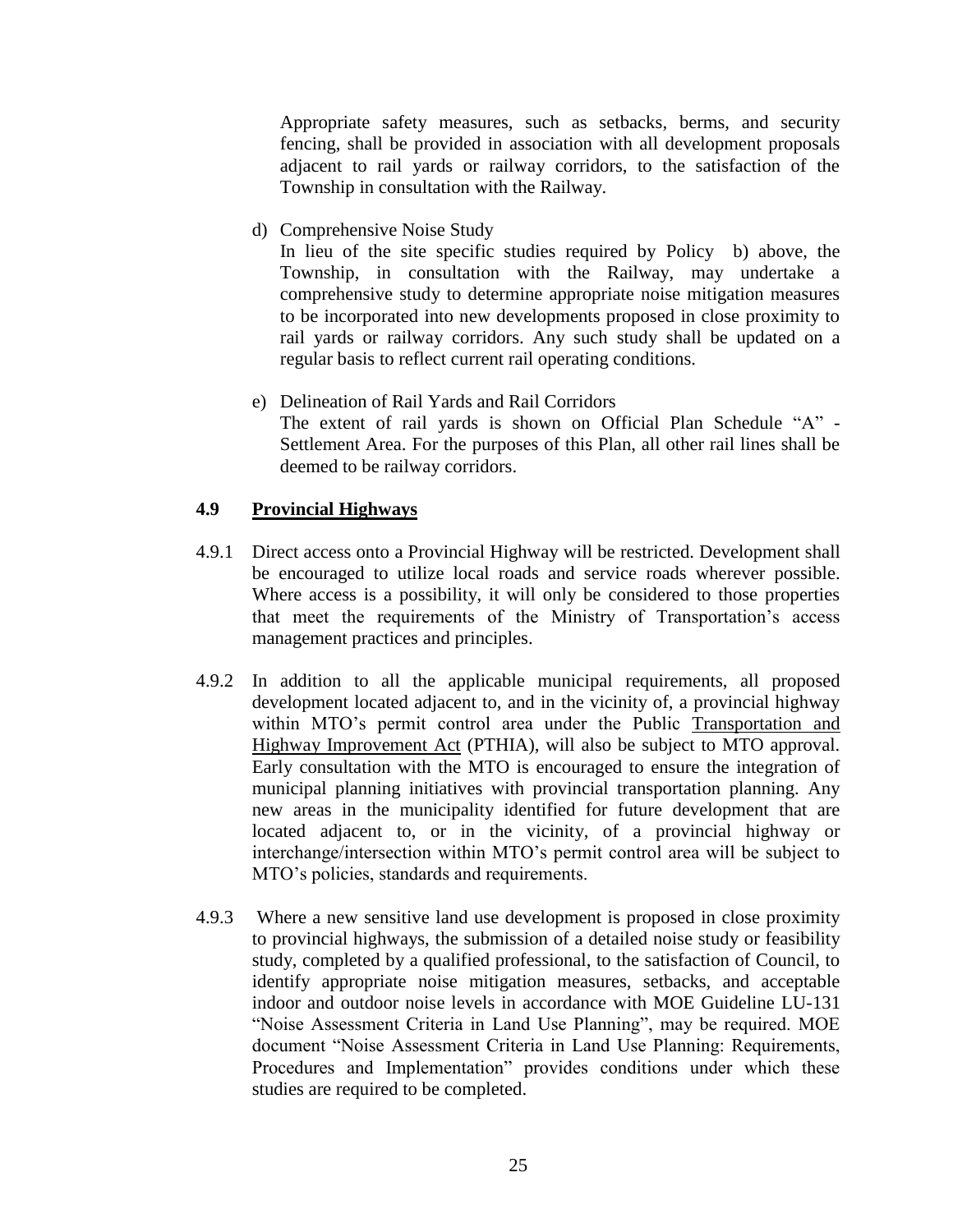- 4.9.4 A transportation study may be required to address both the impact of new development on the provincial highway system, as well as any associated highway improvements that are required prior to approval of the development.
- 4.9.5 Outdoor storage and loading areas should be visually screened or appropriately located so as not to be visible to the traveling public.
- 4.9.6 The Ministry of Transportation's policy is one highway entrance for one lot of record. Back lot development cannot use another entrance for access to a provincial highway.
- 4.9.7 Any new proposed access connection (i.e. Public road or signalized intersection) onto a provincial highway shall meet the Ministry of Transportation's access management practices and principles
- 4.9.8 Any proposals for snowmobiles or trail crossings of provincial highways will require the prior approval of the Ministry of Transportation. Trails running along the right-of way of a provincial highway are not permitted.
- 4.9.9 A drainage/stormwater management report/plan shall be prepared by the proponent, and reviewed and approved by the Ministry of Transportation for those developments located adjacent to, or in the vicinity of, a provincial highway whose drainage would impact the highway and/or downstream properties.
- 4.9.10 For highway safety reasons, wind turbines located adjacent to a provincial highway will be set back a minimum distance measured from the limit of the highway property line equal to the distance of the height of the wind turbine structure plus the length of the blade.

#### **4.10 Potential Contaminated Sites**

- 4.10.1 Current or historic use of land may suggest the possibility of contamination, and may impact upon the future use of lands for more sensitive land uses.
- 4.10.2 Where planning approvals are required and/or to facilitate a change in land uses (i.e. less sensitive to more sensitive) on property which may have been contaminated by previous uses, the proponent must submit a Record of Site Condition or Risk Assessment, prepared by a qualified person, in accordance with O. Reg. 153/04 "Record of Site Condition" prior to the development of any land uses on such sites.
- 4.10.3 Where site remediation requirements are known and feasible, both technically and financially, planning approvals using a Holding Zone may be considered. In these instances, the remediation of the site and the submission of a Record of Site Condition acknowledged by the Ministry of the Environment will be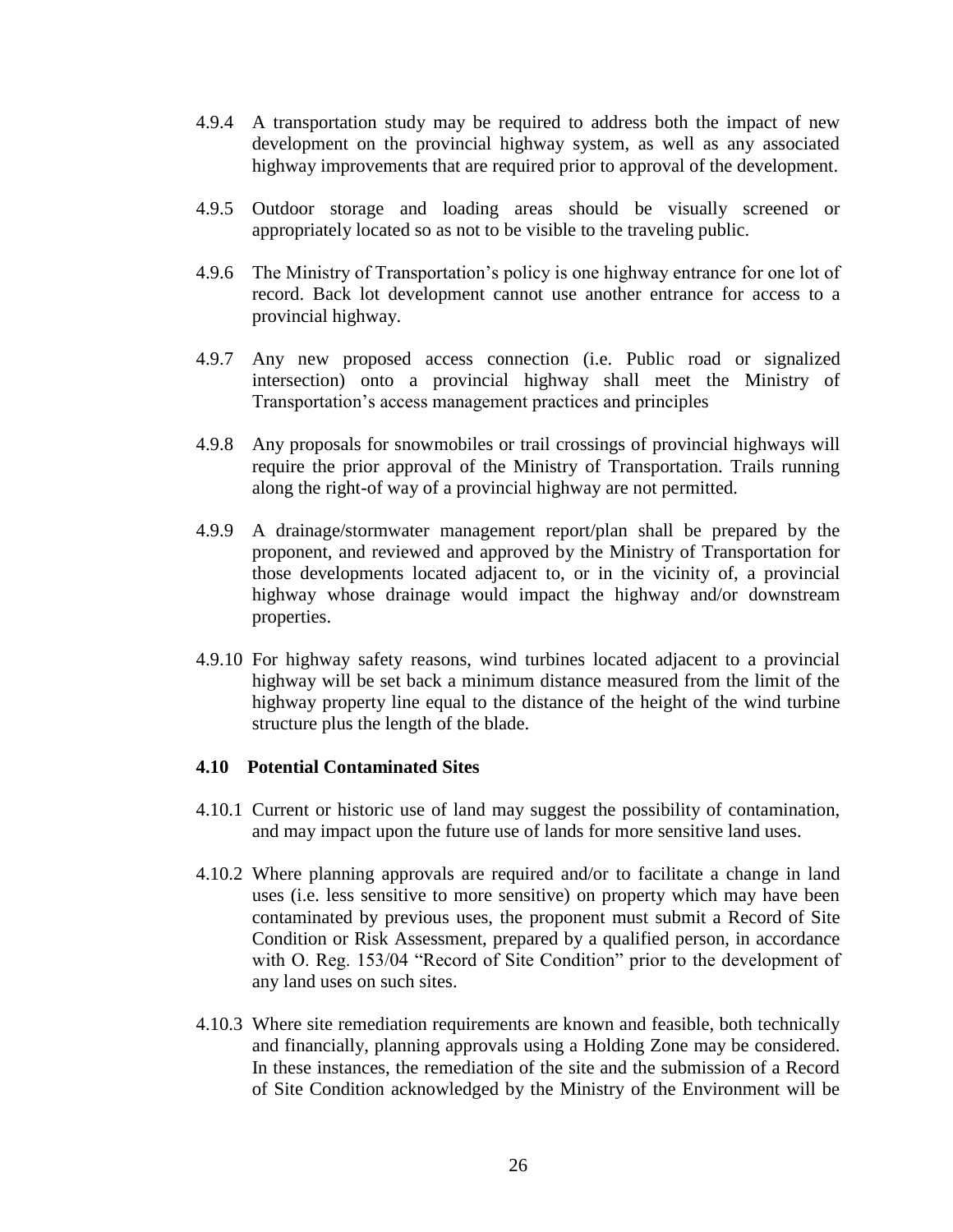required prior to the removal of the holding symbol. In the interim, uses permitted on such properties will be restricted to existing land uses."

#### **4.11 Public Infrastructure**

- 4.11.1 The Township wishes to deliver a full array of services to the community in a coordinated, efficient and cost effective manner, and in particular to maintain full urban level services within the Settlement Area.
- 4.11.2 Municipal sewage service involves primary settling treatment with anaerobic digestion and effluent chlorination, with a design capacity of 850,000 gallons/day. In addition, the former paper mill operated its own industrial sewage treatment facility (lagoon). The sewage treatment facility that resides on Nipigon Bay is currently being upgraded from a primary treatment facility to a secondary treatment facility in order to protect the waters of Lake Superior. The type, design, and possible new location of this plant will be determined within the current planning period.
- 4.11.3 The Township also operates a piped water system, drawing water from Nipigon Bay and directing it by gravity to a low level lift station. Treatment includes pre-chlorination, clarification, filtration, and post chlorination UV disinfection. The system has a capacity of 31.5 l/s.
- 4.11.4 Storm water is collected in pipes and open ditched, and is discharged without treatment into Nipigon Bay.
- 4.11.5 In the Rural Area, and within areas of the Settlement Area where full urban services for existing uses are not practical, private, individual septic systems and wells may be used.
- 4.11.6 Partial servicing (piped water and individual septic systems) will be used only in response to failure of existing individual on-site sewage services and individual on-site water services where other alternatives are not possible or practical.
- 4.11.7 The preparation of a Servicing Options Study to investigate the feasibility of providing municipal sewage and water services to areas outside the Settlement Area may be completed prior to the 5-year review of this Official Plan.

#### **4.12 Water Resources**

4.12.1 Development on municipal water and sewage services is the preferred mode of servicing for settlement areas. Intensification and redevelopment within settlement areas on existing full municipal services should be promoted wherever feasible. If there are no municipal sewage and water services, the use of private sewage and water services can be used for new development in rural areas where site conditions are suitable for the long term and municipal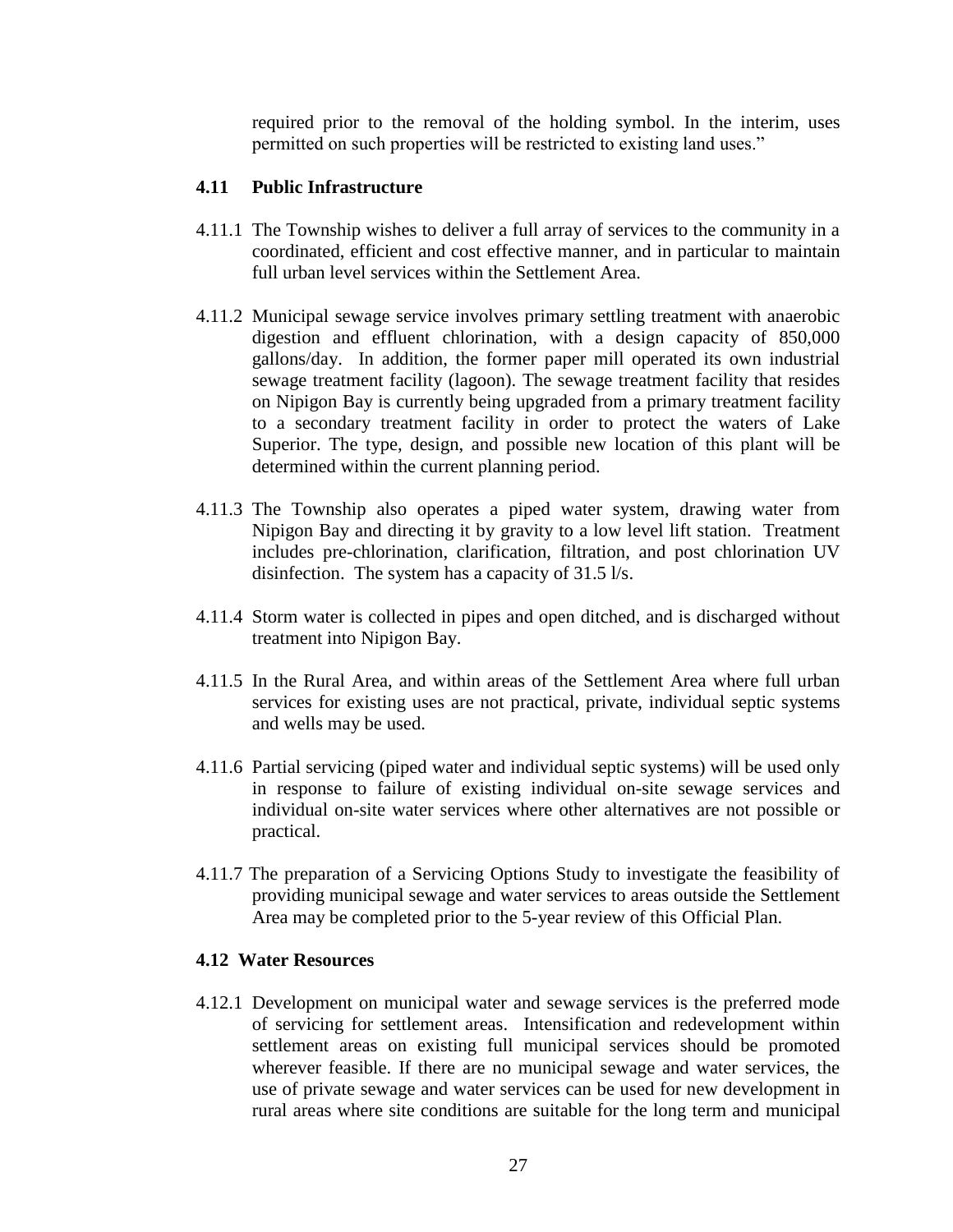or communal servicing is not available or feasible with the required approval by the appropriate authority.

- 4.12.2 Any development proposing to be serviced by individual on-site private sewage systems, the MOE Guideline D-5-4 "Technical Guideline for Individual On-site Sewage Systems: Water Quality Impact Assessment" applies. Any development proposing to be serviced by individual on-site private wells, the MOE Guideline D-5-5 "Technical Guideline for Private Wells: Water Supply Assessment" applies. These studies are required to assess the cumulative impact of development on the water supply and to protect the quality of groundwater. O.Reg. 544/06 "Plans of Subdivisions", provides specific direction on required servicing options statements and hydrogeological reports required for development applications. Servicing options statements must be completed in accordance with MOE Guideline D-5-3 "Servicing Option Statements".
- 4.12.3 The Township will, where possible, protect, improve and restore vulnerable and/or sensitive surface and/or ground water features and their hydrological functions.
- 4.12.4 The Township will promote efficient and sustainable use of water resources and water conservation.
- 4.12.5 The Township shall require the development of a stormwater management plan for any new development consisting of more that four lots, or where there are potential impacts to stormwater runoff expected from a development, or for commercial or industrial developments with large amounts of impervious area. Stormwater management will be undertaken in accordance with MOE Guideline "Stormwater Management Planning and Design Manual, 2003"..
- 4.12.6 Development initiatives within areas of or close to areas of vulnerable or sensitive water features may require specific study of the potential impacts of the development upon such features.

#### **4.13 Gas Transmission Facilities**

- 4.13.1 TransCanada Pipelines Limited operates a high pressure natural gas pipeline within its right-of-way which crosses the Township, as shown on the Official Plan Schedules. Any development within 200 metres of TransCanada's facilities may affect the safety and integrity of the pipeline.
- 4.13.2 TransCanada is regulated by the National Energy Board which, in addition to TransCanada, has a number of requirements regulating development in proximity to the pipelines. This includes approval requirements for activities on or within 30 metres of the right-of-way such as excavation, blasting and any movement of heavy equipment. New development can result in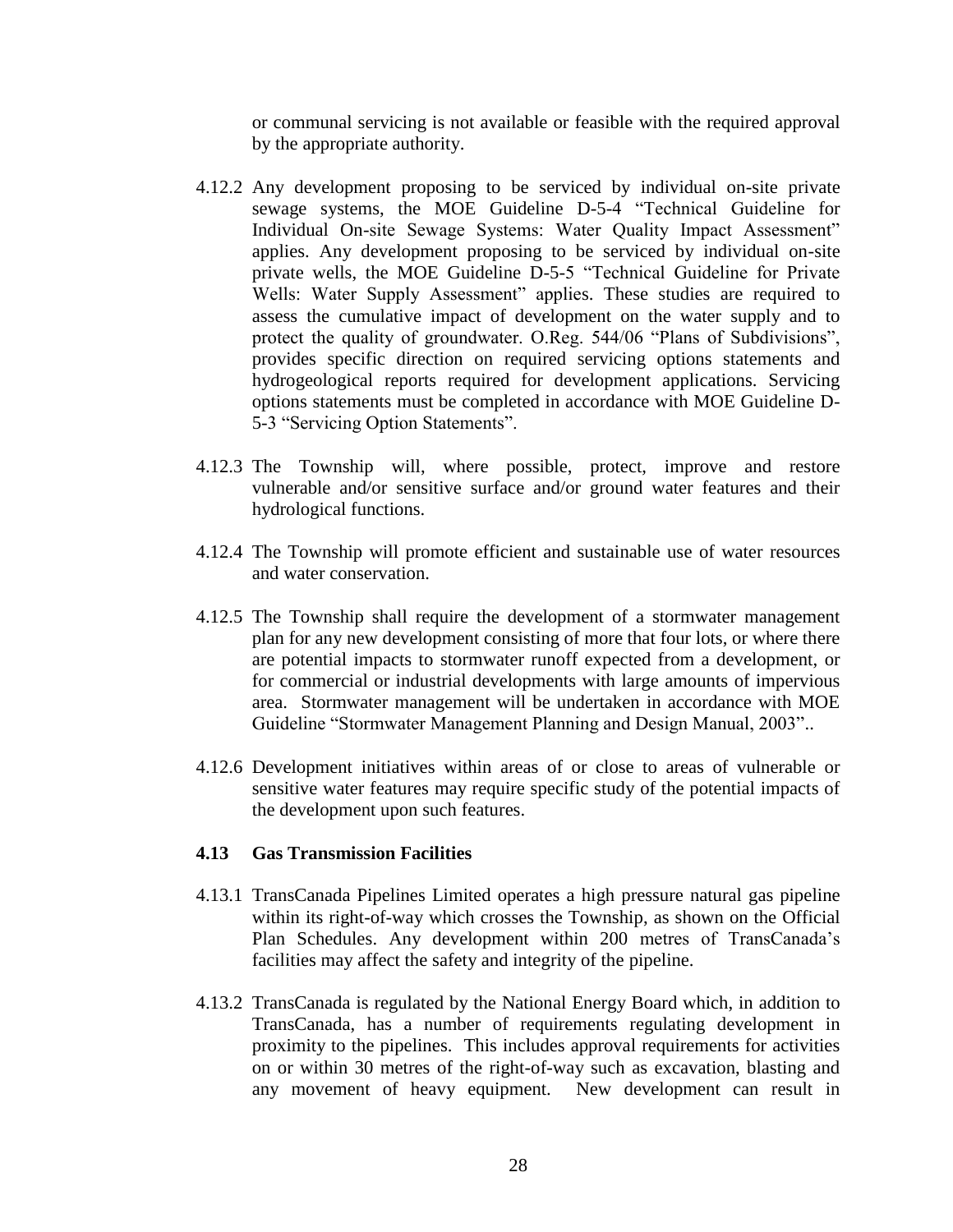increasing the population density in the area that may result in TransCanada being required to replace its pipeline to comply with the CSA Code Z662.

- 4.13.3 Therefore, the Township shall require early consultation with TransCanada or its designated representative for any development proposals within 200 metres of its facilities.
- 4.13.4 A setback of 7 metres shall be maintained from the limits of the right-of-way for all permanent structures and excavations. A reduction in the 7 metre setback will only be considered if it can be demonstrated, to TransCanada's satisfaction, that it will not compromise the safety and integrity of the pipeline and if all necessary municipal approvals are obtained.
- 4.13.5 In areas of more urban development, the Township will encourage the development of TransCanada's right-of-way for passive parkland or open spaces purposes, subject to TransCanada's easement rights.

## **4.14 Hazard Lands**

- 4.14.1 The "Hazard Land" land use designation, consisting primarily of areas prone to flooding and erosion shown on Official Plan Schedule "C," is defined by this Plan to include all lands within 15 metres of the top-of-bank of any watercourse or water body. Additional concern also exists for talus slopes that are located at the bottom of large rock cliffs and Council may require a rock stability review prior to approval of development located close to such conditions.
- 4.14.2 Development and site alteration shall generally be directed to areas outside of the Hazard Land designation. With the exception of uses which, by their nature, must locate within the floodway, such as flood and/or erosion control works, minor additions or passive non-structural uses which do not affect flood flows, or docks, boat lifts, and boat ramps, construction shall not normally be permitted within the Hazard Land designation. The Hazard Land designation, as defined by this Plan, shall be included in a restrictive zone in the implementing Zoning By-law; permitted uses shall be more specifically defined in that document.
- 4.14.3 For Hazard Land areas where there is no engineered flood plain mapping, and where Hazard Lands are defined by either elevation or the 15 metre setback from top-of-bank, applications for Zoning By-law amendment to allow development and site alteration will be considered on an individual basis, provided they are supported by engineering designs, to the satisfaction of the Township, demonstrating that the effects and risks to public safety are minor so as to be managed or mitigated in accordance with provincial standards.
- 4.14.4 Where these requirements can be met, development and site alteration, including the erection and/or construction of buildings or structures and the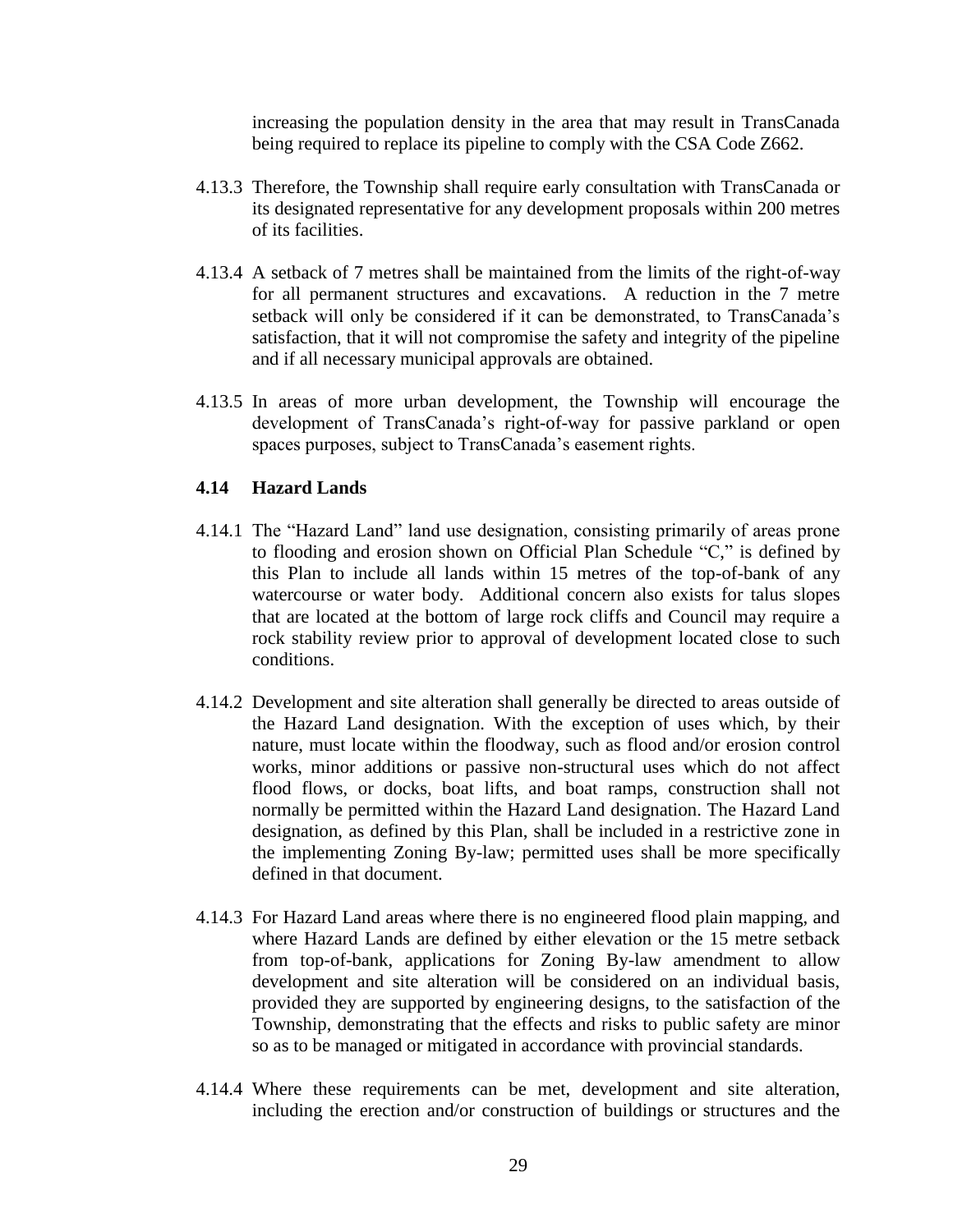placement or removal of fill, may be permitted, subject to rezoning, where there is no defined floodway and it can be demonstrated to the satisfaction of the Township that:

- a) Development and site alteration is carried out in accordance with floodproofing standards, protection works standards, and access standards;
- b) Vehicles and people have a way of safely entering and exiting the area during times of flooding, erosion, and other emergencies;
- c) New hazards will not be created and existing hazards will not be aggravated;
- d) No adverse environmental impacts will result; and
- e) The development will not include:
	- i) Institutional uses associated with hospitals, nursing homes, preschools, school nurseries, day care, and schools where there is a threat to the safe evacuation of the occupants as a result of flooding or erosion;
	- ii) Essential emergency services such as that provided by fire, police and ambulance stations, and electrical substations, which could be impaired as a result of flooding or erosion; or
	- iii) Uses associated with the disposal, manufacture, treatment or storage of hazardous substances.
- 4.14.5 Where required under the Lakes and Rivers Improvement Act or the Public Lands Act, prior written authorization from the Province must be obtained.
- 4.14.6 Existing uses shall be recognized despite the natural hazardous characteristics of the land. It shall be the policy of Council to discourage expansion of any non-conforming building, structure, or use within the Hazard Land designation; however, reconstruction and/or minor alterations to existing buildings and structures, and additions or extensions which are not likely to incur significant flood damage, and will not result in impediments to flow or floodwater storage, may be considered by the Township. Where required under the Lakes and Rivers Improvement Act or the Public Lands Act, prior written authorization from the Province must be obtained.
- 4.14.7 Where private lands are included within the Hazard Land designation, the Township:
	- a) Has no obligation to accept such lands as part of any parkland dedication required;
	- b) Has no obligation to re-designate such lands; and
	- c) Has no obligation to otherwise acquire such lands.
- 4.13.8 No plans to divert, channelize or in any way alter an inland natural watercourse shall proceed without prior written authorization from the Province. Where required under the federal Fisheries Act, prior written authorization from the federal Fisheries and Oceans Canada must also be obtained.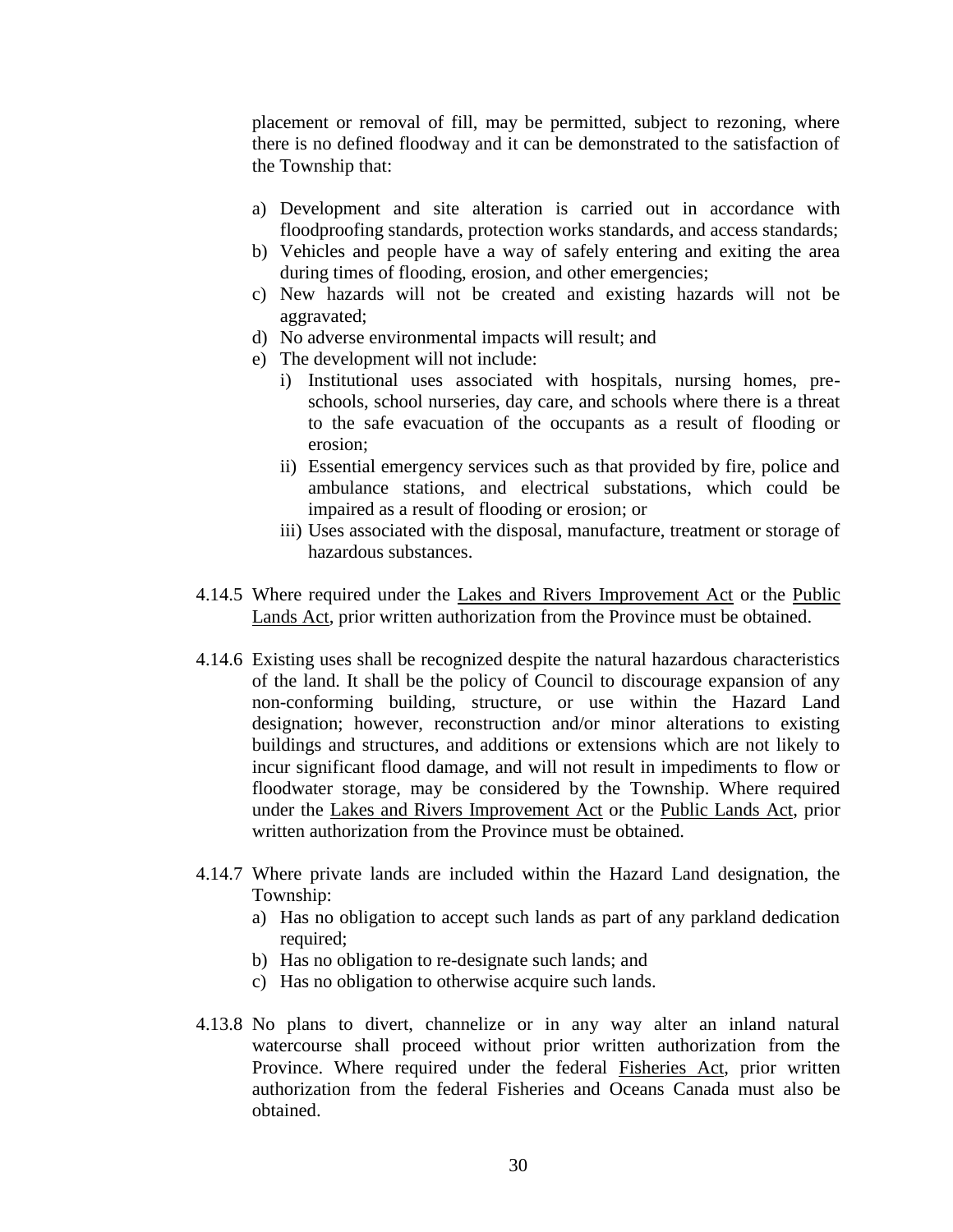## **4.15 Energy and Air Quality**

- 4.15.1 The Township shall support energy efficiency and improved air quality through land use and development patterns which:
	- a) Promote compact form and a structure of nodes and corridors;
	- b) Promote the use of public or other alternative transportation modes in and between residential, employment (including commercial, industrial and institutional uses) and other areas where these exist or are to be developed;
	- c) Focus major employment, commercial and other travel-intensive land uses on sites which are well served by public or other alternative transportation modes where this exists or is to be developed, or designing these to facilitate the establishment of public or other alternative transportation modes in the future;
	- d) Improve the mix of employment and housing uses to shorten commute journeys and decrease transportation congestion; and
	- e) Promote design and orientation which maximize the use of alternative or renewable energy, such as solar and wind energy, and the mitigating effects of vegetation.
- 4.15.2 Increased energy supply will be promoted by providing opportunities for energy generation facilities to accommodate current and projected needs and the use of renewable energy systems and alternative energy systems, where feasible.
- 4.15.3 Larger scale alternative electric power generation initiatives may be considered, subject to the requirements of the Green Energy and Green Economy Act.
- 4.15.4 Renewable energy systems, as defined in the PPS, will be required to comply with the provincial and federal requirements notably the Green Energy and Green Economy Act and the Renewable Energy Approvals process under the Environmental Protection Act, O. Reg. 359/09 "Renewable Energy Approvals".
- 4.15.5 Renewable energy projects may be subject to environmental screening and other environmental assessment requirements under the under the Environmental Assessment Act (EAA), including the Electricity Projects Regulation O. Reg. 116/01, and may require approvals under the Environmental Protection Act.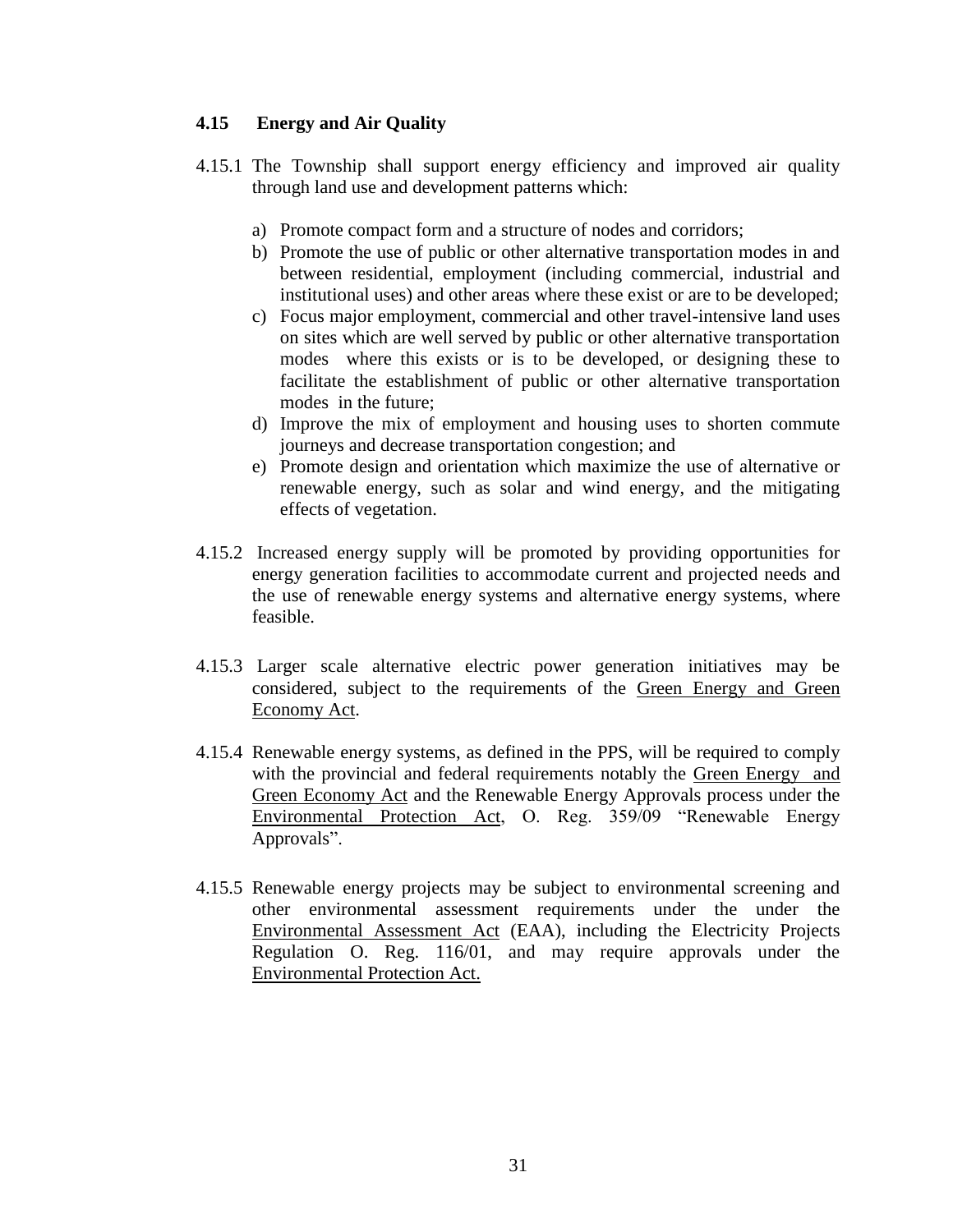#### **4.16 Bed and Breakfasts, Home Occupations, Home Industries**

- 4.16.1 A Bed and Breakfast use shall be considered as an accessory use to any permanent, low density residential dwelling that is serviced by full municipal sewage and water services, subject to the following;
	- a) The bed and breakfast use shall clearly remain a secondary use of the property to the main residence;
	- b) A bed and breakfast use shall be carried out within a dwelling by the occupant of the dwelling and may involve up to one additional employee;
	- c) A bed and breakfast use shall not exceed five bed and breakfast bedrooms available to guests, except where a specific rezoning implements a greater number;
	- d) Food services shall be limited to guests only, but may also involve food catering. The food service shall not include an on-site restaurant open to the general public;
	- e) The number of bedrooms used for bed and breakfast activity shall be at least one less than the number of bedrooms existing in the dwelling;
	- f) In addition to the parking required for the dwelling, one additional parking space shall be identified for each bedroom to be used for bed and breakfast use;, provided that parking may involve doubling up of spaces in a driveway.
	- g) A non-illuminated sign no greater than 0.8 square metres will be permitted, subject to the requirements of the Township's Comprehensive Zoning By-law.

Bed and Breakfast establishments proposed in residential areas that are not serviced by full municipal sewage and water services will require a Zoning By-law amendment. Employment lands, including applications for Bed and Breakfasts, Home Occupations and Home Industries, should be located on full municipal services. Industries proposing to be located in individually serviced areas must comply with MOE Guideline D-5-4 "Technical Guideline for Individual On-site Sewage Systems: Water Quality Impact Risk Assessment and D-5-5 "Technical Guideline for Private Wells: Water Supply Assessment". Industrial designations and proposals in individually serviced areas are limited to dry uses only: uses which generate domestic waste only at a rate of 10,000 litres per day or less. Water intensive uses are also prohibited on individual services..

- 4.16.2 Home occupations and/or home industries shall be considered as an accessory use to any low density residential dwelling, and is considered by Council as a means of supporting existing and new home owners as is suggested by the Red Rock Community Adjustment Committee subject to the following;
	- a) A home occupation shall mean the conduct of a business or occupation, trade, profession or craft carried on by the resident or occupant of a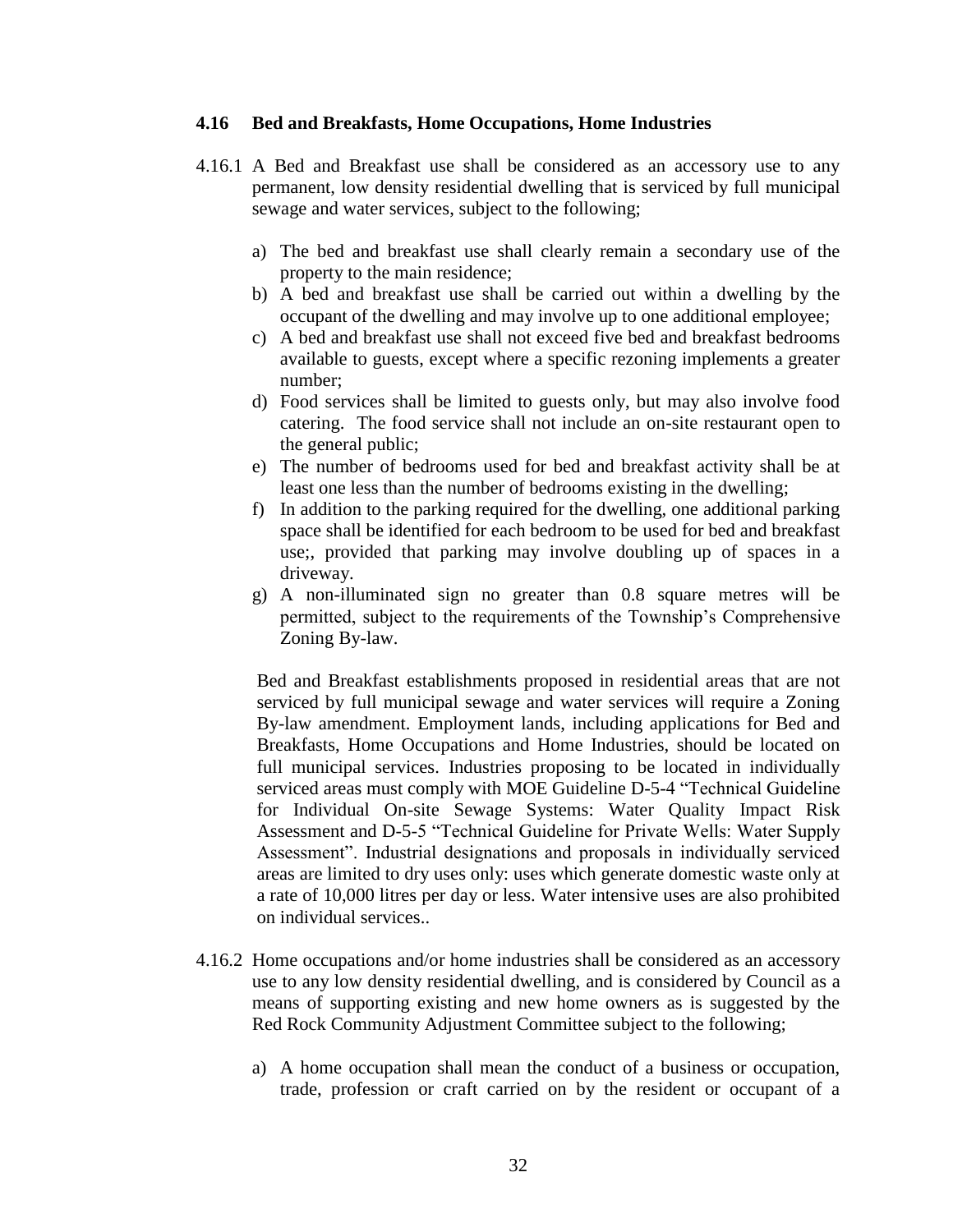dwelling unit as an accessory use to the main residential use of such dwelling.

- b) A home industry shall mean the conduct of a business or occupation by the resident or occupant of a dwelling unit as an accessory use to the main residential use of such dwelling, where the activity involves carpentry; small appliance repair; live bait shop, or similar activities but does not include welding or the repair of motor vehicles, or the stripping of furniture.
- c) A home occupation use may be permitted within any low density dwelling within the Township. A home industry may be permitted within any low density dwelling within the Township, except within the Settlement Area where such a use may only be permitted through a site specific zoning amendment which has included a determination that the intended use will not cause inconvenience or conflict with existing and nearby sensitive land uses. The implementing zoning by-law shall contain regulations to ensure that home industries are adequately separated from residential or other sensitive uses, both on and off the property;
- d) Where required by the Environmental Protection Act, a Certificate of Approval may be required for certain industrial activities. Where water takings are in excess of 50,000 litres per day, a Permit to Take Water under the Ontario Water Resources Act is also required;
- e) The home occupation or home industry use shall clearly remain a secondary use of the property to the main residence;
- f) A home occupation or home industry use shall be carried out within a dwelling by the occupant of the dwelling, may involve up to two additional employees and at least two additional parking spaces must be provided;
- g) A home occupation or home industry may involve use of an accessory building;
- h) A home occupation or home industry shall not exceed 50 % of the size of the main dwelling;
- i) Home occupation and/or home industry operations for which their owners want to exceed 50% of the size of the main dwelling will be encouraged to relocate to appropriate commercial or industrial locations and there should be no expectation that size regulations intended to limit the size of such activities and reduce potential impact will be amended by Council;
- 4.16.3 Home occupations and home industries shall be subject to Policy 4.2 of this Plan regarding Land Use Compatibility.
- 4.16.4 Entrances serving home occupations, industry or businesses located adjacent to provincial highways require the approval of the Ministry of Transportation. Typically, the Ministry of Transportation will require that the property owner obtain an entrance permit and a sign permit if necessary. As a condition of these permits, the Ministry of Transportation requires the property owner to acknowledge that the use of their existing entrance cannot be converted to a commercial entrance in the future, and that an additional entrance will not be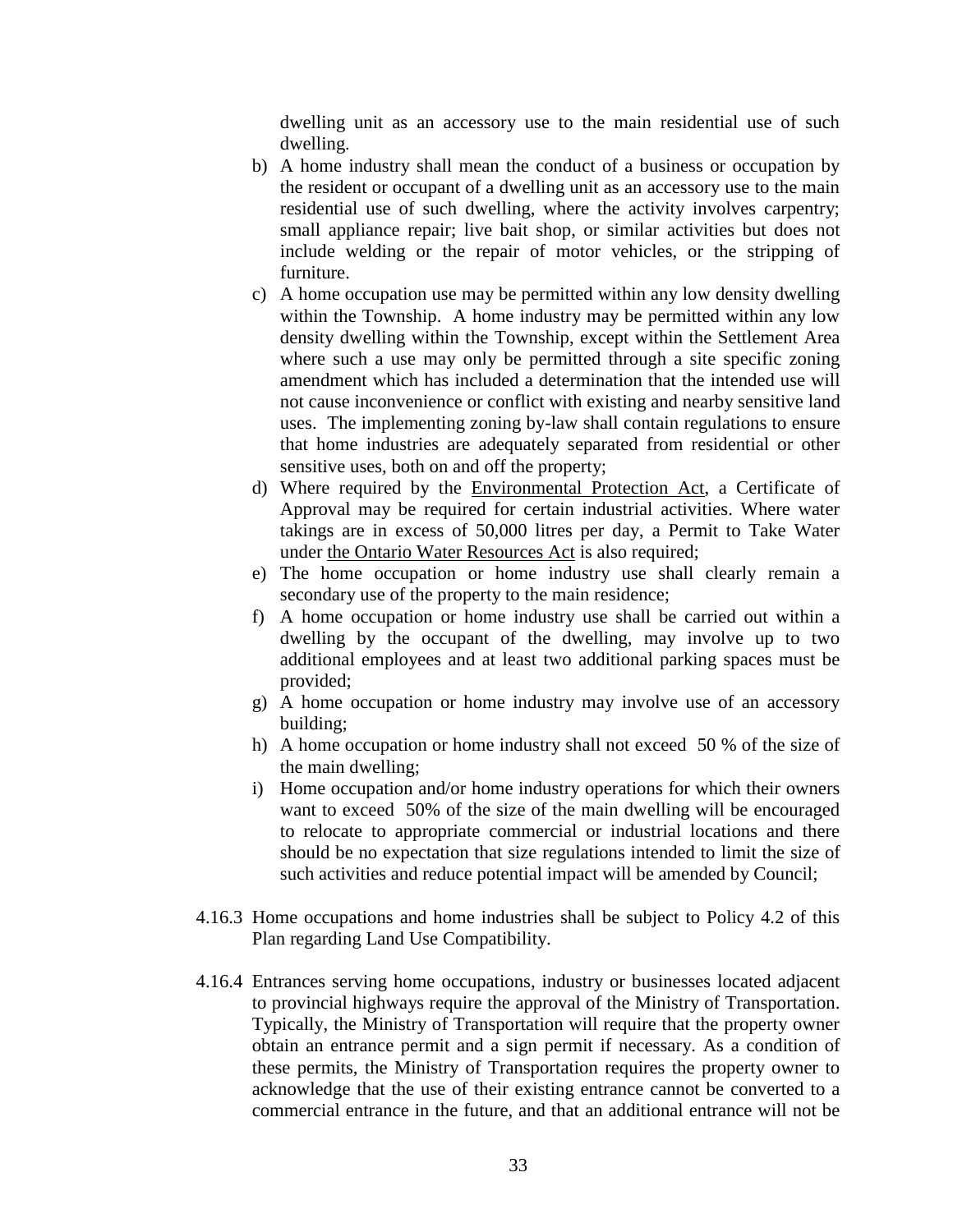permitted to accommodate the home occupations, industry or business. In addition, the Ministry of Transportation would not support a future severance that would result in a separate entrance to a business and one for the retained parcel.

- 4.16.5 The Zoning By-law shall contain regulations in respect to home occupations and home industries. These regulations shall indicate, amongst other matters, the zones in which home occupations are permitted.
- 4.16.6 Home industries shall require a site specific amendment to the Zoning By-law. Home industries may be classified as a Class I industries only and must comply with MOE Guideline D-6 "Compatibility between Industrial Facilities and Sensitive Land Uses" to mitigate any adverse effects with surrounding sensitive land uses (i.e. use of setbacks and buffering). Home occupations which conflict with surrounding land uses will also require rezoning.

## **4.17 Secondary Dwelling Units**

4.17.1 Secondary dwelling units are permitted in single-detached dwellings and only in the Townsite Residential Land Use designation. Standards shall be established in the Zoning By-law to govern compatibility with the main dwelling and surrounding land uses, as well as the size of secondary dwelling units and other performance standards.

## **4.18 Garden Suites**

- 4.18.1 Garden Suites shall be permitted in the Townsite Residential and Rural Land Use designations. A garden suite may only be permitted as a temporary use subject to a rezoning. A garden suite means a one-unit detached residential structure containing kitchen and bathroom facilities that is ancillary to an existing principal dwelling and that is designed to be portable. The Zoning By-law shall include regulations for unit size and other performance standards.
- 4.18.2 As per the Planning Act regulations for garden suites, Council shall require the owner of the suite or any other person to enter into an agreement with the municipality dealing with such matters related to the temporary use of the garden suite as the council considers necessary or advisable, including:
	- a) the installation, maintenance and removal of the garden suite;
	- b) the period of occupancy of the garden suite by any of the persons named in the agreement; and
	- c) the monetary or other form of security that the council may require for actual or potential costs to the municipality related to the garden suite.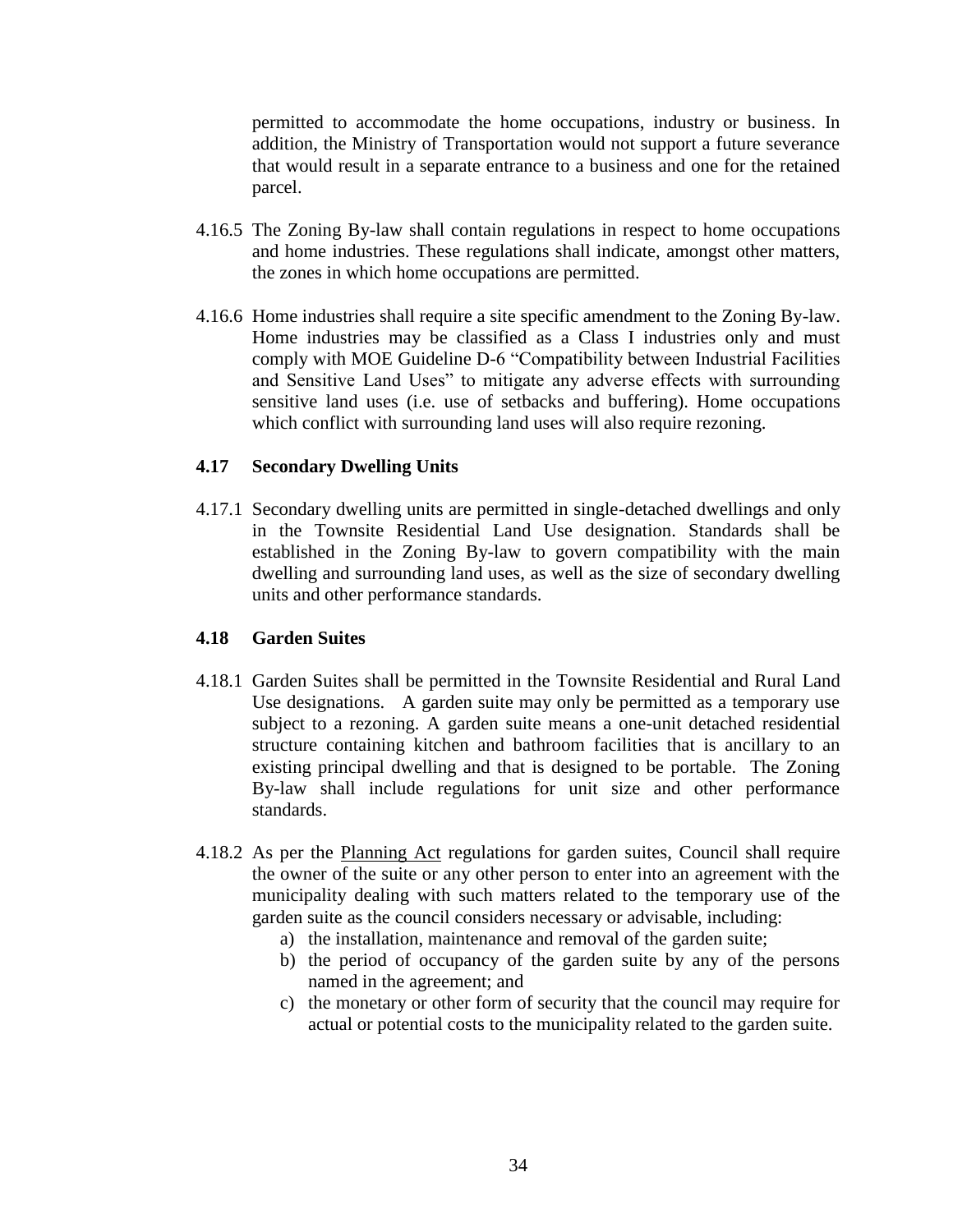## **PART FIVE: LAND USE**

#### **5.1 Introduction**

- 5.1.1 This official plan employs land use designations as a basis of describing an orderly, economic and functional land use pattern within the Township and as a means or organizing related goals, objectives, policies, regulations, and planning guidance and of minimizing conflict, adverse effects and negative impacts arising from land use changes.
- 5.1.2 The following land use designations are used;
	- a) Townsite Commercial/Institutional
	- c) Townsite Residential
	- d) Marina
	- e) Industrial
	- f) Rural
	- g) Highway Commercial
	- h) Open Space/Environmental Protection
	- i) Waste Disposal
- 5.1.3 These land use designations apply to lands identified on Official Plan Schedules "A" and "B" attached to and being a part of this official plan.
- 5.1.4 Each land use designation is addressed in this official plan by policies that establish general permitted uses and articulate related policy, guidelines and regulations intended to co-ordinate and harmonize land use within the designation and between designations.
- 5.1.5 A variety of land uses are considered to be necessary, appropriate in, and consistent with the intent of all land use designations, and such uses, described as follows, are permitted in all designations;
	- a) Roads, pathways, lanes; Essential operations of municipal government relating to the delivery of public services;
	- b) Gas and/or electrical transmission lines and/or local service lines and directly related infrastructure and facilities;
	- c) Parks, open space, conservation;
	- d) Accessory buildings, structures, and activities relating directly to a main use;
	- e) Parking and loading and related driveways and aisles;
	- f) Landscaping, fencing, natural vegetation;
	- g) Remedial flood protection and/or rehabilitation works, fish, wildlife, waterfowl habitat protection and/or enhancement.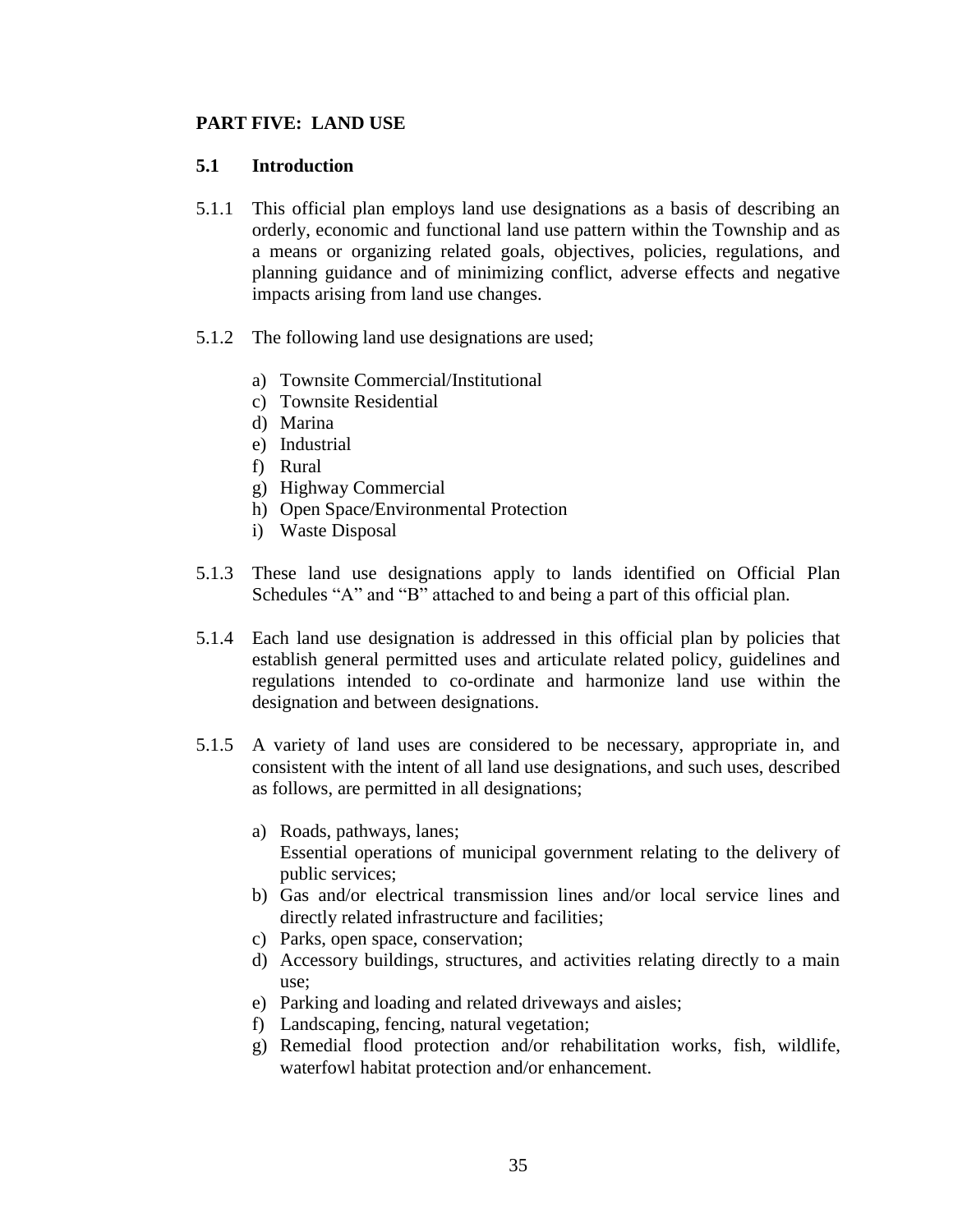## **5.2 Settlement Area Defined**

- 5.2.1 Ontario's 2005 Provincial Policy Statement (PPS) defines a Settlement Area as being lands within municipalities which have been designated in an official plan for development over the long term planning horizon, and a built up area where development is concentrated and which has a mix of land uses.
- 5.2.2 Subsection 1.1.3.1 of the Provincial Policy Statement indicates that Settlement Areas shall be the focus of growth and development and their vitality and regeneration shall be promoted.
- 5.2.3 Subsection 1.1.4.1 of the Provincial Policy Statement indicates that Rural Areas within municipalities shall involve permitted uses and activities that, among other things, relate to the management or use of resources, resourcebased recreational activities, and limited residential development and other rural land uses, with development being compatible with the rural landscape and where such development can be sustained by rural service levels.
- 5.2.4 The lands that are contained within the boundaries shown to be a Settlement Area on Official Plan Schedule "A" are herein designated as a Settlement Area for the Township of Red Rock. New land uses within the Settlement Area shall be planned and located so as to efficiently use existing infrastructure and public service facilities, thereby avoiding the need for unjustified or uneconomical expansion of infrastructure and public services.
- 5.2.5 As per Subsection 1.6.4.2 of the Provincial Policy Statement, municipal sewage services and municipal water services are the preferred form of servicing for the Settlement Area and intensification and redevelopment within the Settlement Area on existing municipal sewage services and municipal water services should be promoted, wherever feasible.
- 5.2.6 Lands that are not contained within the boundary of the Settlement Area are, in accordance with the Provincial Policy Statement, considered to be rural, notwithstanding that they may be designated to be contained within other land use designations for the purposes of this official plan.

## **5.3 Townsite Commercial/Institutional Designation**

- 5.3.1 This designation identifies and established planning policies and guidance for the concentration of commercial and institutional land use within the Settlement Area.
- 5.3.2 The lands contained within this designation on Official Plan Schedule "A" are located in the centre of the intensively developed Settlement Area.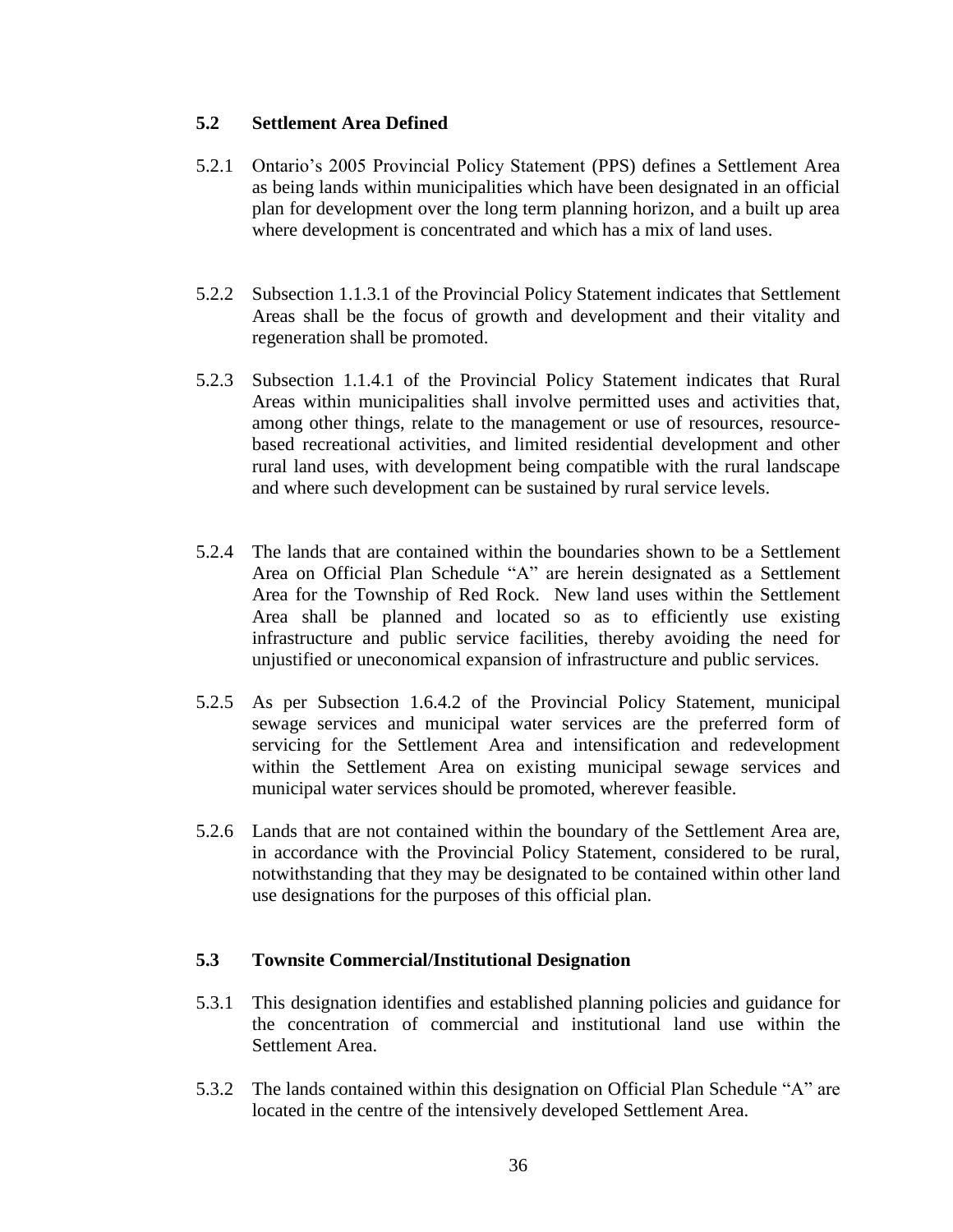- 5.3.3 Primary uses within the designation include general and tourist commercial, retail, wholesale, service businesses, offices, institutions and general business activities appropriate to a concentrated central location within the built up area. Schools, government offices, and recreation areas are also permitted within this designation, and make up a significant part of the existing land use.
- 5.3.4 Residential accommodation in association with permitted commercial and/or institutional uses are also recognized as appropriate and permitted, including dwellings for owners/operators/maintenance persons and rental accommodation.
- 5.3.5 It is the intent of the Township to encourage additional commercial and/or institutional uses to locate in this designation, through intensification, including redevelopment and/or conversion of existing buildings and infill. Additional lands have been identified that would also serve to support future townsite commercial/industrial initiatives, and could be zoned for such in the future on the basis of specific projects or initiatives. Current zoning for such lands as residential is deemed to be consistent with the overall intent of the official plan.
- 5.3.6 It is the further intent of the Township that intensive commercial and/or institutional land uses should be encouraged to locate within this defined area in order to minimize adverse effects and the potential for land use conflict with surrounding residential areas, and to establish a community identity inclusive of distinct and identifiable functional land use areas and focal points of activity.
- 5.3.7 The Township shall encourage a pedestrian orientation to the Townsite Commercial/Institutional area through the provision of sidewalks and walkways leading to the area.
- 5.3.8 The Township will implement appropriate planting, streetscape improvements and similar initiatives intended to accentuate the area and to make it pleasant and appealing.

#### **5.4 Townsite Residential Land Use Designation**

- 5.4.1 The lands designated as Townsite Residential on Official Plan Schedule "A" are intended to be used primarily for residential accommodation for the majority of the inhabitants of the Township, and offer a variety of tenures and building forms, facilitating a broad range of lifestyles.
- 5.4.2 Lands within the Townsite Residential designation shall be zoned to accommodate a range of housing types and densities, in order to meet projected requirements of current and future residents of the Township.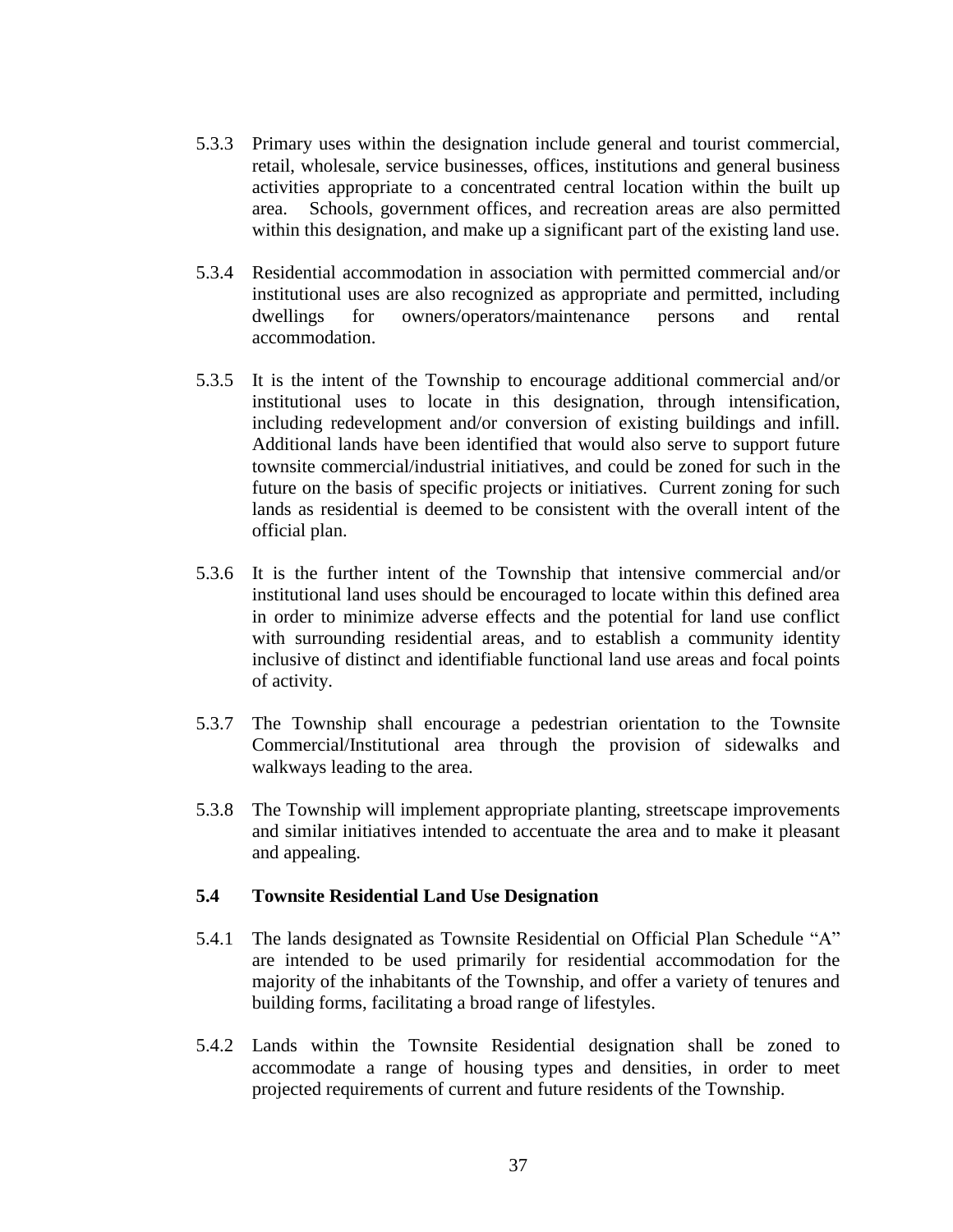- 5.4.3 New residential development within the Settlement Area shall be encouraged to locate primarily within those portions of the Settlement Area that are serviced by full municipal sewer and water services. It is anticipated that 30% of all new lots/units created over the life of this Plan will occur through residential intensification in portions of the Settlement Area where full municipal sewer and water services area already available. Residential intensification is expected to occur primarily through the development of vacant and/or underutilized lands within fully serviced areas. It is also an objective of the Township that the current inventory of vacant residential dwellings within the Settlement Area shall be re-occupied. These targets should be applied over the entirety of the planning period and not used to prevent family severances that may occur in the Rural area and individually not contribute to meeting the targets.
- 5.4.4 To this end, residential development shall generally occur, in the first instance, on existing registered plans of subdivision, provided full municipal sewer and water services are available. In addition, Council shall review the Township's Comprehensive Zoning By-law to ensure that this document encourages residential development in underutilized areas, so as to promote the efficient use of existing infrastructure.
- 5.4.5 Residential lands will be predominantly low density, focused upon single detached, semi-detached, duplex, townhouses, triplexes and/or quadruplex building forms. Medium density apartments/condominium buildings will also be permitted in the residential area, in accordance with the guidance provided in this plan.
- 5.4.6 Churches as well as home occupations, home industries and bed and breakfast use shall be permitted in residential areas.
- 5.4.7 Modular homes shall be permitted as a standard building within all low density residential areas. Mobile homes shall be permitted as a standard building within the Rural Area and within defined, planned and zoned mobile home park settings within the Settlement Area.
- 5.4.8 The present housing inventory includes a number of vacant dwellings. It is the intent of the Township that occupation of these vacant dwellings shall be the first priority within the municipal housing targets.
- 5.4.9 In order to minimize incompatibility between land uses or density of use, multiple residential development will generally be;
	- a) In the vicinity of buildings of similar scale and character;
	- b) At the intersection of two streets;
	- c) On parcels of sufficient size so as to accommodate required on site parking, loading, vehicle maneuvering, landscaping, and activity area.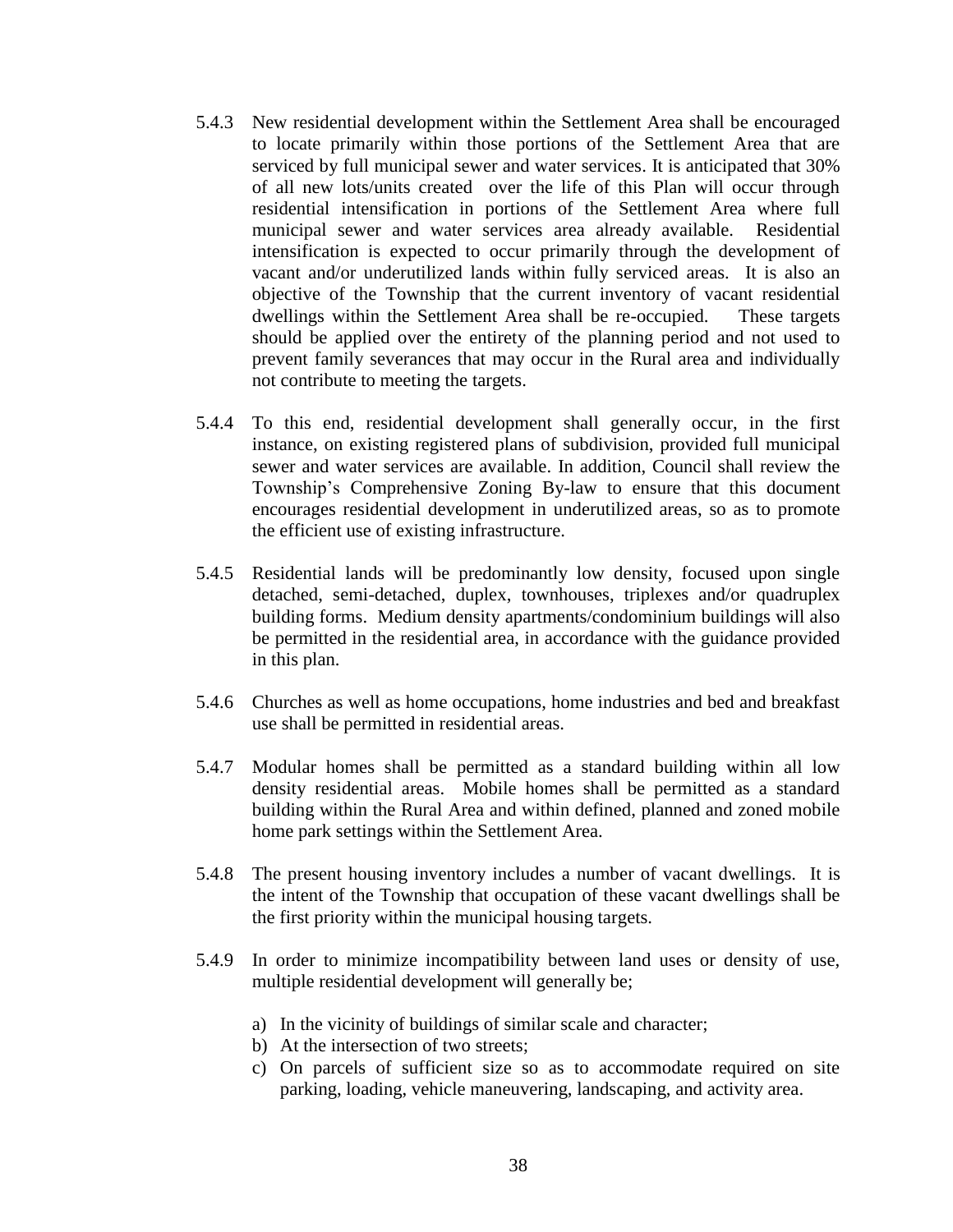5.4.10 The Township will encourage planting and landscaping of side and front yards as a means of promoting street and community beautification and community aesthetics and of promoting energy efficiencies.

## **5.5 Marina Land Use Designation**

- 5.5.1 Clearing of lands along the Lake Superior shoreline for recreation purposes began in the mid 1960's focusing upon a 1967 Centennial Park project. By the 1990's the local park and activity area concept had evolved into a park as an economic activity and development instrument, complete with a marina.
- 5.5.2 Council wishes to continue to pursue development of the waterfront park as a local activity facility and as a vehicle to implement and achieve economic development.
- 5.5.3 The current waterfront park includes activity space; a marina with launching and boat mooring facilities protected by a break wall and serviced with related parking facilities and a Fish and Game Club building is located at the periphery.
- 5.5.4 Waterfront park infrastructure and development is expected to include boat slips, marine fueling, boat launching and similar marina facilities; a waterfront centre (interpretive centre for the Lake Superior National Marine Conservation Area); performance arts stage; and some commercial); a possible RV campground and open space/activity area.
- 5.5.5 It is anticipated that the waterfront park will be a participating location in the overall implementation of the Lake Superior National Marine Conservation Area, and that the Township will be involved in ongoing Federal Government co-ordination and planning associated with that designation.
- 5.5.6 The Township would further encourage the introduction of "out of a storm" mooring facilities along the north shore of Lake Superior, offering minimum service safe harbor facilities that would enhance and promote around the lake boating on Lake Superior.
- 5.5.7 Any development proposed within 300 metres of a waterbody will require consideration of the impact of the development on the ability of the waterbody to sustain additional development. Where necessary, development and site alteration shall be restricted in or near sensitive lakes such that these features and their related hydrologic functions will be protected, improved or restored.. The "Lakeshore Capacity Assessment Handbook – Protecting Water Quality in Inland Lakes on Ontario's Precambrian Shield" developed by the MOE should be consulted wherever shoreline development is proposed on inland lakes

# **5.6 Industrial Land Use Designation**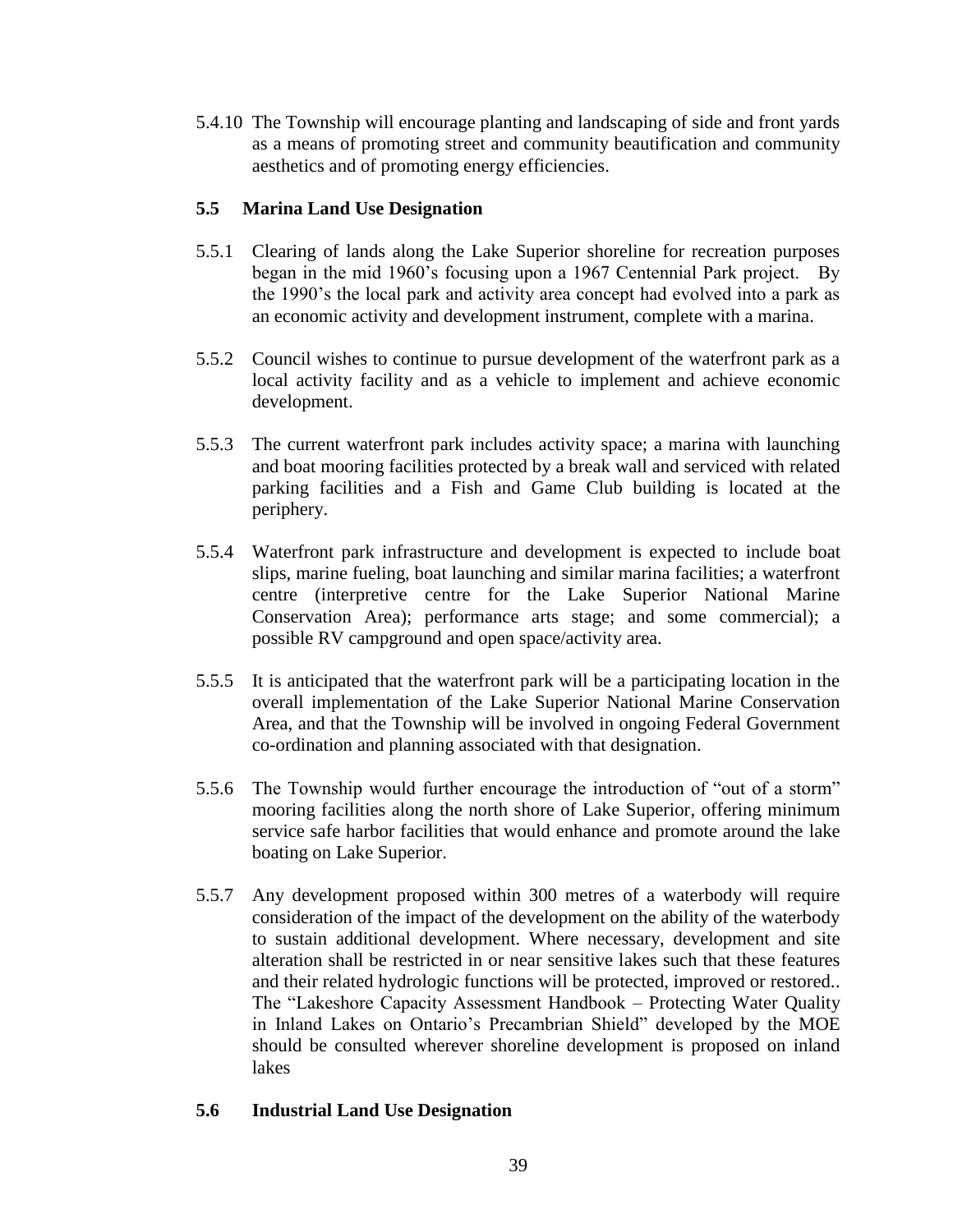- 5.6.1 Industrial uses included but not limited to assembly, manufacturing, processing, transportation, storage, repair, welding, and operations such as construction yards. Related but secondary sale of goods, materials, or product may be permitted.
- 5.6.2 Lands designated on Official Plan Schedule "A" as industrial lands are an extreme important economic driver for the community.
- 5.6.3 It is important for the Township to ensure that lands exist to be able to respond quickly to future economic opportunities, and accordingly the Township will seek to provide available vacant lands designated and ready for development.
- 5.6.4 The same time it is recognized that industrial lands exhibit potential incompatible adverse affects and/or negative impacts and require separation and possible mitigation such as specific analysis and study, berms, fencing, screening and/or landscaping.
- 5.6.5 Employment lands should be located on full municipal services. Industries proposing to be located in individually serviced areas must comply with MOE Guideline D-5-4 "Technical Guideline for Individual On-site Sewage Systems: Water Quality Impact Risk Assessment and D-5-5 "Technical Guideline for Private Wells: Water Supply Assessment". Industrial designations and proposals in individually serviced areas are limited to dry uses only: uses which generate domestic waste only at a rate of 10,000 litres per day or less. Water intensive uses are also prohibited on individual services.
- 5.6.6 The Ministry of the Environment's compatibility guidelines will be applied to the planning and consideration of industrial development, and significant development will be encouraged to engage in air and/or water quality monitoring.
- 5.6.7 Where planning approvals are required to allow for either new/expanded Class III industrial Facilities or residential/other sensitive land uses within 1000 metres of each other, proponents may be required to provide supporting technical studies, prepared in accordance with Ministry of the Environment MOE Guideline D-6 "Compatibility between Industrial Facilities and Sensitive Land Uses", to address potential impacts caused by the industrial use. These studies will be required to identify the actual influence area of the industrial use, address potential impacts on surrounding land uses, and identify appropriate mitigation measures. Where potential impacts cannot be mitigated, planning approvals will not be supported.

In the absence of technical studies defining an actual influence area of less than 1000 metres, the new/expanded use shall not be permitted within 1000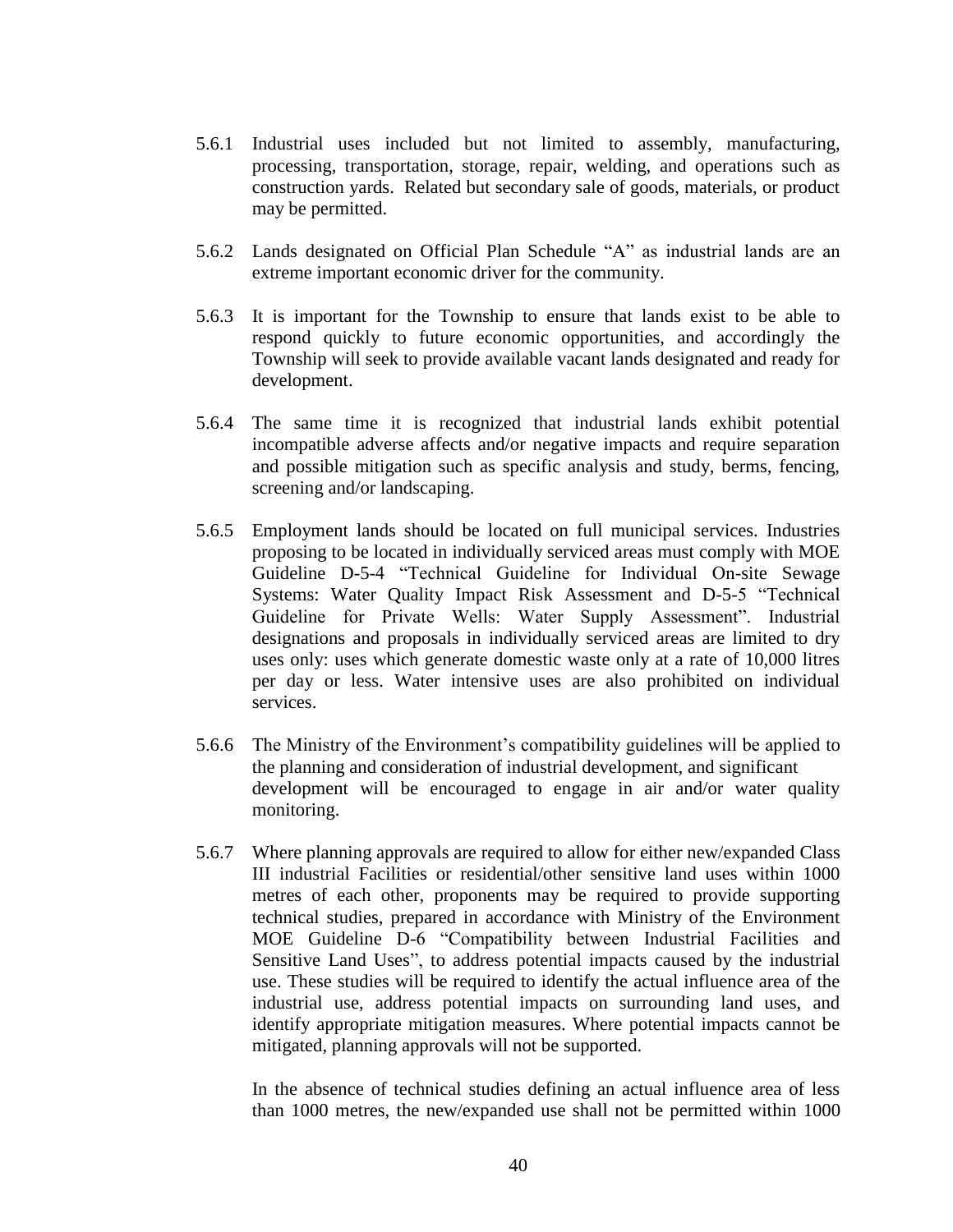metres of a zone permitting the conflicting use. Where technical studies, prepared in accordance with MOE Guidelines, confirm an actual influence area of less than 1000 metres, a separation distance equal to or greater than the actual influence area shall be required between zones permitting the industrial use and zones permitting residential or other sensitive land uses. Under no circumstances shall heavy industrial uses be permitted within 300 metres of zones permitting residential or other sensitive land uses

#### **5.7 Rural Land Use Designation**

- 5.7.1 It is intended that the Rural Area will be characterized as a low density, multipurpose areas with a variety of land uses accommodated in a compatible manner.
- 5.7.2 Lands that are outside of the defined settlement are designated predominantly as Rural, and development is expected to be related to resource based; highway resource based; and/or recreation resource based activities. Limited residential activity will also be permitted in the Rural designation, particularly as infill and/or minor expansion of existing concentrations of residential use. Typical activity will include agriculture, conservation, forest harvesting, recreation, tourism, and limited residential. Highway commercial use may be considered by rezoning. Aggregate extraction and/or pits and quarries will also be permitted subject to rezoning and any required environment assessment.
- 5.7.3 Public sewer and/or water service shall not be provided in the Rural designation, and new development will be required to prove lot capacity to support private sewage capacity and a potable water supply. Communal sewer and water services will not be permitted except through an amendment to the official plan, and it is intended that the Township would not be inclined to provide public backing or public guarantee to any such communal service, except where it has participated in an official plan amendment indicating such support.
- 5.7.4 Home occupation, home industry and bed and breakfast activities will be permitted in association with residential use in the Rural Area in accordance with Policy 4.16 of this Plan, and the Township's Comprehensive Zoning Bylaw.
- 5.7.5 Limited residential activity in the Rural Area shall be considered, and will generally be expected to;
	- a) Be located on properties that have legal and practical public road access;
	- b) Involve one only single detached dwelling per lot, which may be a mobile home, modular home or a conventional constructed dwelling;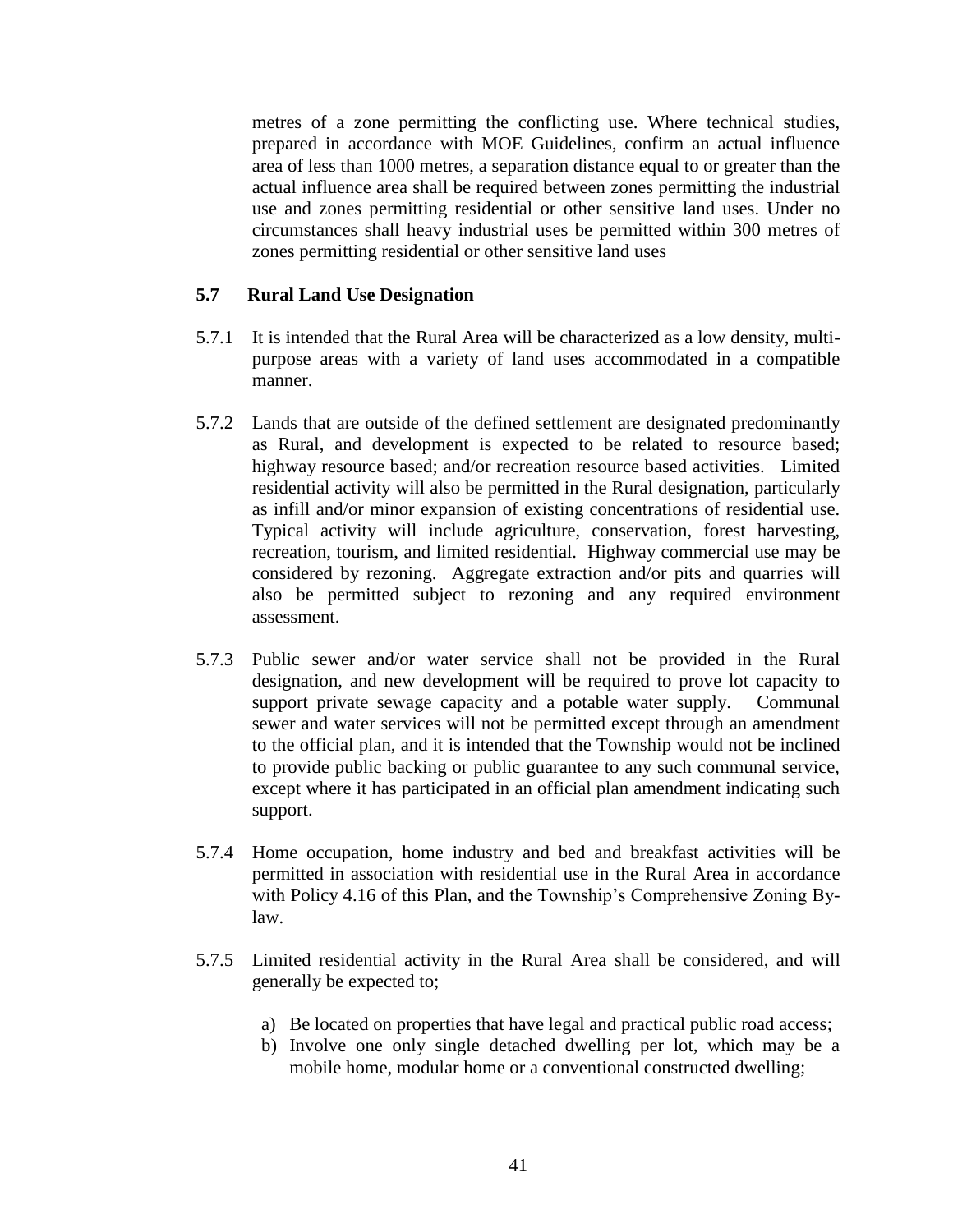- c) Be located in the vicinity of other existing residential land use and preferably constitute infill or minor expansion of such existing concentrations of residential activity;
- d) Not involve extensions to rural roads, unless such extension offers positive benefit to the operation of the rural road network (ie results in or advances connecting and looping of existing dead end roads).
- 5.7.6 A specific Rural Residential zone may be used for residential properties along Highway 628, and will provide for lesser lot sizes than typically required for the Rural Area.
- 5.7.7 Any development proposed within 300 metres of a waterbody will require consideration of the impact of the development on the water quality and remaining development capacity of the lake, consistent with the policies of this plan regarding Lake Capacity Assessment.

## **5.8 Highway Commercial Land Use Designation**

5.8.1 Highway Commercial uses in the Rural Area may be considered by rezoning subject to the guidance and provisions set out in Policy 4.9 Provincial Highways, and to the particular commercial activities relying upon the traveling public and/or traffic related exposure as an integral part of the business model.

## **5.9 Open Space/Environmental Protection Land Use Designation**

5.9.1 Open Space land use is intended to provide recreation and/or leisure activity area, and to accommodate related buildings and/or facilities and to protect natural features. Such land use will be provided in a variety of areas.

Black Sturgeon River falls within the Black Sturgeon River Provincial Park, a protected area regulated under the Provincial Parks and Conservation Reserves Act and identified on Schedule B.

- 5.9.2 Where appropriate, the zoning applied to lands within the Open Space land use designation may provide for construction of buildings and/or structures, as well as for the provision of open activity or play areas. Major recreational activities such as golf courses, ski facilities, or snowmobile assembly areas may also be permitted within the Open Space land use designation.
- 5.9.3 Council desires to protect areas within the Municipality which exhibit a fragile environment, including wetlands; significant habitat of fish, wildlife, threatened and endangered species; areas of natural scientific interest; areas that contain significant archaeological or cultural resources; and other such areas of natural heritage.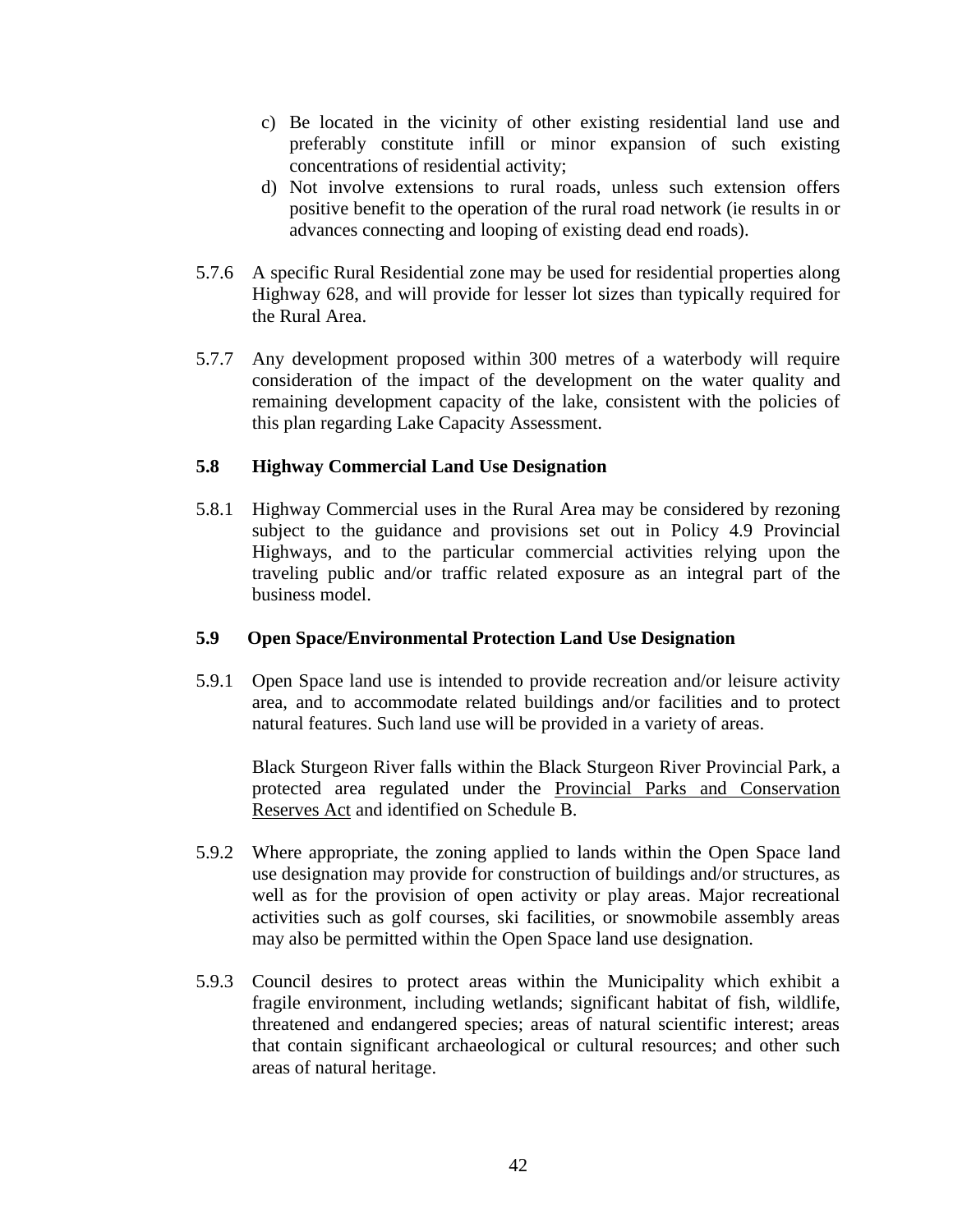5.9.4 In this respect known endangered species habitat, significant wildlife habitat, wetlands and significant fish habitat shall be identified on Schedule B. This information will be referred to in the application of the natural heritage policies outlined in Section 4.4. If new natural heritage information becomes available it will be included in Schedule B for reference purposes and to support the application of the natural heritage policies.

All watercourses and lakes within the Municipality shall have a minimum 15 metre setback. Due to the erodable nature of the banks of Big and Little Trout Creeks a minimum setback of 30 m will be required to protect riparian vegetation and soil stability. Watercourses may have an additional setback established in the zoning by-law where size warrants additional measures of protection.

- 5.9.5 Any development proposed within 300 metres of a waterbody will require consideration of the impact of the development on the water quality and remaining development capacity of the lake, consistent with the policies of this plan regarding Lake Capacity Assessment.
- 5.9.6 Where other applicable policies allow for industrial or light industrial uses within the Open Space/Environmental Protection Land Use Designation, these shall be restricted to dry industrial uses only, in which no industrial liquid wastes, wash or cooling water, or process wastes are permitted,

#### **5.10 Waste Disposal Land Use Designation**

5.10.1 Lands supporting operation of the current Red Rock landfill site is identified within a Waste Disposal (WD) land use designation on Official Plan Schedule "B," and will continue to be used as the Township landfill site.

The existing municipal landfill has a fifty to sixty (50-60) year capacity. It is not expected that the landfill capacity will be a land use planning issue over the next twenty (20) year horizon as the population is expected to remain stable at the current population over the planning period.

Best management practices in the area of waste diversion must be pursued in order to extend the lifespan of the existing municipal landfill site.

- 5.10.2 A private landfill associated with the former paper mill, may continue to be used for such purposes by the eventual new owner, provided that such private landfill activities shall not involve landfill services to other clients or companies not related to the current and primary user. New operation may be subject to environmental assessment and material listing requirements.
- 5.10.3 No other dumping of solid or organic wastes or of sewage will be permitted within the Township except under permit from the Ministry of the Environment and by amendment to this Plan.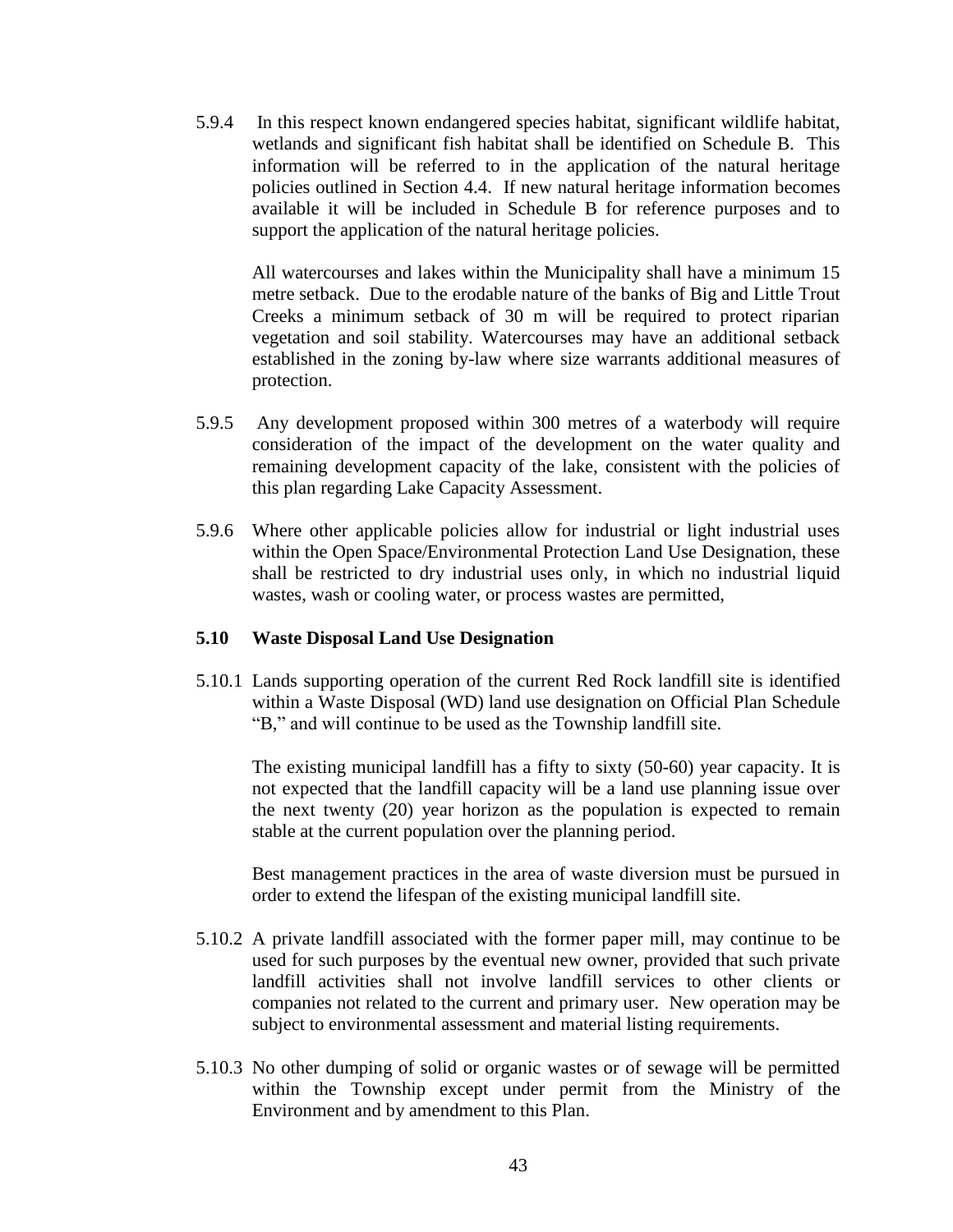5.10.4 At such a time a new landfill site is required, the township will comply with the requirements under O. Reg. 101/07 "Ontario's Waste Regulation" and the "Guide to Environmental Assessment Requirements for Waste Management Projects". Expansions to landfill sites may also be required fulfill requirements under the Environmental Assessment Act. Separation distances and other controls measures will be determined by the applicable studies in accordance with MOE Guideline D-6 "Compatibility between Industrial Facilities and Sensitive Land Uses".

Other waste management systems serving the Township, such as recycling facilities, transfer stations and processing sites, should be established in accordance with O.Reg. 101/94 "Recycling and Composting of Municipal Waste". Hazardous waste facilities must be in compliance with O. Reg. 347 under the Environmental Protection Act along and other applicable legislation. Other management systems and hazardous waste facilities must both establish separation distances and other control measures determined by the applicable studies in accordance with MOE Guideline D-6 "Compatibility between Industrial Facilities and Sensitive Land Uses".

5.10.5 Development proposals adjacent to the limits of existing landfill sites are required to use separation distances and/or other control measures to mitigate adverse effects on sensitive land uses. Separation distances and other control measures are described in Guideline D-4 "Land Use Near or on Landfills or Dumps". Studies should be completed in accordance with the Guidelines in order to determine the appropriate separation distances and/or other control measures to mitigate adverse effects on sensitive land uses. Guideline D-4 also applies where there is a proposed new or expanded waste disposal facility adjacent to existing sensitive land uses. Where adverse effects can not be mitigated, planning approvals may not be granted.

Development proposals for the use of land that has been previously used for waste disposal or former waste disposal sites must obtain approval under Section 46 "Former Disposal Sites" of the Environmental Protection Act in order to protect the health and welfare of the general public from potential hazards relating to those lands. MOE has published a guidance document "Operational Guidance for Obtaining Environmental Protection Act Section 46 Approval for the use of Lands Previously used for Disposal of Waste" that provides direction on requirements and restrictions for proposed use of lands previously used for disposal of waste.

5.10.6 Development proposals adjacent to sewage treatment facilities or waste stabilization ponds are required to use separation distances and/or other control measures to mitigate adverse effects on sensitive land uses. Separation distances are outlined in MOE Guideline D-2 "Compatibility between Sewage Treatment and Sensitive Land Use". Guideline D-2 also applies where there is a proposed new or expanded sewage treatment facility adjacent to existing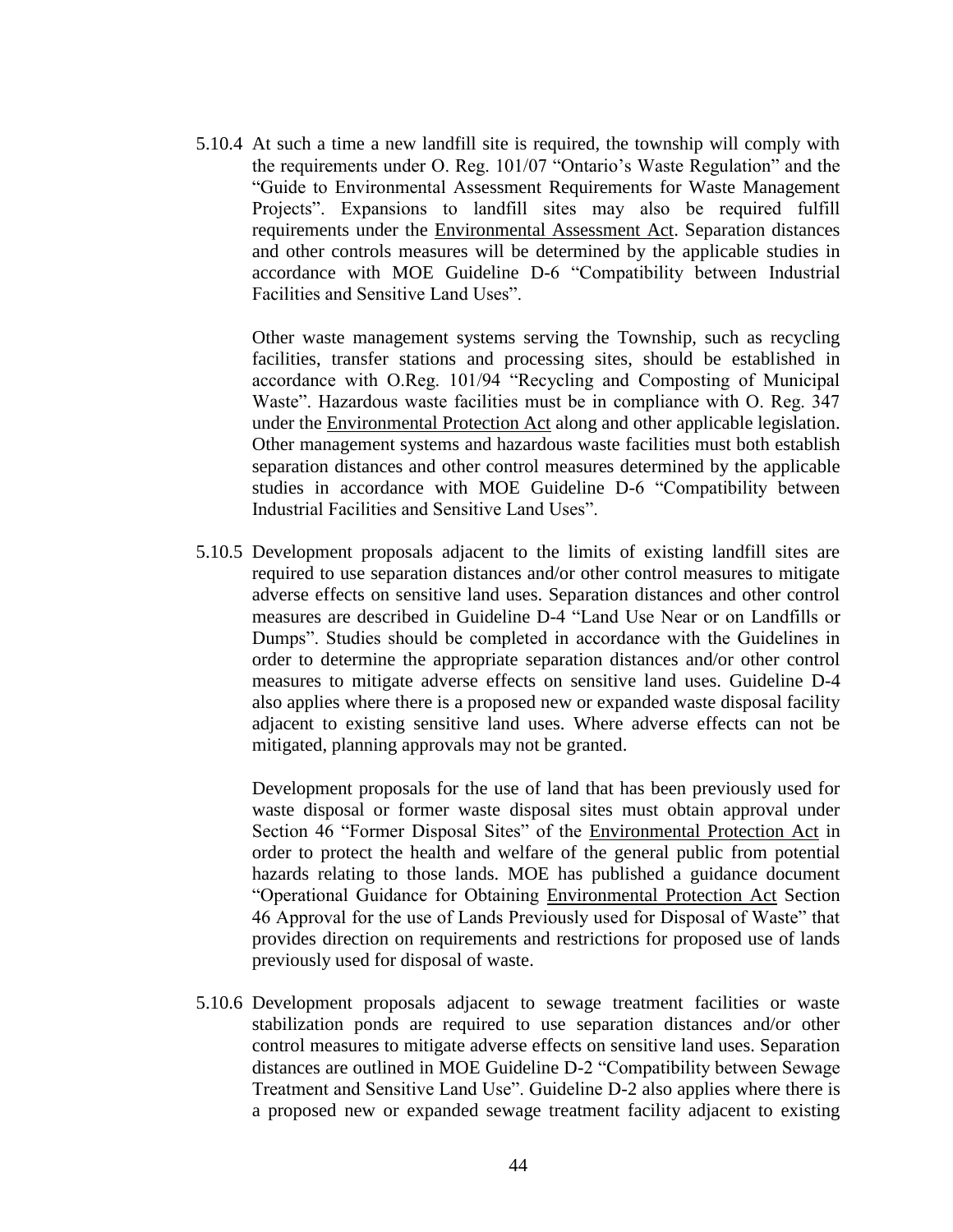sensitive land uses. Where adverse effects can not be mitigated, planning approvals may not be granted.

# **PART SIX: IMPLEMENTATION**

**6.1 Intent**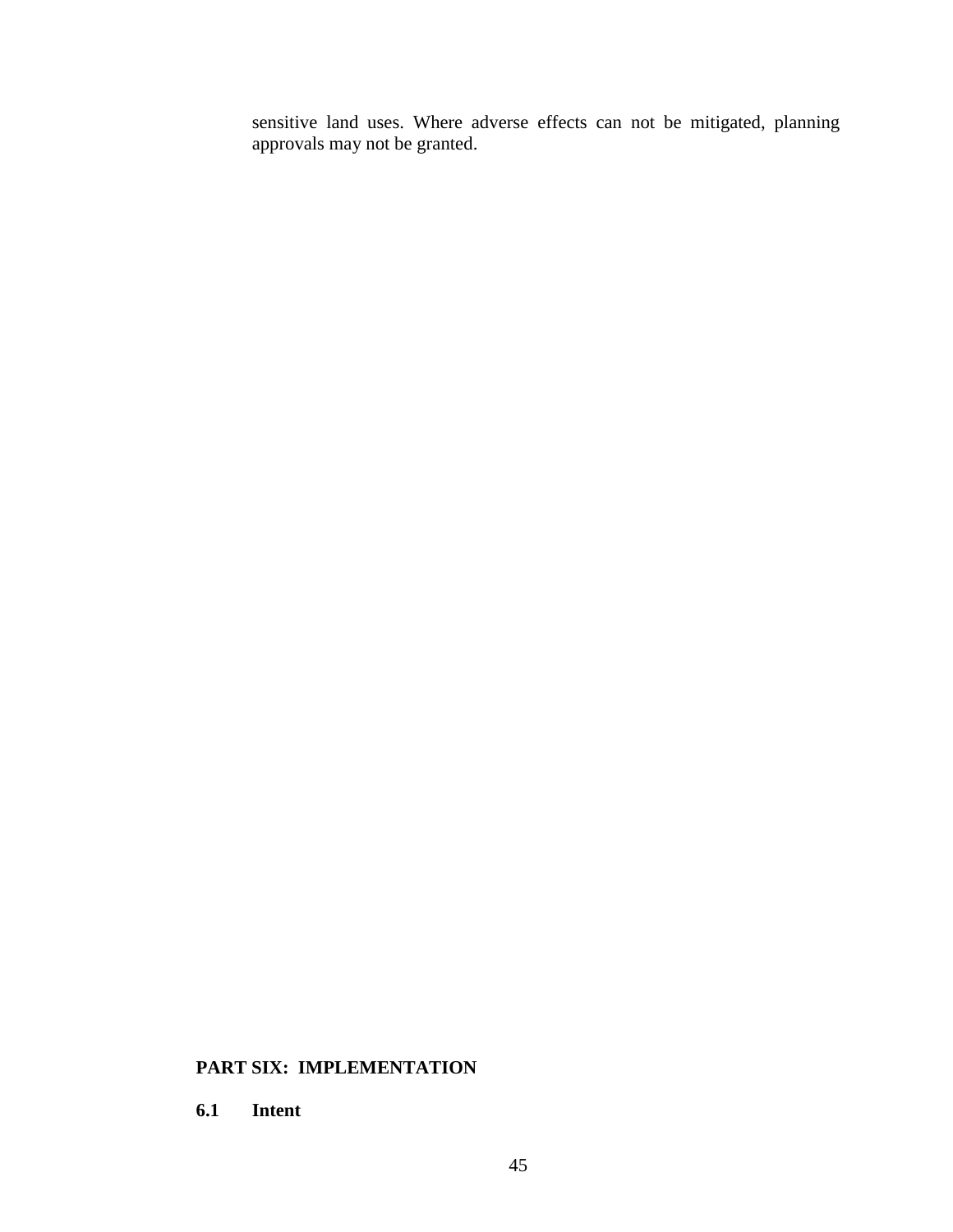6.1.1 It is the intent of this section to articulate and describe typical planning powers that are available to the Township for planning purposes and to describe related policies.

#### **6.2 Lot Creation**

- 6.2.1 Major land development is expected to occur through the plan of subdivision process the Planning Act, and typically would involve a large number of new lots and/or blocks, new road and/or infrastructure, and a comprehensive layout of a parcel or a substantial portion of it.
- 6.2.2 Notwithstanding Policy 6.2.1 above, it is recognized that the current size and character of the Township and the current level of economic activity is such that lot creation through the consent or severance process, as provided for under Section 53 of the Planning Act, is also relevant and appropriate as a means of creating new lots. Consent will be considered, subject to the following;
	- a) In the Rural Area, the number of new lots to be created for a parcel of land does not exceed two, plus the residual parcel for any patent land holding, provided that for the purposes of the above noted limit on the number of lots to be created, lot enlargements and/or lot adjustments shall not be considered in the count Over the life of the plan the total number of rural severances may be limited in order to avoid speculative rural severances and to support targets for infilling, and intensification in the built up area. Future five year reviews of the official plan may implement this policy with a specific number.
	- b) Notwithstanding Policy 6.2.2 a), in the Rural Area additional severance may be agreed to by Council resolution for permitted employment generating uses that are not for residential and not for recreational cottaging purposes, subject to any other planning considerations set out hereafter and throughout this Official Plan;
	- c) In the Settlement Area, the number of new lots to be created by severance shall normally not exceed two new lots and a residual lot; however, where no new road and/or services are necessary to support severances and the whole of the lands are being practically developed, additional severances may be approved by Council by resolution;
	- d) Severance shall not be considered until it has been determined that a plan of subdivision is not necessary for the logical and proper development of the lands and/or of the surrounding area;
	- e) Retained and newly created residential lots in the Rural designation shall have 90 metres of frontage on a traveled and maintained public road and a lot area of not less than 1.5 hectares , or involve a situation, such as a lot enlargement, remote cottaging, mining or other such situation, where a public road is determined not to be a specific requirement;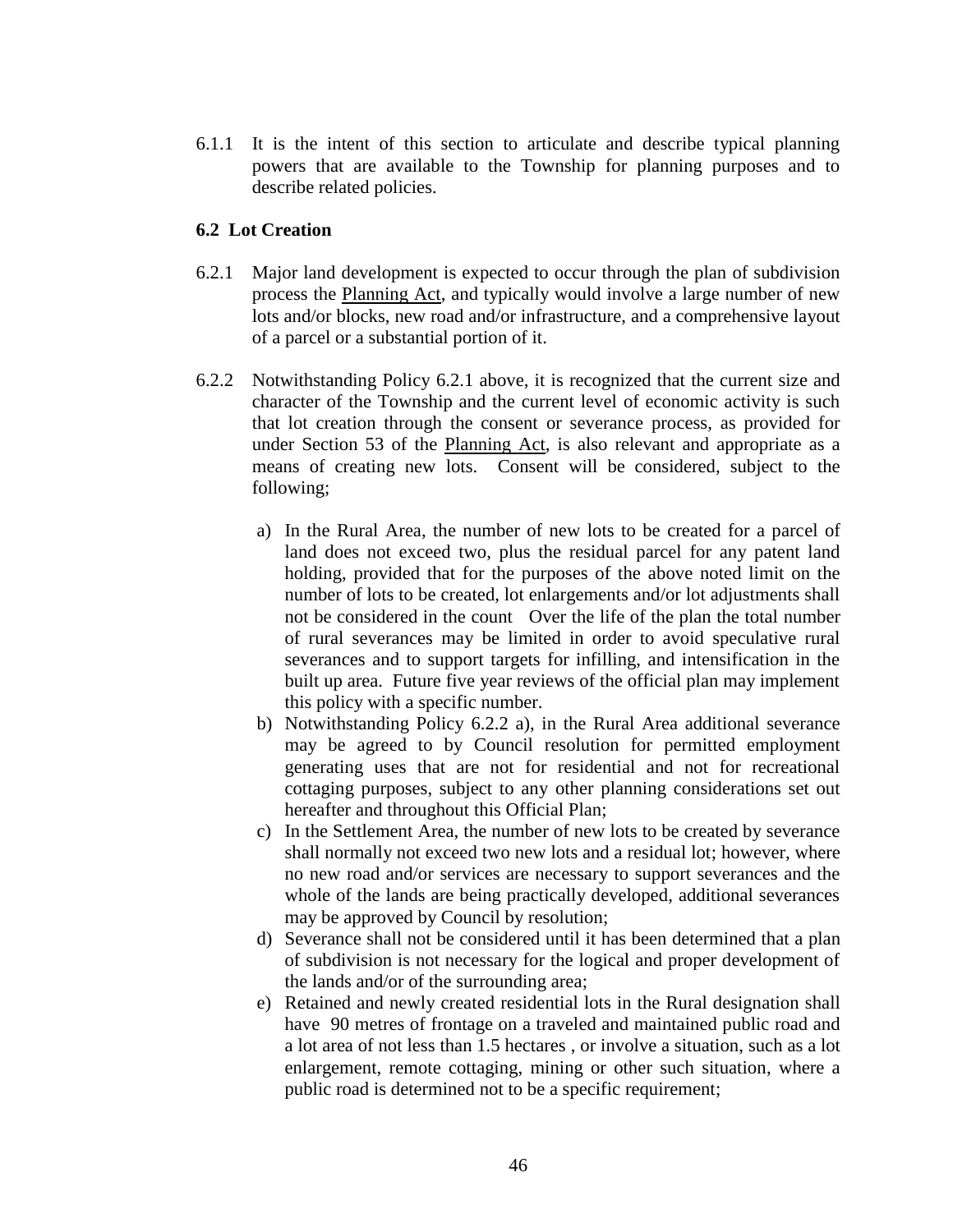- f) Residential severance in the Rural Area will be encouraged to locate as infill to existing concentrations of development or as logical and immediate extension of such concentrations;
- g) The creation of a new lot shall not result in adverse effect or negative impact upon abutting and nearby lands and/or land uses;
- h) The proposed lot size, frontage, and configuration shall meet the minimum requirements of the Township's Comprehensive Zoning By-law and shall be suitable for the intended use and generally compatible with the surrounding lot fabric;
- i) The proposed lot shall have sufficient size and practical space to accommodate the main use and related accessory uses, including on-site parking and vehicular movements, loading, landscaping and amenity/activity area;
- j) Where lands are proposed to be severed and private sewage and water services are intended, preliminary confirmation shall be obtained from the Thunder Bay District Health Unit, or other appropriate approval authority, that the lands can support a Class IV sewage system, and that a suitable potable water supply (quantity and quality) has been proven by the Thunder Bay District Health Unit or by a similarly qualified person;
- k) Where a severance involves lands that circumstantially function as a part of the public road allowance, the Township may, as a condition of approval to the severance, require that such lands be identified in one or more separate parts in a survey and transferred to the Township.
- l) Prior to the approval of new lots or units, confirmation of available existing or planned capacity to treat the hauled sewage/septage generated as a result of the proposed development will be required.
- m) Where lot creation may result in land use compatibility concerns, proponents may be required to provide supporting technical studies, prepared in accordance with MOE guidelines, to identify influence areas, address potential impacts and identify appropriate mitigation measures. Where potential land use compatibility impacts cannot be mitigated, lot creation proposals will not be supported.
- n) Depending on operational requirements of any proposed new or expanded land use, MOE approvals may be required for the establishment of water works and the taking of water in excess of 50,000 litres per day.

#### **6.3 Non-Conforming Uses**

- 6.3.1 Where a legally existing use of land does not comply with the designation set out in this plan, it is the Township's longer term intent that such use will cease to exist at that particular location.
- 6.3.2 Notwithstanding Policy 6.3.1, a legal non-conforming use is protected by the Planning Act, and may be recognized in a zoning by-law as a legally permitted use so long as it continues to exist, provided that it does not aggravate or cause nuisance or conflict with adjacent land uses that are consistent with the policies of the official plan. Where such a use is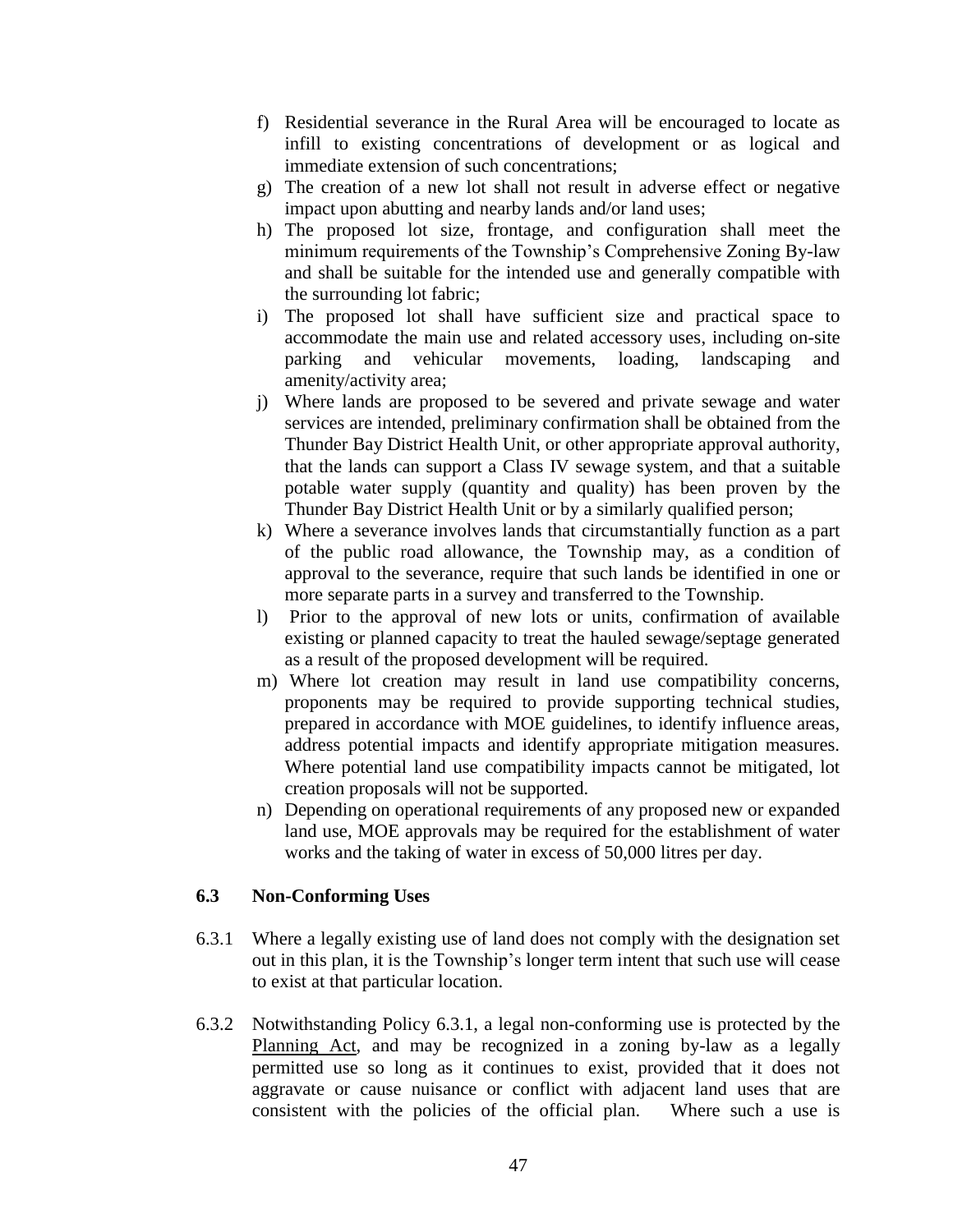recognized in a zoning provision, and such use is discontinued for a period in excess of one year, recognition as a legal use shall cease to apply.

- 6.3.3 The lands upon which a legal non-conforming use is located may be added to without impacting legal status, and may be reduced in size without impact upon legal status where property acquisition occurs due to the action of a public body that requires lands for its purposes.
- 6.3.4 A legal non-conforming use may be maintained, repaired, and/or restored to a safe condition without impact to legal status.

## **6.4 Complete Application**

- 6.4.1 Ontario's Planning Act requires that planning applications include certain prescribed information in support of the submission being made. Upon receipt of an application, a determination will be made as to whether or not the application is complete, and;
	- a) Where the application contains the appropriate information and support material and is complete, the applicant will be so advised;
	- b) Where the application does not contain the appropriate information and support and is not complete, the application may be returned to the applicant.

## **6.5 Condominium Tenure**

- 6.5.1 Lands processed and owned under the Condominium Act shall be considered to be the same as lands processed and owned under the Planning Act in that condominium shall be considered as a form of tenure and not as a separate or distinct land use.
- 6.5.2 Condominium approval may involve consideration of a private road allowance that is under the jurisdiction of a condominium corporation. Notwithstanding such ownership, the Township may require that a condominium road shall be constructed to a standard that will allow ease of access by emergency vehicles.

## **6.6 Parkland Dedication**

- 6.6.1 In accordance with Section 42 of the Planning Act, the Township may, by bylaw applicable to the whole Township or a portion(s) thereof, require land to be conveyed for park or other public recreational purposes as a condition of approval of any plan of subdivision/condominium, consent or in any development or redevelopment initiative.
- 6.6.2 In the case of commercial or industrial development or redevelopment, the amount of land to be conveyed shall not exceed two (2) percent of the total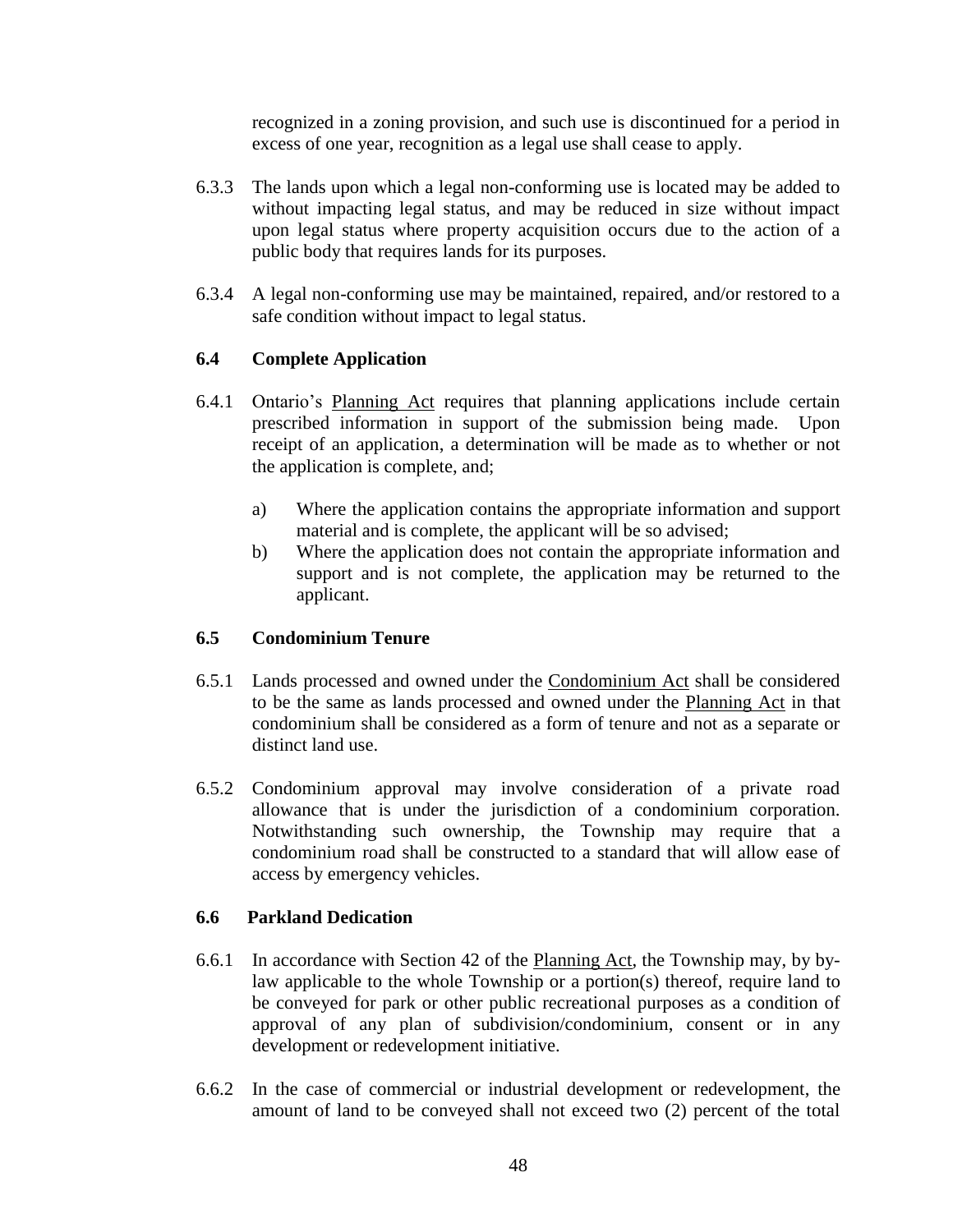land area. In the case of all other development or redevelopment, the amount of land shall not exceed five (5) percent of the total land area. Any land so acquired shall be used for park or other public recreational purposes, but may be sold at any time.

- 6.6.3 As an alternative to requiring the conveyance of land, the Township may require cash-in-lieu of parkland to be paid, and, where the Township receives such payment, it shall place and maintain the funds in a specific Parks Reserve Account to be used only for park or other public recreational purposes.
- 6.6.4 Where lands proposed to be dedicated as parkland are low lying, wetlands, or otherwise contain development constraints, or are too small or irregular in shape to be of use, the Township may not accept such lands as the parkland dedication.

## **6.7 Zoning By-law**

- 6.7.1 The Township shall, upon approval of this official plan, ensure that its Comprehensive Zoning By-law conforms to and implements the plan.
- 6.7.2 The Township may, in the zoning by-law, in accordance with Section 34 of the Planning Act, zone lands into a suitable zone to provide site-specific zoning recognition to a particular use of land, and may provide such regulations appropriate to such use.
- 6.7.3 Amendments to the Township's Comprehensive Zoning By-law may be considered for changes that are consistent with this official plan.
- 6.7.4 Regulations may be set out in the Township's Comprehensive Zoning By-law, including the following, to establish minimum setbacks for specific facilities;
	- a) Outdoor wood burning stoves shall not be permitted in the Settlement Area, and a minimum two hectare lot shall be required in the Rural Area.

#### **6.8 Holding Zone**

6.8.1 Council may utilize Holding provisions as provided for under Section 36 of the Planning Act in order to establish zoning provisions prior to completing technical, administrative, or financial aspects of a development. The Township may use a holding symbol (H) in conjunction with any land use designation in the Township's Comprehensive Zoning By-law so as to specify the use or uses to which lands may be put at some time in the future, but which are considered premature or inappropriate for immediate development for such use(s). A holding symbol shall not be applied to establish the principle of development for a particular use where issues that are fundamental to the feasibility of the proposed land use have not yet been resolved.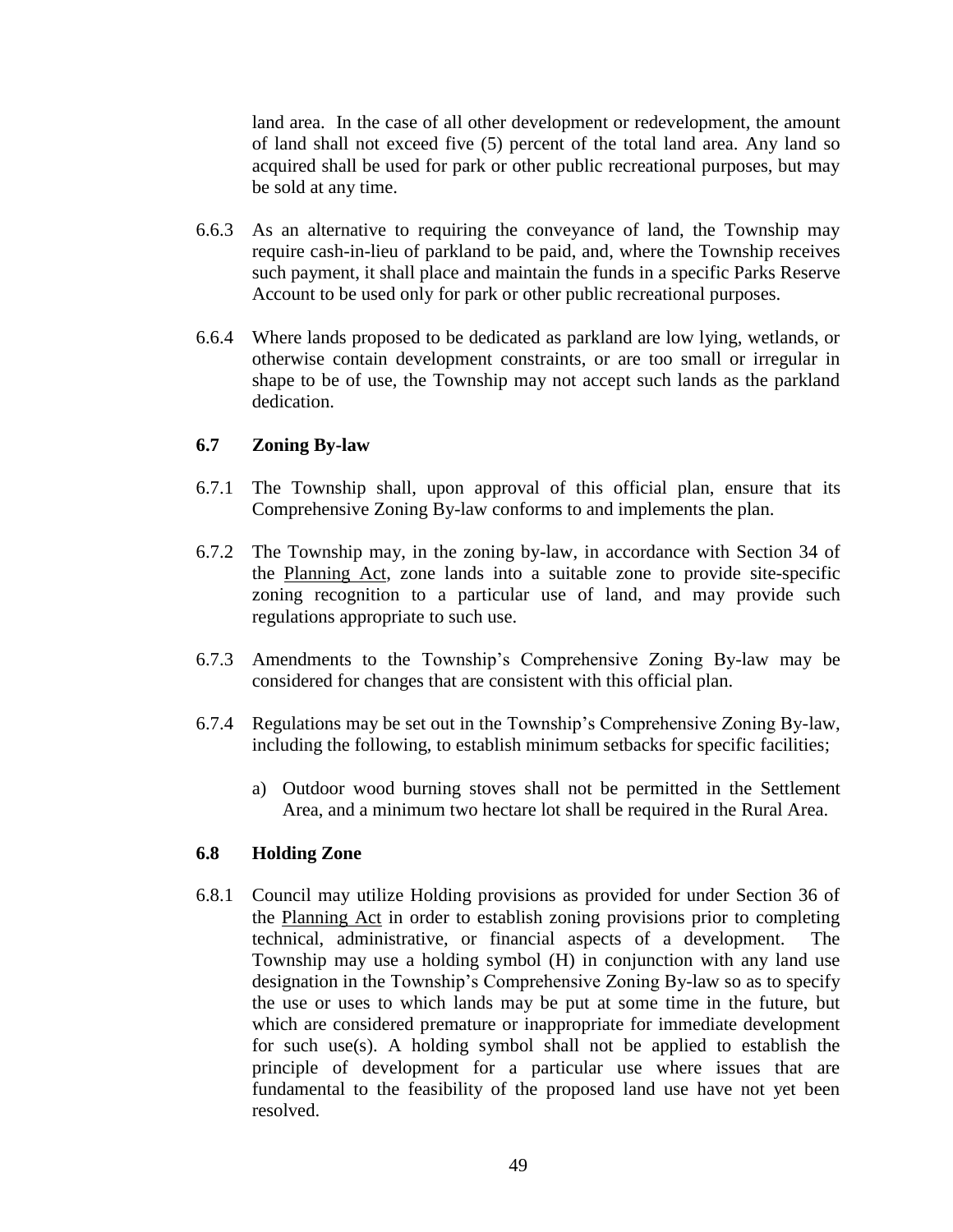- 6.8.2 Any lands within the Township may be zoned to include holding provisions.
- 6.8.3 The holding symbol may be used to;
	- a) Identify the future intended use of lands;
	- b) Stage or phase development consistent with current subdivision agreements;
	- c) Provide for the installation of services prior to development occurring;
	- d) Allow for the execution of a site plan agreement or subdivision agreement between the Township and the developer;
	- e) Where site remediation requirements are known and feasible, ensure that site contamination has been appropriately addressed; or
	- f) Ensure that an archaeological assessment, to the satisfaction of the Province, has been undertaken by an archaeologist licensed under the Ontario Heritage Act, and any significant archaeological resources have been conserved by removal and documentation, or preservation on site, to the satisfaction of the Province.
- 6.8.4 The use of lands subject to a holding symbol, until its removal, shall be limited to uses legally existing at the time of passing of the holding by-law.
- 6.8.5 A holding symbol may be applied on the basis of one or more of the following;
	- a) Where municipal infrastructure, services, or transportation facilities have been determined to be insufficient to serve the proposed development or use;
	- b) Where development is contingent upon other matters occurring, such as the consolidation of land or the execution of agreements;
	- c) Where environmental site remediation is required, and site remediation requirements are known and feasible; or
	- d) Where completion of an archaeological assessment is required.
- 6.8.6 The holding symbol may be removed from all or from a part of a property to which a holding by-law has been applied once an applicant has satisfied the Township that all of the matters relating to the placement of the holding symbol have been appropriately addressed.

## **6.9 Temporary Use By-law**

6.9.1 In accordance with Section 39 of the Planning Act, Council may pass a by-law to permit a temporary use of land, building, and/or structure(s) for a use that may otherwise be prohibited in the Township's Comprehensive Zoning Bylaw, whether such by-law is in conformity with this official plan or not without an amendment to this official plan.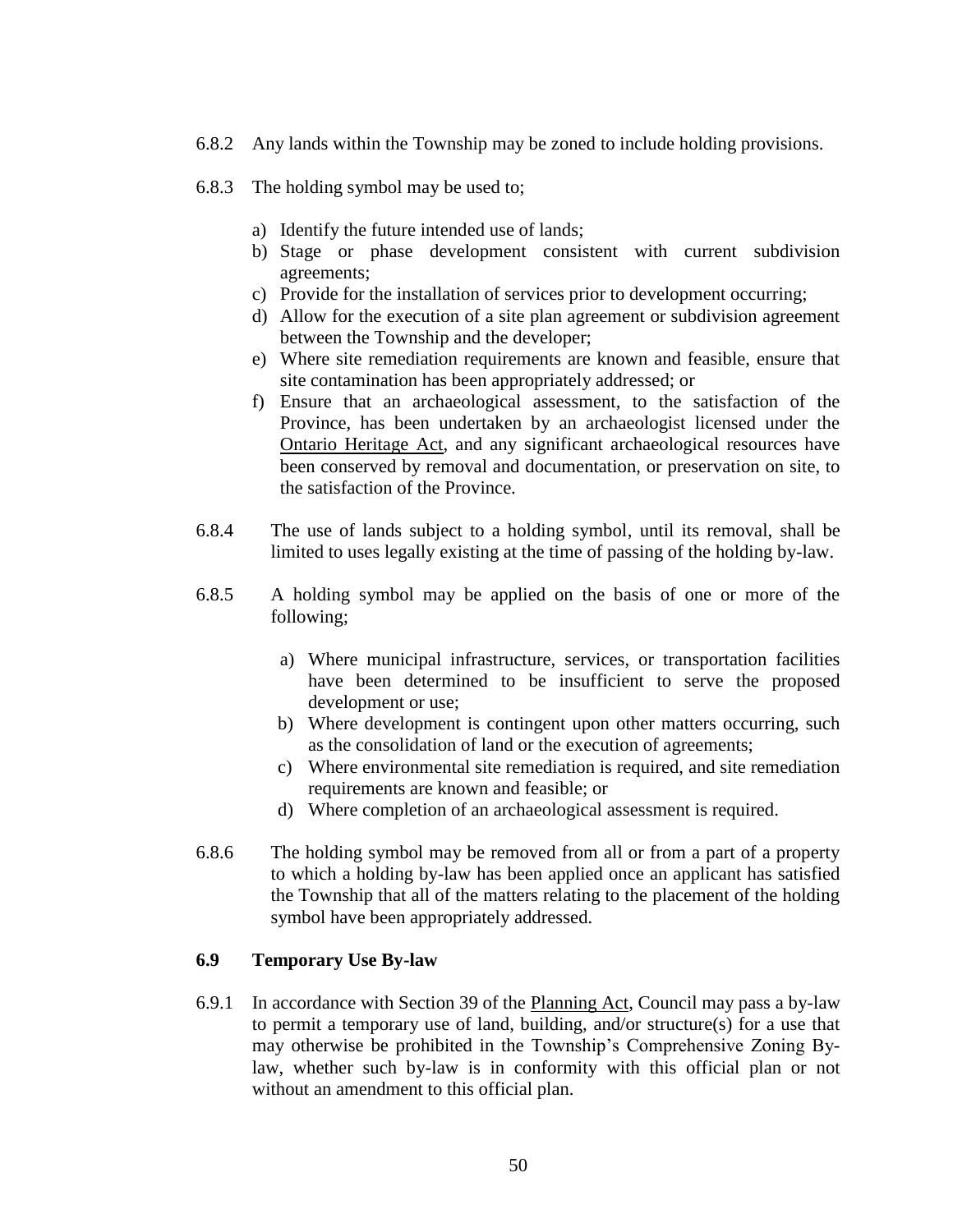- 6.9.2 Such a by-law may be considered where;
	- a) the intended use is to exist only for a short period of time;
	- b) Such use is to be monitored prior to being considered as a permanent zoning;
	- c) Use of an existing building is being accommodated in conjunction with a planned redevelopment for a new use that is consistent with the official plan;
	- d) The use is intended to exist pending the outcome of a study or the extension of infrastructure.
- 6.9.3 Council may establish a temporary zoning by-law to allow an applicant to consider a home-based business or home industry that is currently not offered in the community, in order to determine if a market exists, prior to establishing in a properly zoned location, or to consider the adverse effects and/or negative impacts of such an activity upon surrounding properties.
- 6.9.4 Prior to enacting a temporary use by-law, Council shall satisfy itself that;
	- a) The lands can accommodate the intended use;
	- b) Appropriate and safe means of water supply and sewage disposal are available;
	- c) The use will not prejudice future development or redevelopment of the lands.
- 6.9.5 Such a by-law shall define the lands to which the by-law shall apply, set out appropriate regulations which shall apply to the lands and the use of the lands and establish an expiry date, which shall not be greater than three years from the date of passing of the by-law.
- 6.9.6 Council may extend a temporary use by-law provided that such extension would not jeopardize the long term development of the lands or the surrounding area.
- 6.9.7 Where a temporary use by-law has expired, the use of land, building, and/or structure permitted under the temporary use by-law shall cease to apply and the previously relevant zoning shall prevail and govern the land and its use.

#### **6.10 Site Plan Control**

- 6.10.1 In accordance with Section 41 of the Planning Act, Site Plan Control agreements may be entered into in order to achieve the following purposes;
	- a) To obtain drawings of buildings and property layout, including elevations, building and lot plot plans, parking and/or loading and related driveways, aisle ways, landscaping, lighting, retaining walls, and signs, and to ensure that such features are properly designed and constructed. In addition,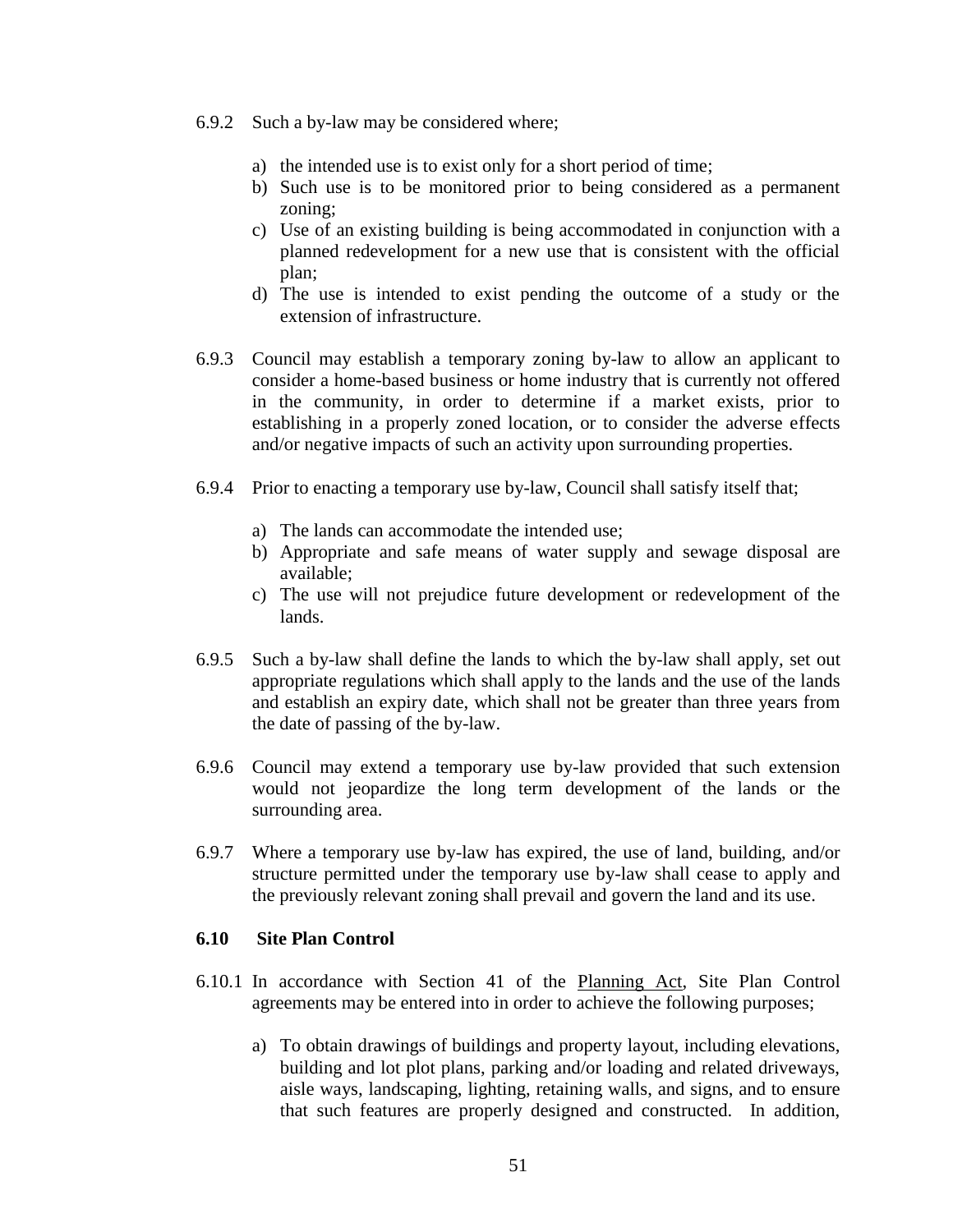agreements may be required to outline details of property management with respect to snow removal;

- b) To obtain easements;
- c) To ensure that matters such as storm drainage, snow removal, lighting and landscaping are addressed and that ongoing maintenance is carried out;
- d) To ensure proper traffic provision and flow;
- e) To identify, protect and secure lands needed for road widening and/or easements;
- f) To identify details of specific on site features;
- g) To identify specific requirements such as noise remediation works or other such works determined by studies and/or reports needed to support a particular development.
- 6.10.2 Council may utilize site plan control for any portion of or for any lands within the Settlement Area, and will use site plan control within areas that are zoned for multiple residential, commercial, and highway commercial use.
- 6.10.3 Council may also use site plan control at any location within the Township in response to issues and concerns raised in the processing of development applications.
- 6.10.4 Council may require that a site plan agreement be registered on title.
- 6.10.5 Where a site plan control designation by-law is enacted, no building permit shall be issued until such time as an appropriate site plan agreement has been entered into and/or related approvals have been given.

#### **6.11 Community Improvement**

- 6.11.1 Council may participate in programs or other activities that have as an objective the improvement of one or more land uses, areas, or other features of or within the Township, and may partner with other levels of government and/or private sector interests in order to carry out and achieve the following;
	- a) Improvement of social, recreational, or other such community services and/or facilities;
	- b) Improvement to the physical environment of the community including physical services and/or facilities, streetscape, or the upgrading or rehabilitation of private property;
	- c) Promotion of new employment, new investment; and/or new assessment;
	- d) Implementation of Brownfield initiatives or considerations.
- 6.11.2 Specific objectives in this regard will include;
	- a) Paved surfaces on residential, commercial and institutional streets;
	- b) Curb and gutter, storm sewer, and/or street lighting on roads within the Settlement Area;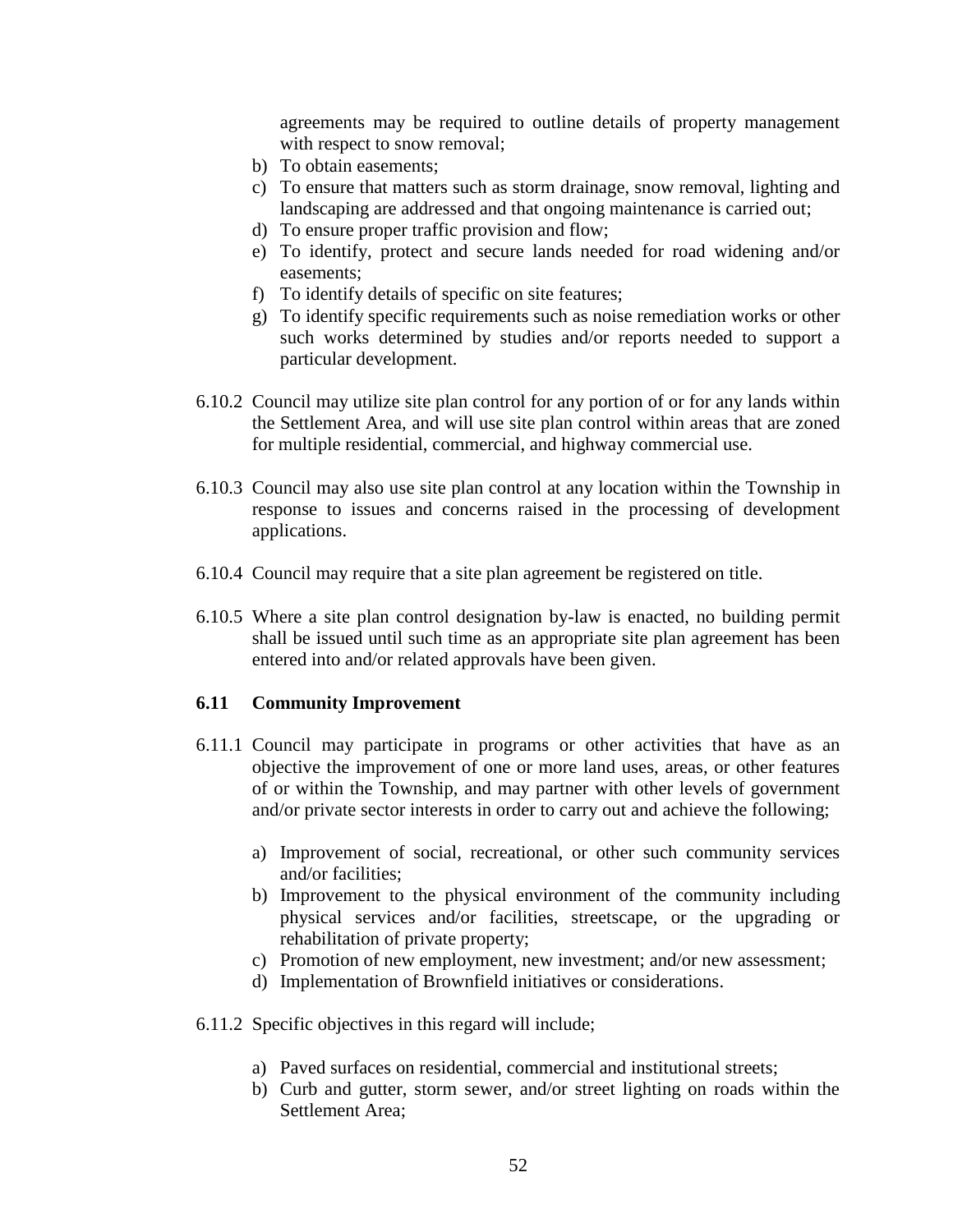- c) Sidewalks on at least one side of the street within the Settlement Area;
- d) Improvements to existing parks, beaches, playgrounds, rest areas, tourism promotion areas, open space areas, and/or recreation/leisure facilities;
- e) Upgrading or installing public sewage and/or water service to property owners within the Settlement Area;
- f) Recovery and/or re-utilization of contaminated or abandoned industrial or commercial lands.
- 6.11.3 The Community Improvement Area determined by Council in accordance with these objectives is identified as the Settlement Area and the nearby lands that are located along Highway 626 adjacent and in the vicinity of the Settlement Area. In accordance with Section 28 of the Planning Act, Council may, by by-law, designate all or part of the Settlement Area and the nearby lands as a Community Improvement Project Area and provide for the preparation of a plan suitable for adoption as a Community Improvement Plan for the Community Improvement Project Area.

#### **6.12 Property Standards By-law**

- 6.12.1 Council currently has a property standards by-law, and has established a property standards committee as provided for in the Building Code Act.
- 6.12.2 All properties within the area that is set out in the property standards by-law shall conform to the standards and provisions that are set out in the by-law.
- 6.12.3 Such a by-law may apply to lands, buildings, and/or structures.
- 6.12.4 Such a by-law shall be enforced by such staff and/or such persons as Council may from time to time designate.
- 6.12.5 Council may, within such a by-law enact regulations intended to address;
	- a) structural integrity and/or standards for occupancy;
	- b) the maintenance of yards and/or open spaces, and in particular to ensure that such lands are well kept, safe, free of debris and/or unsightly materials, equipment, and that the overall yard is in keeping with the surrounding property character;
	- c) The cutting and/or storage of fire wood;
	- d) Notice requirements, enforcement, and/or administration, including the removal of buildings.

#### **6.13 General Implementation**